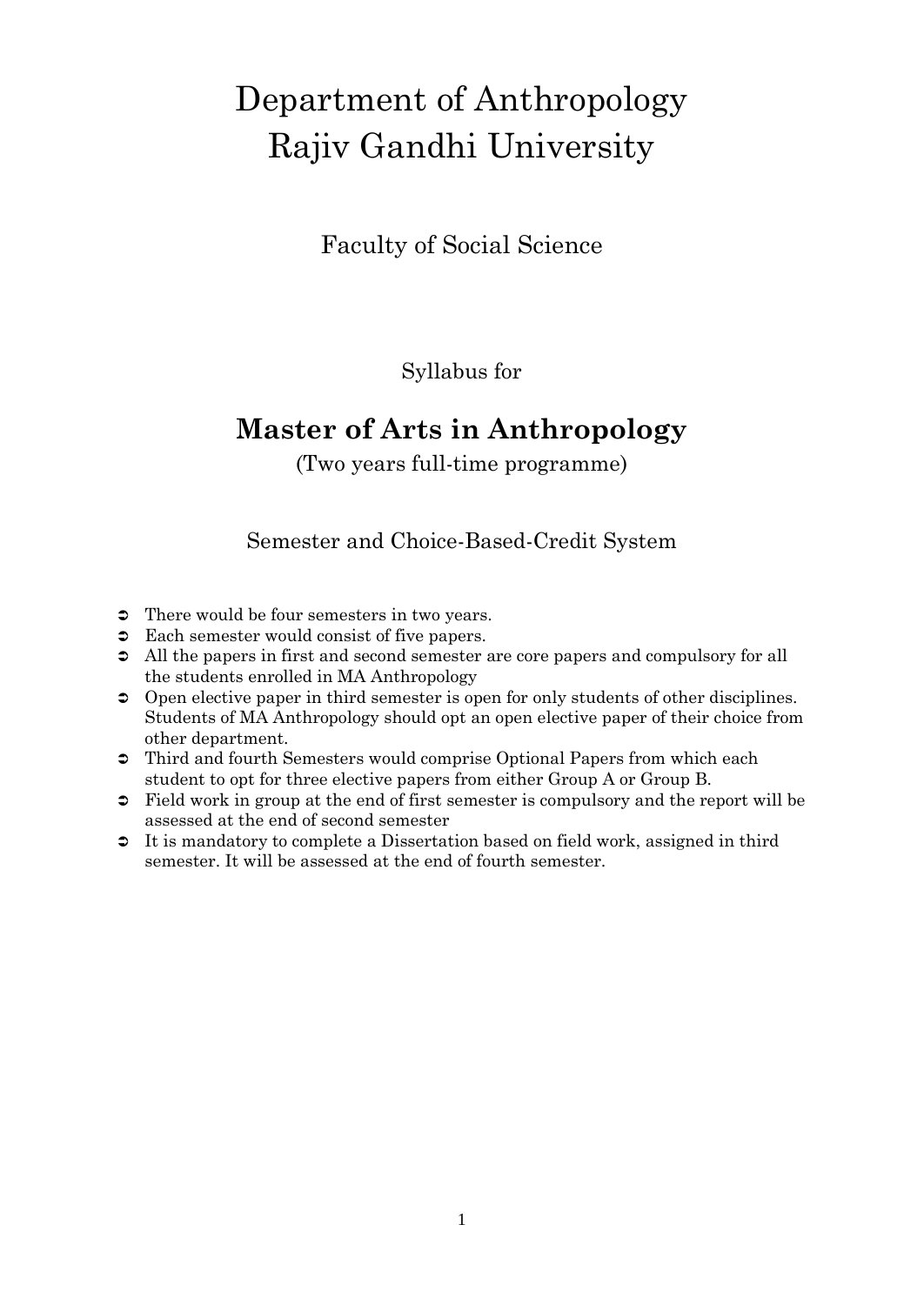# Course structure for Master of Arts in Anthropology

| Semester                                                                                                         | Paper                        |                                              | Credit (L+T+P) |
|------------------------------------------------------------------------------------------------------------------|------------------------------|----------------------------------------------|----------------|
| 1 <sup>st</sup> Semester                                                                                         |                              | ANTC411: Social and Cultural Anthropology    | $3+1+0=4$      |
|                                                                                                                  |                              | <b>ANTC412: Physical Anthropology</b>        | $3+1+0=4$      |
|                                                                                                                  |                              | <b>ANTC413: Archeological Anthropology</b>   | $3+1+0=4$      |
|                                                                                                                  |                              | <b>ANTC414: Anthropological Methods</b>      | $3+1+0=4$      |
|                                                                                                                  | <b>ANTC415: Practical I</b>  |                                              | $0+0+4=4$      |
| 2 <sup>nd</sup> Semester                                                                                         |                              | ANTC421: Anthropology in India               | $3+1+0=4$      |
|                                                                                                                  |                              | <b>ANTC422: Ecological Anthropology</b>      | $3+1+0=4$      |
|                                                                                                                  |                              | ANTC423: Human Evolution and Variation       | $3+1+0=4$      |
|                                                                                                                  |                              | <b>ANTC424: Fieldwork and Report Writing</b> | $0+1+3=4$      |
|                                                                                                                  | <b>ANTC425: Practical II</b> |                                              | $0+0+4=4$      |
| 3rd Semester                                                                                                     |                              | ANTC511: Theories of Anthropology            | $3+1+0=4$      |
|                                                                                                                  |                              | ANTO512: Health and Culture*                 | $3+1+0=4$      |
|                                                                                                                  | Group A                      | <b>ANTE521: Political Anthropology</b>       | $3+1+0=4$      |
|                                                                                                                  |                              | <b>ANTE522: Economic Anthropology</b>        | $3+1+0=4$      |
|                                                                                                                  |                              | <b>ANTE523: Anthropology of Religion</b>     | $3+1+0=4$      |
|                                                                                                                  |                              | ANTE524: Anthropology of Borderland          | $3+1+0=4$      |
|                                                                                                                  | Group B                      | <b>ANTC531: Practical III</b>                | $0+0+4=4$      |
|                                                                                                                  |                              | <b>ANTE532: Human Genetics</b>               | $3+1+0=4$      |
|                                                                                                                  |                              | <b>ANTE533: Demographic Anthropology</b>     | $3+1+0=4$      |
|                                                                                                                  |                              | <b>ANTE534: Forensic Anthropology</b>        | $3+1+0=4$      |
| 4 <sup>th</sup> Semester                                                                                         |                              | <b>ANTC611: Medical Anthropology</b>         | $3+1+0=4$      |
|                                                                                                                  |                              | <b>ANTC612: Dissertation</b>                 | $0+1+3=4$      |
|                                                                                                                  | Group A                      | <b>ANTE621: Development Anthropology</b>     | $3+1+0=4$      |
|                                                                                                                  |                              | ANTE622: Anthropology of Gender              | $3+1+0=4$      |
|                                                                                                                  |                              | ANTE623: Art and Anthropology                | $3+1+0=4$      |
|                                                                                                                  |                              | <b>ANTE624: Linguistic Anthropology</b>      | $3+1+0=4$      |
|                                                                                                                  | Group B                      | <b>ANTE631: Human Growth and Development</b> | $3+1+0=4$      |
|                                                                                                                  |                              | <b>ANTE632: Population Genetics</b>          | $3+1+0=4$      |
|                                                                                                                  |                              | <b>ANTE633: Primatology</b>                  | $3+1+0=4$      |
| $C = core paper$ ; $E = electric \\i> paper$ ; $O = open \ course$ ; $L:T$ : $P = Lecture$ : Tutorial: Practical |                              |                                              |                |
| *this is open elective paper                                                                                     |                              |                                              |                |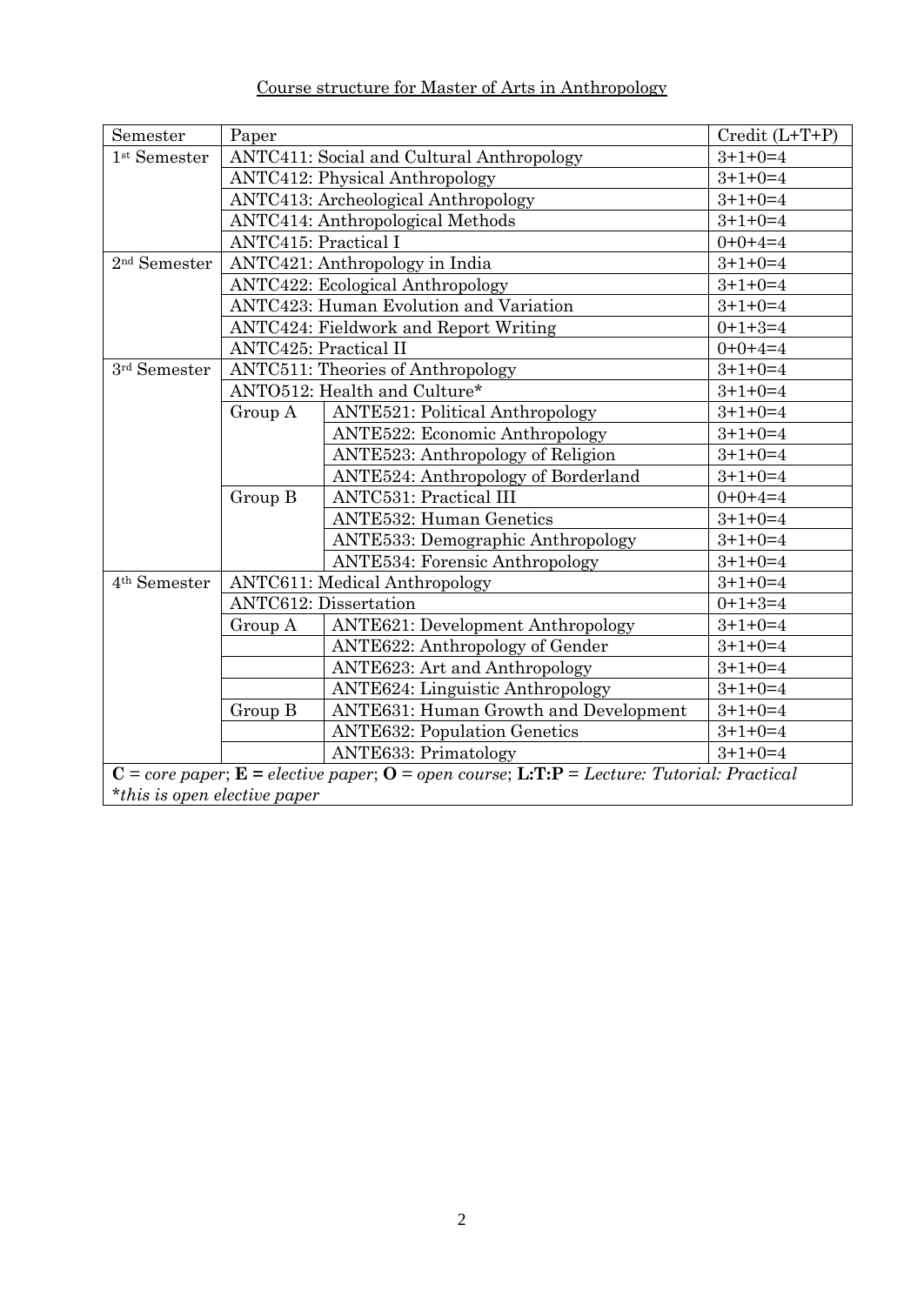|                                                       | <b>ANTC411: Social and Cultural Anthropology</b><br>Unit 1               |
|-------------------------------------------------------|--------------------------------------------------------------------------|
| $\text{Credit} (\text{L+T+P})$ :<br>$3+1+0=4$         |                                                                          |
|                                                       | <b>Introduction:</b> Aim and Scope of Social and Cultural Anthropology;  |
| <b>Break-up</b>                                       | Relationship of social and cultural Anthropology with other branches     |
| Marks:<br>$\Rightarrow$ 20 marks for                  | of anthropology; Relationship of social and cultural Anthropology        |
| internal                                              | with allied subject like Sociology, Political Science, Psychology,       |
| assessment;<br>$\Rightarrow$ 80 marks for<br>semester | History, Economics.                                                      |
| examination<br>(each unit                             | Unit 2                                                                   |
| carries equal                                         | Concepts in Social and Cultural anthropology: society,                   |
| marks/Credit<br>s)                                    | institution, organization and social structure, culture, culture trait,  |
|                                                       | culture complex, culture area, ethnocentrism, culture relativism,        |
| Objectives:<br>This paper will<br>provide the basic   | culture pluralism, multiculturalism and syncretism                       |
| knowledge on<br>the different                         | Unit 3                                                                   |
| types, forms and                                      | <b>Understanding Social Institutions: Definition, types and function</b> |
| behavioral<br>aspects of                              | of Marriage, rules of Marriage, marriage payment, recent changes in      |
| societies                                             | Marriage; Definition, types and function of Family, recent changes in    |
| throughout the<br>world and the                       | family; Definition of kinship, rules of descent, lineage, clan, phratry, |
| way of life of                                        | moiety, kinship terminology, term of address, term of reference,         |
| people.                                               | kinship behavior.                                                        |
|                                                       |                                                                          |
|                                                       | Unit 4                                                                   |
|                                                       | Process of cultural change: Folk-urban continuum; Tribe-caste            |
|                                                       | continuum; Tribe-peasant continuum; Innovation; Diffusion;               |
|                                                       | spontaneous and induced cultural change; Revitalization;                 |
|                                                       | Acculturation; Modernization; Westernization; Globalization.             |

- 1. Beattie, J. 1966. *Other Cultures*. Routledge and Kegan Paul, London.
- 2. Danda, A. K. 1995. *Foundations of Anthropology*. M.C Mittal, India
- 3. Durkheim, Emile. 1995. *Elementary Forms of Religious Life.* The Free Press, New York.
- 4. Ember, C.R and Ember, M and Peregrine, P.N. 2007. *Anthropology*. Pearson, London.
- 5. Eriksen, T. H. 2004. *What is Anthropology*? Pluto Press, England.
- 6. Fox, R.1967. *Kinship and Marriage*. Pelican, Baltimore.
- 7. Haviland, W.M and Prins, H.E.L and Walrath, D and Mcbride, B. 2007. *Introduction to Anthropology.* Wardsworth Cengage Learning, New Delhi.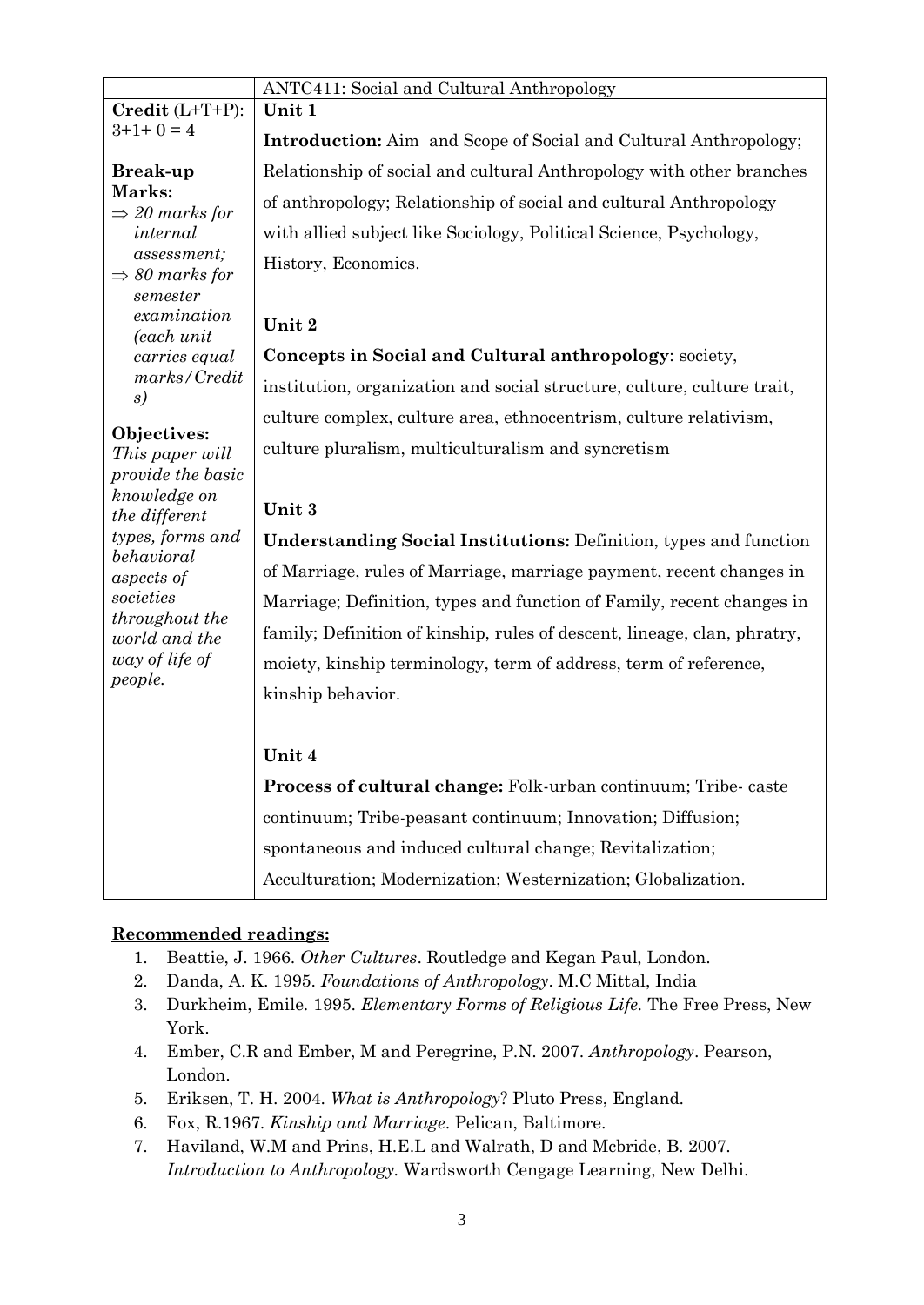- 8. Herskovits, M.J. 1969. *Handbook of cultural and social Anthropology*. Oxford University Press, New Delhi.
- 9. Jha, Makhan. 1999. *An introduction to Social Anthropology*. Vikas Publishing House Pvt Ltd, Delhi.
- 10. Kapadia, K. M. 1966. *Marriage and Family in India*. Oxford University Press, New Delhi.
- 11. Karsten, R. 1935. *The origin of Religion*. Kegan Paul, Trench, Trubner and Co. Ltd, London.
- 12. Majumdar, D. N. and T.N. Madan. 1997. *An Introduction to Social Anthropology.*  Asia Publishing House, New Delhi.
- 13. Miller, B. 2011. Cultural Anthropology (6th ed). PHI Learning Private Limited, New Delhi.
- 14. Monaghan, J and Just, P. 2000 *Social and Cultural Anthropology: A very Short Introduction.* Oxford University Press, New Delhi.
- 15. Nathan, Dev (ed) 1997. *From Tribe to Caste*. IIAS. Shimla.
- 16. O'dea, T. F. 1983. *The Sociology of Religion*. Prentice Hall, New Jersey.
- 17. Parkin, R. 1997. *Kinship: An introduction to the basic concept*. Blackwell, Great Britain.
- 18. Sarana, Gopala. 1977. *Introducing Anthropology.* Indian Anthropological Society. Calcutta.
- 19. Uberoi, P. 1994. *Family, Kinship and Marriage in India.* OUP. New Delhi.

- 1. Anderson, N. 1960. *Our Industrial Urban civilization.* Asia Publishing House, New Delhi.
- 2. Chakbarti, S and A. Basu. 2012. *The Science of Man.* The Indian Anthropological Society, Kolkata.
- 3. Firth, R. W. 2000. *Elements of Social Organization*. Beacon Press, Boston.
- 4. Karve, I. 1968. *Kinship organization in India*. Asia Publishing House, Bombay.
- 5. Linton, R. 1936. *The study of Man*. Appleton Century Crats, New York.
- 6. Mayer, A.C. 1960. *Caste and kinship in central India*. Routledge, London.
- 7. Murdock, G.F. 1949. *Social structure*. Free Press, New York.
- 8. Ross, A.D. 1966. *The Hindu Family in Urban settings.* University of Toronto Press, Toronto.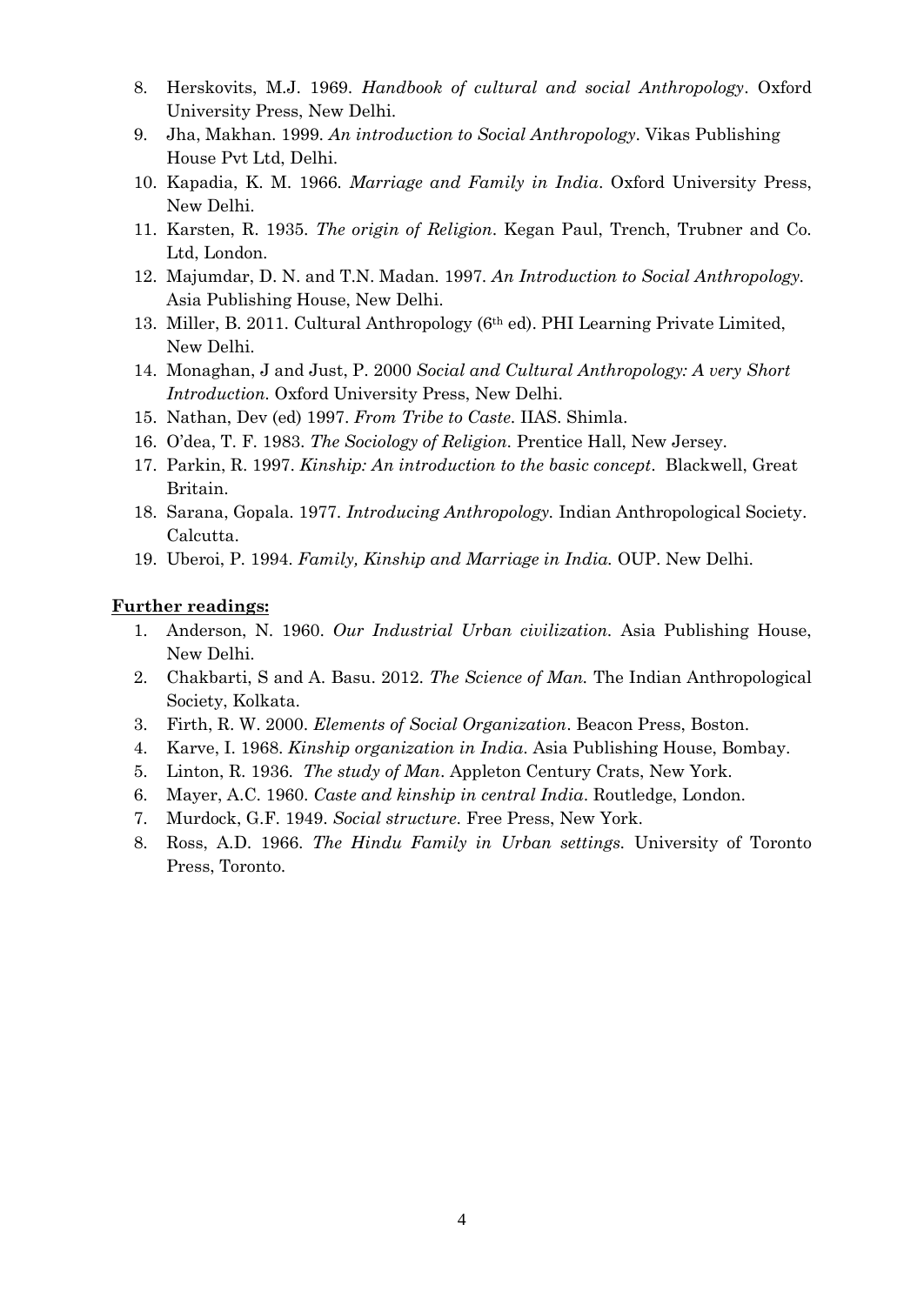|                                                       | <b>ANTC412: Physical Anthropology</b>                                         |
|-------------------------------------------------------|-------------------------------------------------------------------------------|
| $\textbf{Credit} (\text{L+T+P})$ :                    | Unit 1                                                                        |
| $3+1+0=4$                                             | <b>Introduction:</b> Aim, scope and historical development of physical        |
| <b>Break-up</b>                                       | anthropology; relationship of physical anthropology with other branches       |
| Marks:<br>$\Rightarrow$ 20 marks for                  | of anthropology; relationship with Forensic Science, Human Biology,           |
| internal                                              | Demography, Paleontology and Genetics; Physical Anthropology vs               |
| assessment;<br>$\Rightarrow$ 80 marks for<br>semester | Biological Anthropology.                                                      |
| examination<br>(each unit                             | Unit 2                                                                        |
| carries equal                                         | <b>Heredity:</b> Cell, Cell Divisions, Chromosome, gene and allele; structure |
| marks/Credit<br>s)                                    | of DNA; Mendelian Principles of inheritance; Patterns of inheritance –        |
|                                                       | autosomal dominant, autosomal recessive, sex-linked; Gene-environment         |
| <b>Objectives:</b> The<br>course will help            | interaction; Methods of studying Heredity                                     |
| in giving an                                          |                                                                               |
| introductory<br>knowledge about                       | Unit 3                                                                        |
| physical                                              | Organic Evolution: Concept of micro and macro evolution; Process and          |
| anthropology. It<br>will also help the                | principles of evolution – convergence, parallelism, adaptive radiation,       |
| students to                                           | speciation and irreversibility; Theories of organic evolution -               |
| explore the basic<br>concept of                       | Lamarckism, Neo-Lamarckism, Darwinism, Neo-Darwinism and                      |
| organic                                               | Synthetic theory.                                                             |
| evolution,<br>changes in                              |                                                                               |
| human anatomy                                         | Unit 4                                                                        |
| in the course of<br>evolution.                        | Human as Primate: Fossil records of earliest Primates; Distribution,          |
|                                                       | classification and characteristic of living primates; comparison between      |
|                                                       | human and Apes; Anatomical changes in human skeleton due to                   |
|                                                       | assumption of erect posture and bipedalism: Skull, Vertebrate column,         |
|                                                       | Pelvis, thigh bone and foot; brain evolution.                                 |

- 1. Buettner-Janusch, J, 1965. *Origins of Man*. Wiley Eastern Pvt. Ltd., New Delhi.
- 2. Ciochon, R.L. 2011. *Introduction to Physical Anthropology* (13th ed). Wadsworth Cengage Learning, Belmont.
- 3. Haviland, W.A., Prins, H.E.L., Walrath, D. and McBride, B. 2011. *Anthropology: The human Challenge* (13th ed). Wadsworth Cengage Learning, Belmont.
- 4. Jurmain, R., Kilgore, L. and Trevathan, W. 2010. *Essentials of Physical Anthropology* (8th ed). Wadsworth Cengage Learning, Belmont.
- 5. Roy, I.B. 2003. *Anthropology: The study of man*. S Chand and Co. Ltd., New Delhi.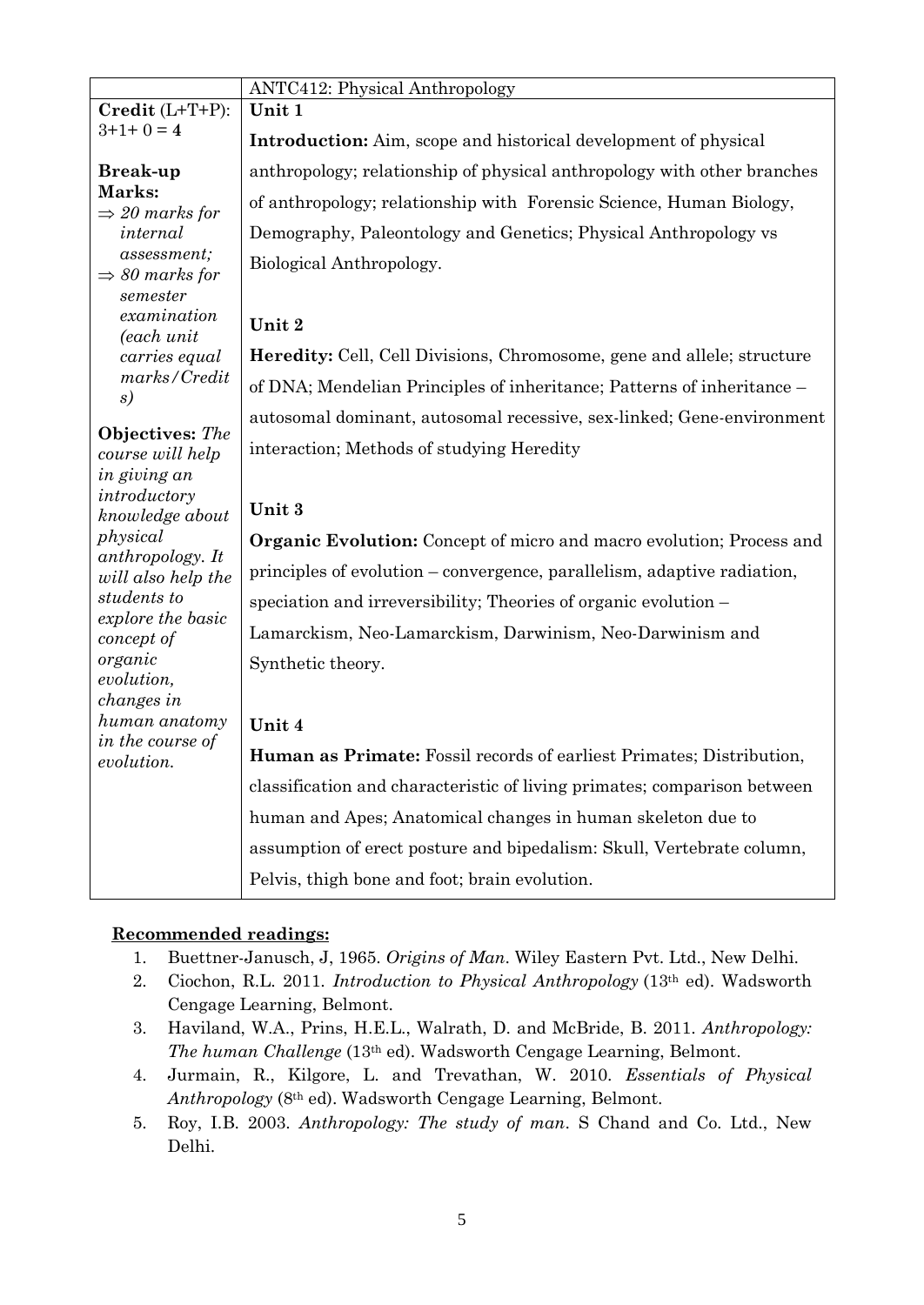- 6. Shukla, B.R.K. and Rastogi, S. 2002. *Physical Anthropology and Human Genetics: An introduction.* Palaka Prakashan, Delhi.
- 7. Singh, I.P. and Bhasin, M.K. 1989. *Anthropometry*. Kamla Raj Enterprises, New Delhi.
- 8. Stanford. C., Allen, S.J. and Antón, S.C. 2013. *Biological Anthropology – the natural history of mankind* (3rd ed). Pearson, New York.
- 9. Stein, P. and Rowe, B.M. 2010. *Physical Anthropology* (10th ed). McGraw Hill Book Co., New York.
- 10. Swindler, D.R. 2004. *Introduction to the Primates.* Overseas Press India Pvt. Ltd., New Delhi.
- 11. Vokendro H. 2017. *Foundation of Physical Anthropology: Simplied and Analytic*. Akansha, Delhi

- 1. Fagan, B.M. 2010. *Cro-Magnon: How the Ice Age Gave Birth to the First Modern Humans.* Bloomsbury Press. New Delhi
- 2. Groves, C.P and Cameron D.W. 2004. *Bones, Stones and Molecules: "Out of Africa" and Human Origins.* Elsevier Academic Press, UK.
- 3. Relethford, J. 2004. *The Human Species: An Introduction to Biological Anthropology.* McGraw-Hill, New Delhi
- 4. Stone, L., Lurquin, P.F. and Cavalli-Sforza, L.L. 2006. *Genes, Culture, and Human Evolution: A Synthesis.* Wiley-Blackwell, USA.
- 5. Tattersall, I. 2012. *Masters of the Planet.* Palgrave Macmillan, USA.
- 6. Ulijaszek, S.J. and Mascie-Taylor, C.G.N. 2005. Anthropometry, Cambridge University Press, UK.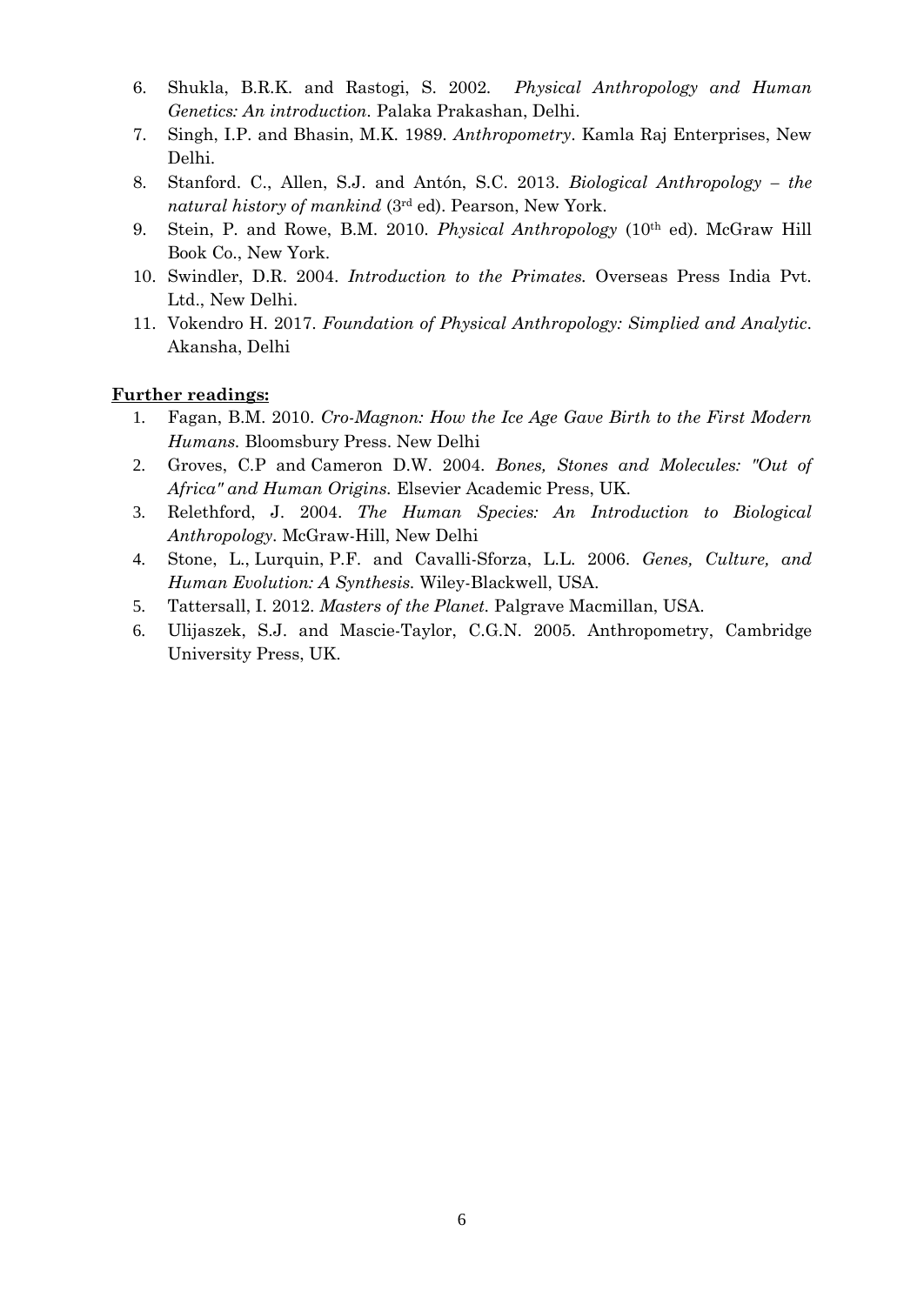|                                                                | ANTC413: Archeological Anthropology                                     |
|----------------------------------------------------------------|-------------------------------------------------------------------------|
| $Credit (L+T+P):$                                              | Unit 1                                                                  |
| $3+1+0=4$                                                      | Introduction: Definition, aims and objectives of archeological          |
| <b>Break-up</b>                                                | anthropology; relation with other branches of anthropology; allied      |
| Marks:<br>$\Rightarrow$ 20 marks for                           | subjects: History, Geography, Geology and Paleontology. Major Fields    |
| internal                                                       | of archeological anthropology - ethno archeology, environmental         |
| assessment;<br>$\Rightarrow$ 80 marks for<br>semester          | archeology and new archeology.                                          |
| examination<br>(each unit                                      | Unit 2                                                                  |
| carries equal                                                  | Geological Time Scale and Dating Methods: Geological Time               |
| marks/Credit<br>s)                                             | Scale, Pleistocene and Holocene epoch; Dating methods in archeology:    |
| <b>Objectives:</b> The                                         | relative (Stratigraphy, Dendrochronology, Thermoluminiscence,) and      |
| course aims to focus<br>the anthropological<br>perspectives of | absolute (Fluorine Test, Radio Carbon, Potassium Argon)                 |
| archaeological<br>materials. This will                         | Unit 3                                                                  |
| provide a brief idea<br>about the origin,                      | Reconstruction of the archeological period:<br>Tools<br>and             |
| development and<br>distribution of mankind                     | technology of Paleolithic Period, Mesolithic Period, Neolithic Period;  |
| with a sense of<br>chronology, typo-                           | The Neolithic Revolution; Megalithic Traditions; Chalcolithic Period;   |
| technology and culture<br>in the course of                     | Iron Age.                                                               |
| reconstruction of<br>human evolution. The                      |                                                                         |
| paper also shows the<br>practical aspects of                   | Unit 4                                                                  |
| archeology in<br>anthropology at                               | Modern Trends in Archeology: Cultural Resource Management,              |
| present, with the<br>changes that the                          | Heritage studies and interdisciplinary approach; Museum Methods,        |
| archeological<br>anthropologists are not                       | Historical<br>Numismatics,<br>fieldwork<br>Approach,<br>methods<br>in   |
| only confined to the<br>realm of stone tools                   | archeological<br>anthropology: exploration<br>and excavation.<br>Latest |
| and pottery, but also in<br>other realms of cultural           | developments in archeological discovery.                                |
| resource management,<br>numismatics, museum                    |                                                                         |
| methods and the                                                |                                                                         |
| information on the                                             |                                                                         |

*explorative methods of new archeological* 

*sites.*

- 1. Allchin, B. and R. Allchin. 1982. *The Rise of Civilization in India and Pakistan.* Cambridge.
- 2. Ashraf, A. A. 1990. *Prehistory of Arunachal Pradesh.* Directorate of Research, Itanagar, Arunachal Pradesh.
- 3. Bhattacharya, D.K. 1989. *An Outline of Indian Prehistory.* Palaka Prakashan, New Delhi.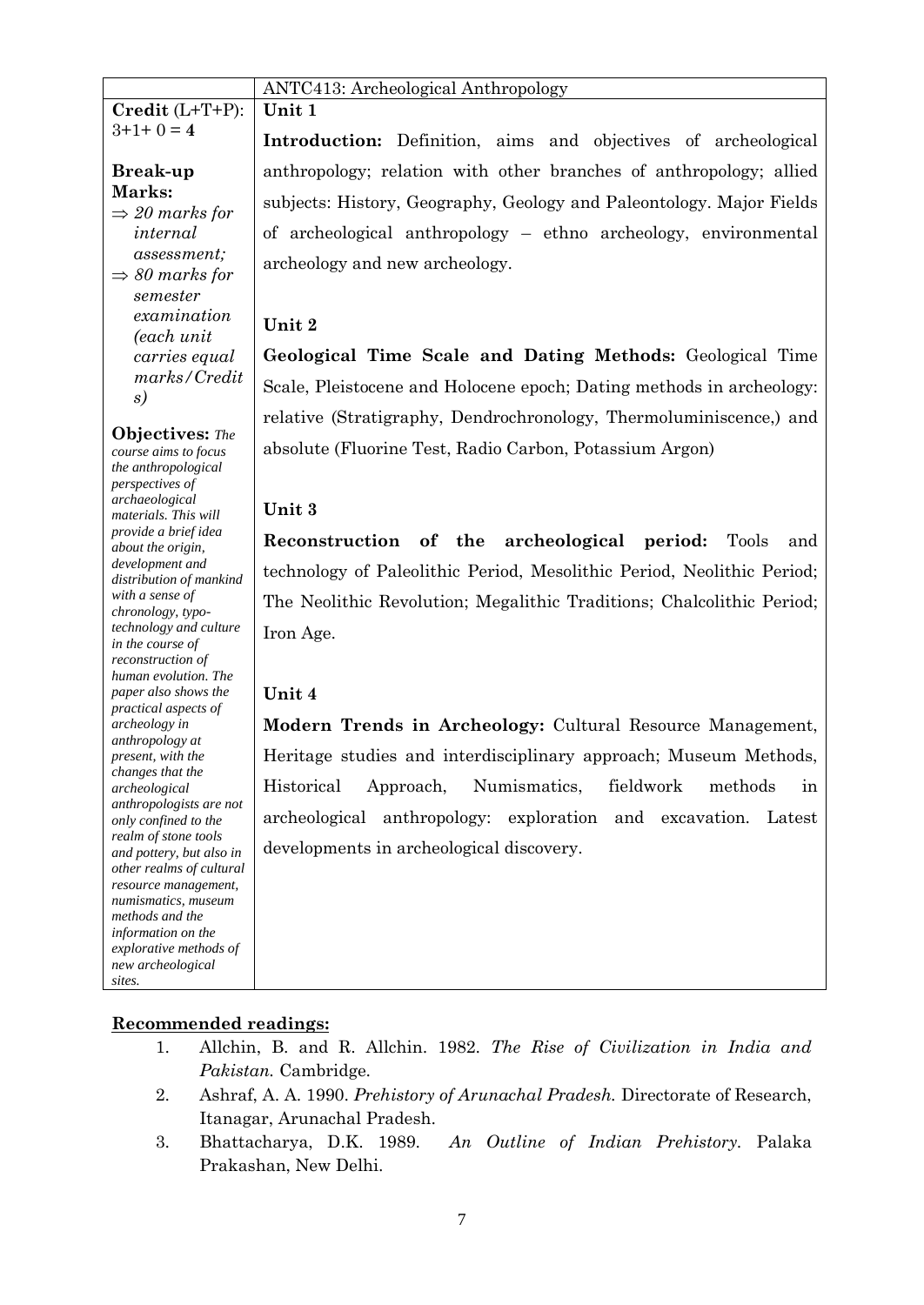- 4. Bhattacharya, D.K. 1997. *Prehistoric Archeology.* Hindustan Publishing Corporation, New Delhi.
- 5. Burkitt, M.C. 1963. *Old Stone Age: A Study of Paleolithic Times.* Anthenium, New York.
- 6. Habib, Irfan. 2002. *The Indus Valley Civilization.* Aligarh Historians Society, published by Tulika Books, New Delhi.
- 7. Haviland, W.A., Prins H.E.L. Walrath, D. and McBride B. 2007. *Introduction to Anthropology.* Belmont: Wadsworth Cengage Learning, New Delhi (Indian Edition).
- 8. Oakely, K.P. 1972. *Man, The Tool Maker.* British Museum (Natural History), London.
- 9. Sankalia, H.D. 1974. *Prehistory and Protohistory of India and Pakistan.* Deccan College, Poona.
- 10. Sharma, Dhritiman. 2012. *Glimpses of Northeast India Archeology*. Eastern Book House, Guwahati.
- 11. Wheeler, Mortimer. 1968. *Early India and Pakistan.* Thames and Hudson, London.

- 1. Chakrabarti, Dilip K. 2001. *Archeological Geography of the Ganga Plain, The Source and the Middle Ganga.* Orient Blackswan, Hyderabad.
- 2. Chakrabarti, S.B. and A. Basu (ed.) 2012. *The Science of Man*. The Indian Anthropological Society, Kolkata.
- 3. Gait, Edward. A. 2011. *A History of Assam.* Spectrum Publications, Guwahati.
- 4. Ray, H.P. 2010. *Colonial Archeology in South Asia.* Eastern Book House, Guwahati.
- 5. Sharma. T.C. (ed.) 1980. *Eastern Himalayas*. Cosmo Publications, New Delhi.
- 6. Singh. J.P. (ed.) 1991. *Archeology of Northeastern India*, New Delhi.
- 7. Srivastava, A.L. 2011. *Indian Iconography.* Eastern Book House, Guwahati.
- 8. Tada, Tage, J.C. Dutta and N. Deori. 2012. *Archeological Heritage of Arunachal Pradesh: Discoveries from 1911-2011.* Directorate of Research, Arunachal Pradesh.
- 9. Tripathi, S. 2003. *Maritime Archeology for Beginners.* Eastern Book House, Guwahati.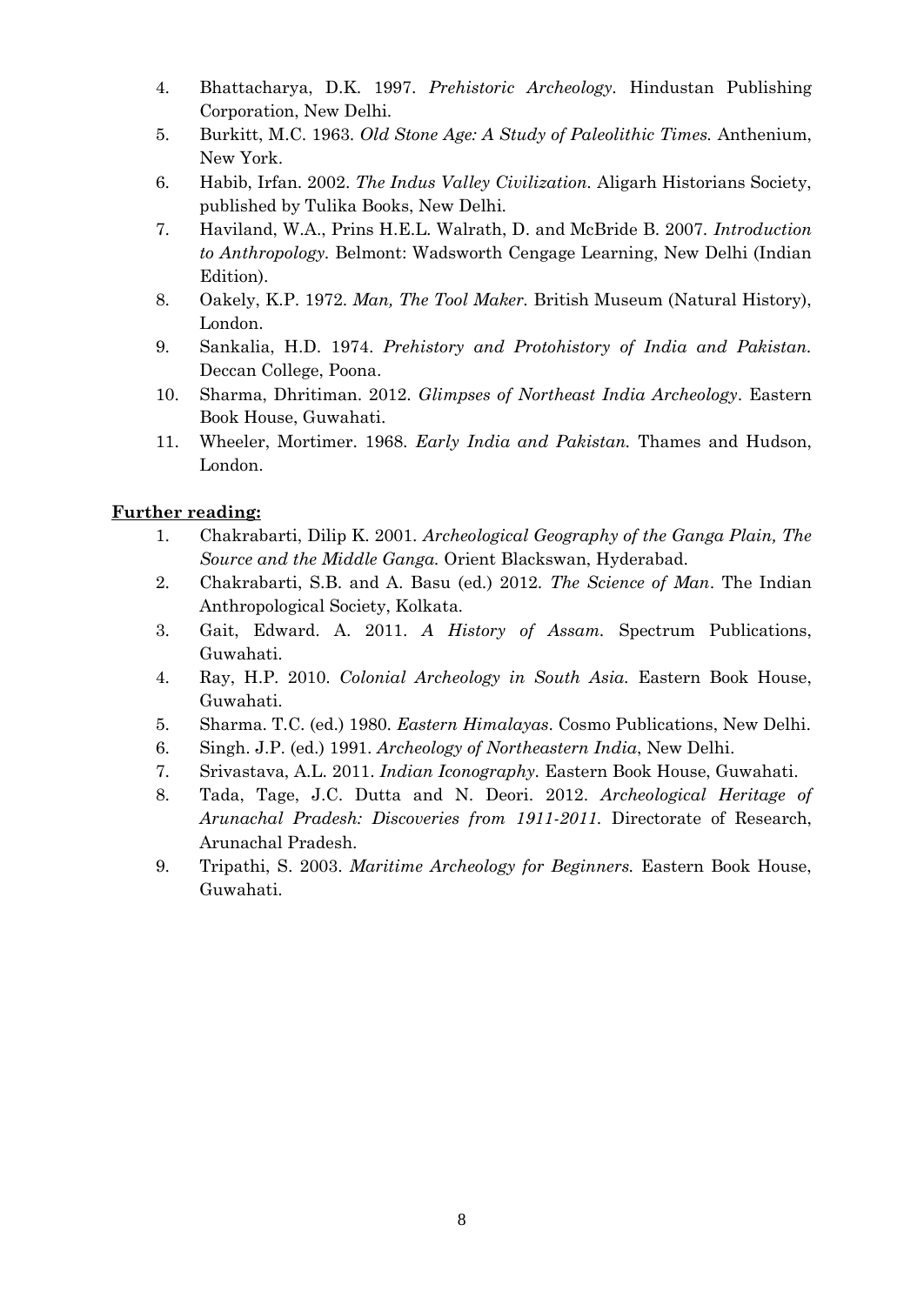| $\textbf{Credit} (\text{L+T+P})$ :        | ANTC414: Anthropological Methods<br>Unit 1                            |
|-------------------------------------------|-----------------------------------------------------------------------|
| $3+1+0=4$                                 |                                                                       |
|                                           | Fieldwork and Anthropology: Fieldwork tradition in                    |
| <b>Break-up</b>                           | anthropology- British and American tradition, ethnography, ethics of  |
| Marks:                                    | Anthropological field work; field note; field diary; establishment of |
| $\Rightarrow$ 20 marks for<br>internal    | rapport                                                               |
| assessment;                               |                                                                       |
| $\Rightarrow$ 80 marks for                |                                                                       |
| semester                                  | Unit 2                                                                |
| examination<br>(each unit                 | <b>Preparing for the field:</b> Types of research; research problem;  |
| carries equal                             | statement of problem; hypothesis; formulation of research questions;  |
| marks/Credit<br>s)                        | review of literature; research design; pilot study; sampling          |
|                                           |                                                                       |
| Objectives:<br>Field work                 | Unit 3                                                                |
| remains as the                            | Methods, technique and tools: Observation, Interview, Schedule,       |
| life line of the<br><i>discipline of</i>  | Questionnaire, use of field guide, key informants, genealogical       |
| Anthropology.<br>With the                 | method; Case study, Biographical method (life history), Audio-visual, |
| development and                           | participatory methods.                                                |
| growth of this                            |                                                                       |
| <i>discipline</i> some<br>new trends have | Unit 4                                                                |
| also emerged.                             |                                                                       |
| This paper will                           | Analysis of data and report writing: Classification and analysis of   |
| help the students<br>to equip             | field data; tabulation, diagrammatic representation (histogram,       |
| themselves<br>theoretically for           | frequency polygon, pie-chart, bar chart, column chart), measures of   |
| conducting an                             | Central Tendency (Mean, Mode, Median), measures of dispersions        |
| actual field work                         | (variation and standard deviation); references and bibliography;      |
| among different<br>societies or           | appendices                                                            |
| groups and also                           |                                                                       |
| it will make<br>them aware                |                                                                       |
| about the recent                          |                                                                       |
| debates and                               |                                                                       |
| development in                            |                                                                       |
| anthropological                           |                                                                       |
| methods.                                  |                                                                       |

- 1. Bernard, H. R. 2002. *Research Methods in Anthropology*. Altamira press, New York.
- 2. Bose P. K. 1994. *Research Methodology*. ICSSR, New Delhi.
- 3. Bryman, A. 2008. *Social Research Methods*. Oxford University Press, New York.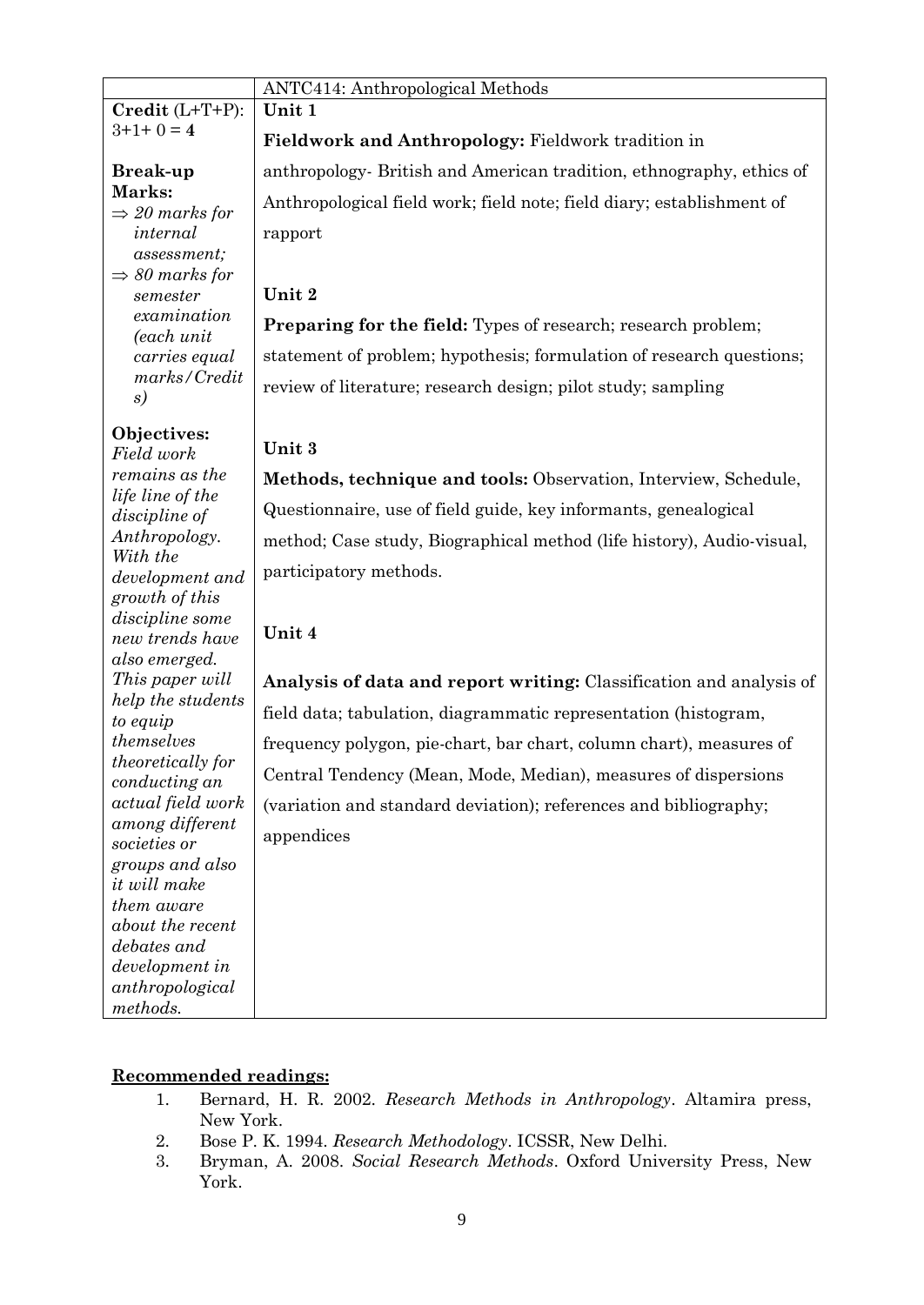- 4. Danda A. K. 1992. *Research Methods in Anthropology*. Inter- India Publication, New Delhi.
- 5. Ellen, R. F. 1984. *Ethnographic Research: A guide to general conduct.* Academic Press, New York.
- 6. Fetterman, D. M. 1989. *Ethnography step by step.* Sage Publication, New Delhi.
- 7. Kumar, R. 2011. *Research Methodology: A Step-by-Step guide for beginners*. Sage Publication India Pvt Ltd, New Delhi.
- 8. Pelto, P.J. and G.H. Pelto. 1986. *Anthropological Research: The structure of inquiry*. Cambridge University Press, London.
- 9. Sarana, Gopala. 1975. *Methodology of Anthropology*. University of Arizona, New York.
- 10. Srivastava, V. K. (Ed.). 2004. *Methodology and Fieldwork*. Oxford University Press, New Delhi.
- 11. Young, P.V. 1988. *Scientific Survey and Research*. Prentice Hall, New Delhi.

- 1. Barnes, J. A. 1977. *The Ethics of enquiry in Social Science*. Oxford University Press, New Delhi.
- 2. Bose P.K. 1994. *Research Methodology.* ICSSR, New Delhi.
- 3. Danda A.K. 1992. *Research Methods in Anthropology*. OUP, Delhi.
- 4. Epstein, A. L. 1978. *Crafts in Social Anthropology*. Hindustan Publication, Delhi.
- 5. Ghosh, B. N. 1985. *Scientific Method and Social Research*. Sterling Publisher, New Delhi.
- 6. Halbar, B. G and C. G. Hussain Khan. 1991. *Relevance of Anthropology: The Indian Scenario*. Rawat Publication, Jaipur.
- 7. Srinivas, M.N. (ed) 1958. *Methods in Social Anthropology (Essays by Radcliffe Brown)*.
- 8. Srivastava, A.R.N. 2013. *Essentials of Cultural Anthropology.* PHI Learning Pvt. Ltd. Delhi.
- 9. Thapan, M. 1998. *Anthropological Journeys: Reflections of fieldwork*. Orient Longman, New Delhi.
- 10. Yim, Robert K. 1993. *Application of case study Research*, vol-34, Applied Social Research Method series, New Delhi.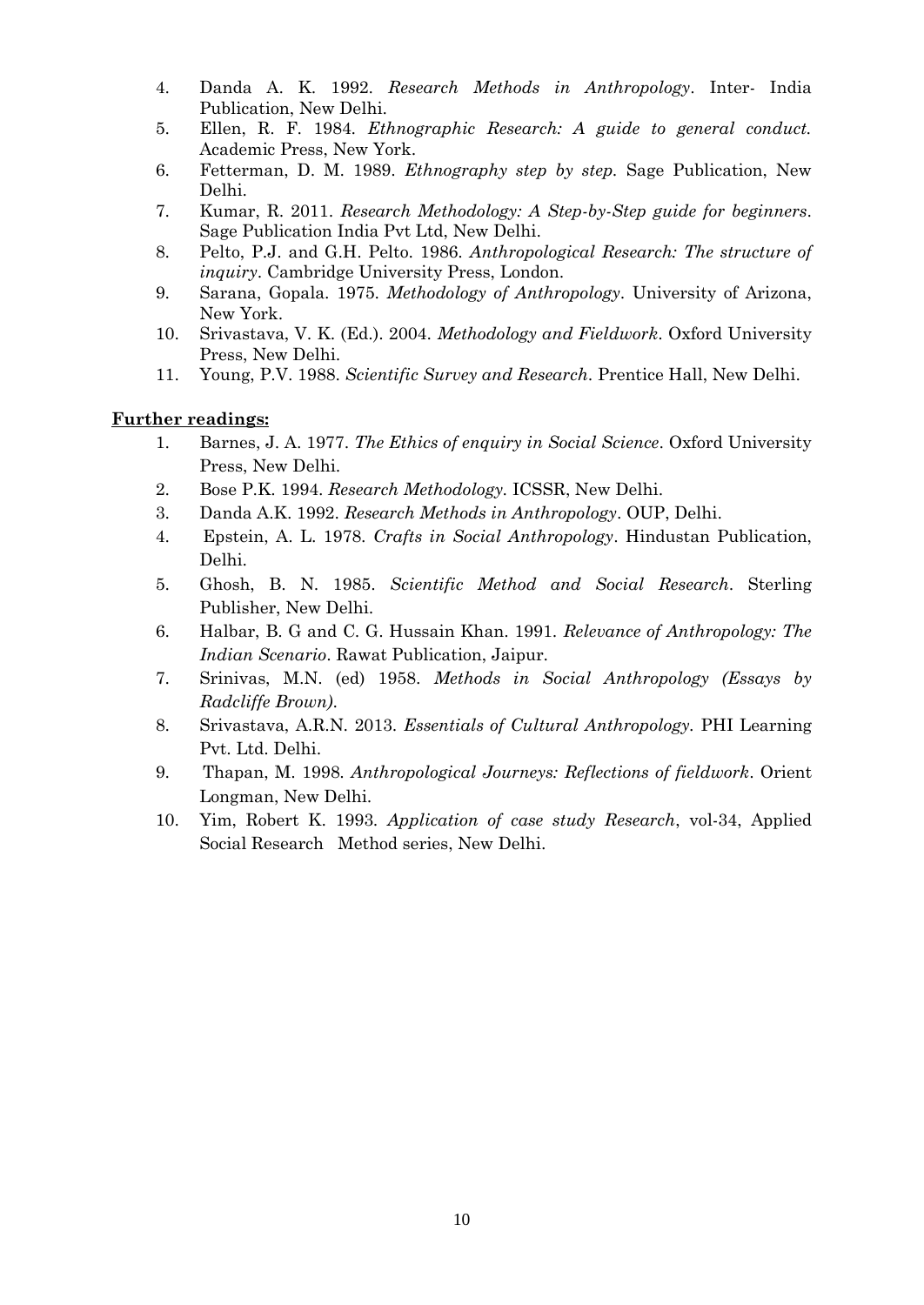| <b>Break-up Marks:</b>                                                                                                                  | <b>ANTC415: Practical I</b>                                                                                                                                                                                                                                                                                                                                                                                                                                                                                                                                                                                                |
|-----------------------------------------------------------------------------------------------------------------------------------------|----------------------------------------------------------------------------------------------------------------------------------------------------------------------------------------------------------------------------------------------------------------------------------------------------------------------------------------------------------------------------------------------------------------------------------------------------------------------------------------------------------------------------------------------------------------------------------------------------------------------------|
| $\textbf{Credit} (\text{L+T+P})$ :                                                                                                      | Part A: Physical Anthropology (40 marks)                                                                                                                                                                                                                                                                                                                                                                                                                                                                                                                                                                                   |
| $0+0+4=4$<br>It is mandatory for<br>students to get<br>pass mark in each<br>part.                                                       | 1. Osteology $(10 \text{ marks})$<br>(Description and identification of the disarticulated skeleton of<br>human)<br>Skull; Clavicle; Scapula; Vertebral column; Humerus; Radius;<br>Ulna; Os-innominatum; Femur; Patella; Tibia; Fibula.                                                                                                                                                                                                                                                                                                                                                                                   |
| Part A: 40 marks<br>$(5 \text{ marks for})$<br>Practical File; 10<br>marks for viva voce;<br>25 marks for<br>practical<br>examination)  | 2. Somatometry (10 marks)<br>Maximum Head Length; Maximum Head Breadth; Minimum<br>Frontal Breadth; Breath Of Bizygomatic Arch; Bigonial Breath;<br>Nasal Height; Nasal Length; Nasal Breadth; Physiogonomic Facial<br>Height; Morphological Facial Height; Physiogonomic Upper Facial<br>Height; Morphological Upper Facial Height; Head Circumference;<br>Head Vertex; Sitting Height Vertex; Body Weight.<br>3. Somatoscopy $(5 \text{ marks})$<br>Head form; Hair (colour, texture, form); Facial form; Eye (eye lid<br>opening, eye fold, eye colour); Nose (nasal bridge, nasal septum,<br>nasal root); Skin colour. |
| Part B: 30 marks<br>$(5 \text{ marks for})$<br>Practical File; 10<br>marks for viva voce;<br>15 marks for<br>practical<br>examination.) | Part B: Archaeological Anthropology (30 marks)<br>1.<br>Identification, description and drawing of stone tools $(10$<br>marks)<br>2.<br>Identification, reconstruction, description and drawing of<br>potsherds (5 marks)                                                                                                                                                                                                                                                                                                                                                                                                  |
| Part C: 30 marks<br>$(5 \text{ marks for})$<br>Practical File; 10<br>marks for viva voce;<br>15 marks for<br>practical<br>examination.) | Part C: Cultural Anthropology (30 marks)<br>Documentation of material culture: students need to identify the<br>material culture belonging to particular tribe, describe its shape, size,<br>usage and cultural significance                                                                                                                                                                                                                                                                                                                                                                                               |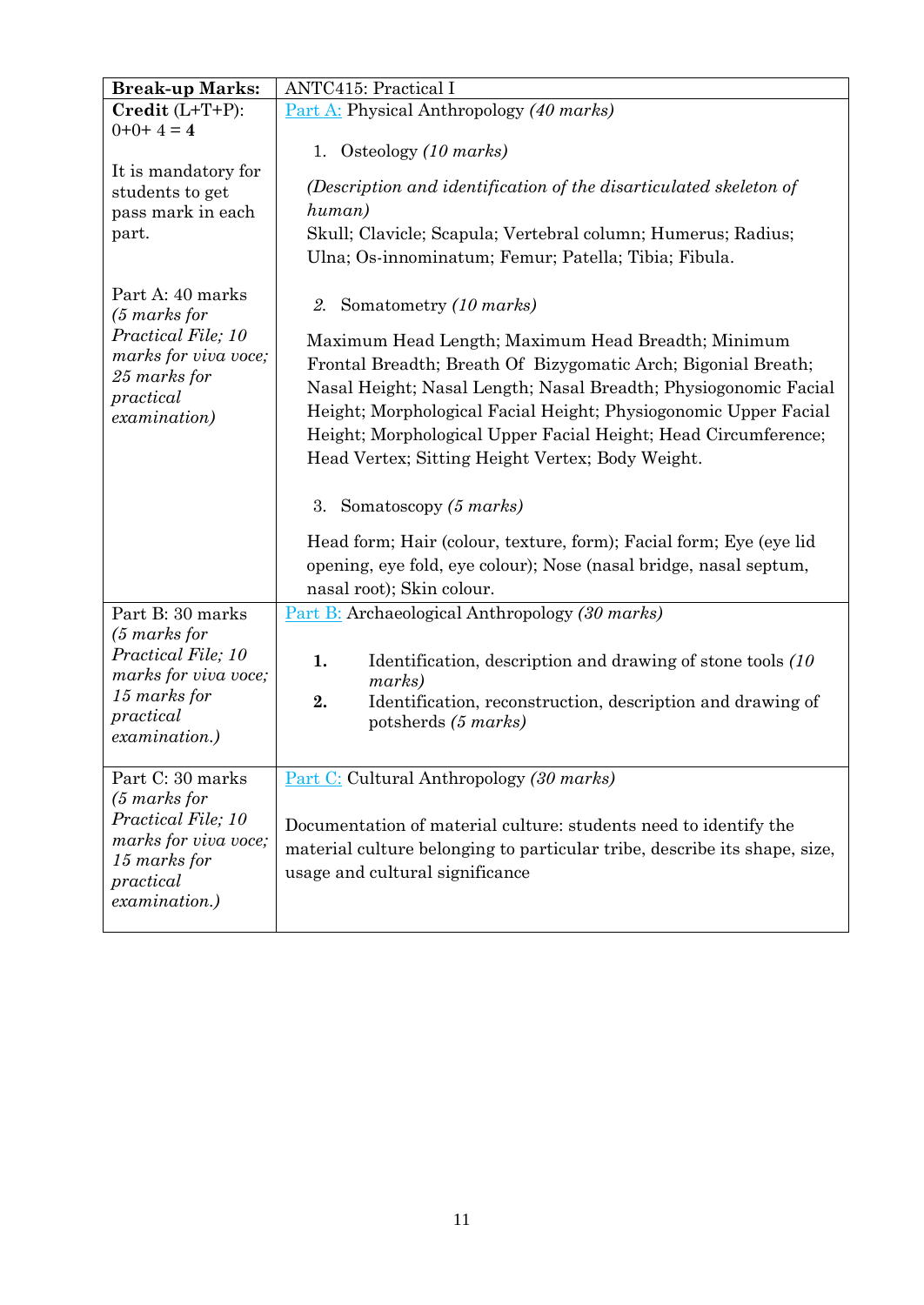|                                                 | ANTC421: Anthropology in India                                         |
|-------------------------------------------------|------------------------------------------------------------------------|
| $\textbf{Credit} (\text{L+T+P})$ :              | Unit 1                                                                 |
| $3+1+0=4$                                       | Origin and Growth of Anthropology in India: The British legacy;        |
| <b>Break-up</b>                                 | position of Anthropology as a body of knowledge in Indian Classical    |
| Marks:                                          | text; Anthropology in pre and post Independent India; Critical         |
| $\Rightarrow$ 20 marks for                      |                                                                        |
| internal                                        | Perspective on Indian Anthropology.                                    |
| <i>assessment</i> ;                             |                                                                        |
| $\Rightarrow$ 80 marks for                      |                                                                        |
| semester                                        | Unit 2                                                                 |
| examination<br>(each unit                       | Social structure and Process of change in India: Caste                 |
| carries equal                                   | structure, tribal social structure; sanskritisation, westernization,   |
| marks/Credit<br>s)                              | detribalization; Retribalization; Great and Little Traditions;         |
|                                                 | Universalization and Parochialization; Sacred Complex                  |
| Objectives:                                     |                                                                        |
| The objective of this<br>course is to           |                                                                        |
| <i>introduce the</i>                            | Unit 3                                                                 |
| students to<br>Anthropological                  | Pre and Proto History in India: Paleolithic culture in India           |
| thoughts and<br>concepts developed              | (Hathnora), Mesolithic culture in India (Bhimbetka), Neolithic culture |
| in India. This paper<br>also tries to focus the | in India (Bruzahom), Chalcolithic culture in India                     |
| contribution of the                             |                                                                        |
| Indian                                          | Unit 4                                                                 |
| Anthropologists in<br>the development of        |                                                                        |
| our knowledge based                             | Contribution of Indian Anthropologists: L. K. Ananthkrishna            |
| on Indian society<br>and culture.               | Iyer, S.C. Roy, N.K. Bose, Verrier Elwin, D.N. Majumdar, C.V.F.        |
|                                                 | Haimendorf, S.C. Dube. B. S Guha, B. M Das; H. D. Sankalia             |

- 1. Chakrabarti, S.B. 1986. *Around the Plough.* Anthropological Survey of India, Calcutta.
- 2. Danda, A. K and D Danda. 2010. *Anthropology in India: Current Epistemology and Future Challenges.* INCAA, Kolkata.
- 3. Danda, A. K, K. K. Basa and K. K. Mishra. 2012. *Plural Nature of Anthropology*. INCAA, Kolkata.
- 4. Danda, A. K. 1995. *Foundation of Anthropology: India*. Inter-India Publications, New Delhi.
- 5. Dube, S.C. 1955. *Indian Village.* Routledge and Kegan Paul, London.
- 6. Dube, S.C. 1962. *India's Changing Village*. Allied, Bombay.
- 7. Ghurye, G. S. 1950. *Caste and Class in India.* Popular Prakashan, Bombay.
- 8. Sankalia, H.D. 1974. *Prehistory and Protohistory of India and Pakistan.* Deccan College, Poona.
- 9. Gupta, D (Ed.). 1993. *Social Stratification.* Oxford University Press, Delhi.
- 10. Hutton J. H. 1963. *Caste in India: Its Nature, Function and Origin.* Oxford University Press, Bombay.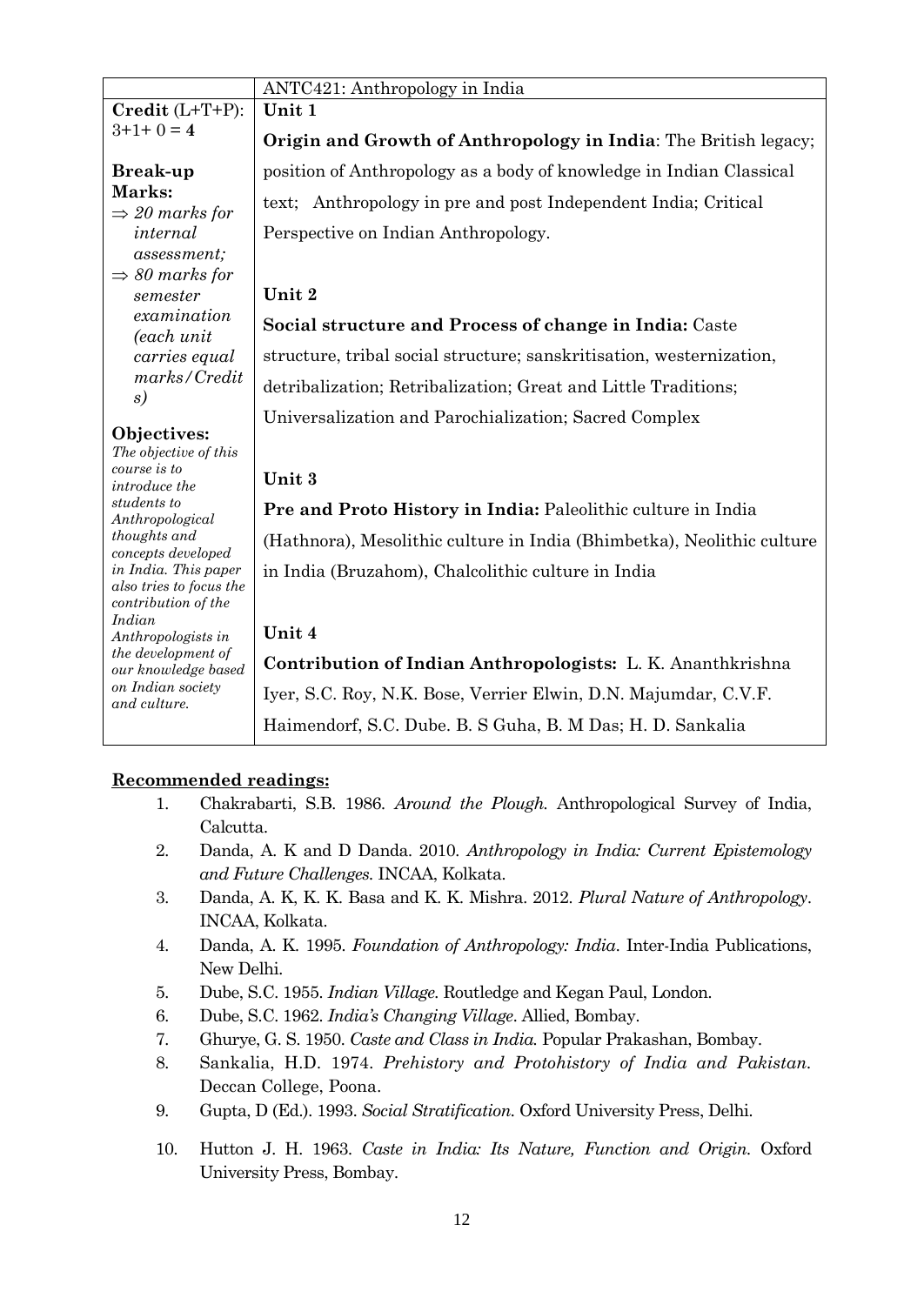- 11. Karlsson, Bengt G and T.B. Subba (ed). 2006. *Indigeneity in India.* Kegan Paul Limited, London.
- 12. Lewis, Oscar. 1958. *Village Life in Northern India.* University of Illinois Press, Urbana.
- 13. Marriot, M. 1955. *Village India: Studies in the Little Community*. The University of Chicago Press, Chicago.
- 14. Srinivas M. N. (Ed.). 1960. *India's village*. Media Promoters and Publisher Pvt. Ltd. Bombay.
- 15. Vidyarthi, L. P. 1975. *Rise of Anthropology in India. 2 vols.* Concept, Delhi.
- 16. Vidyarthi, L. P. 1978. *Sacred Complex of Gaya.* Concept Publishing Company, Delhi.

- 1. Baden-Powell, B. J. 1970. *The Origin and Growth of Village Communities in India*. London.
- 2. Bailey, F. G. 1957. *Caste and the Economic Frontier*. Manchester University Press, Manchester.
- 3. Bailey, F. G. 1960. *Tribe, Caste and Nation*. Oxford University Press, New Delhi.
- 4. Beteille, A. 1966. *Caste, Class and Power*. Oxford University Press, Bombay.
- *5.* Beteille, A. 1972. *Inequality and Social Change.* OUP, New Delhi.
- 6. Danda, A. K. 1996. *Composite culture of India and National Integration.* IIAS, Shimla.
- 7. Danda, Ajit K and Dipali G. Danda. 1971. *Development and Change in Basudha.*  National Institute of Community Development, Hyderabad.
- 8. Das, Veena. 1982. *Structure and Cognition: Aspects of Hindu Caste and Ritual.*  Oxford University Press, Bombay.
- 9. Epstein, T.S. 1962. *Economic Development and Social Change in South India.*  Manchester University Press, Manchester.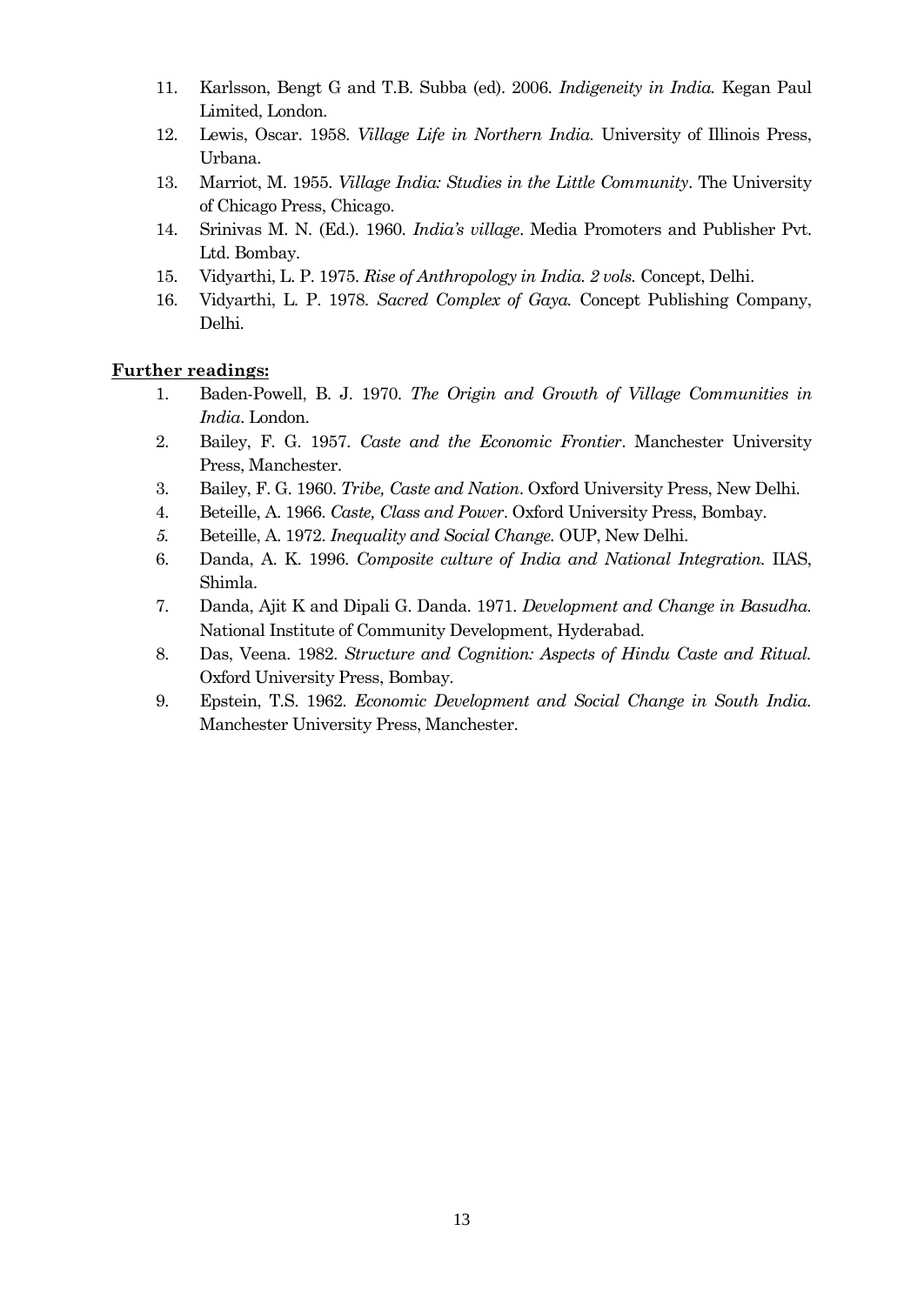|                                                  | ANTC422: Ecological Anthropology                                        |
|--------------------------------------------------|-------------------------------------------------------------------------|
| $\textbf{Credit} (\text{L+T+P})$ :               | Unit 1                                                                  |
| $3+1+0=4$                                        | <b>Introduction:</b> Meaning, aim and scope of Ecological Anthropology; |
| <b>Break-up</b>                                  | approaches in ecological Anthropology (Leslie White, Julian Steward,    |
| Marks:<br>$\Rightarrow$ 20 marks for<br>internal | Marshal Sahlin)                                                         |
| assessment;<br>$\Rightarrow$ 80 marks for        | Unit 2                                                                  |
| semester                                         | Management and utilization of resources: Utilization of                 |
| examination<br>(each unit                        | environmental resources in pre-literate societies – hunting and food    |
| carries equal<br>marks/Credit                    | gathering, pastoralism and shifting cultivation.                        |
| s)                                               |                                                                         |
|                                                  | Unit 3                                                                  |
| <b>Objectives:</b> The<br>course will provide    | <b>Bio-diversity Conservation:</b> Concept of bio-diversity and         |
| the students with<br>basic knowledge             | implication for human population; conservation strategies; indigenous   |
| on ecology and the<br>relationship with          | ecological knowledge system; sacred grove.                              |
| human being. It                                  |                                                                         |
| will further<br>enlighten the                    | Unit 4                                                                  |
| students with the                                | Environmental movements: Environmental movements in India -             |
| contemporary<br>ecological                       | Silent valley movement, Chipko movement, Narmada Bachao                 |
| researches along<br>with the ongoing             | Movement; emerging ecological issues in northeast India.                |
| environmental                                    |                                                                         |
| movements in<br>India.                           |                                                                         |

- 1. Bhasin, V. 1989. *Ecology, culture and change: Tribals of Sikkim*. Inter-India, New Delhi
- 2. Bresler, J.B. 1996. *Human Ecology: Collected Readings*. Addison-Wesley. Mass
- 3. [Butzer,](http://www.flipkart.com/author/karl-w-butzer) K.W. 1982. *Archaeology as Human Ecology*. Cambridge University Press
- 4. Guha, R. 1994. *Social Ecology*, OUP, New Delhi.
- 5. Hardesty, L.L 1977. *Ecological Anthropology.* Wiley Eastern, London.
- 6. Kothari, A., Pathak N., Anuradha R.V. and Taneja, B. 1998. *Communities and conservation: Natural Resource Management in South and Central Asia,*  Sage Publication, New Delhi.
- 7. Negi, S.S. 1991. *Environmental degradation and crisis in India*. Indus publication. Delhi.
- 8. Rama Krishnan, P.S. 2000. *Maurtain Bio-diversity, Land use Dynamies and Traditional Ecological knowledge*. OUP, Calcutta.
- 9. Rao, G.M. and Centre, P.R.S. 1998. *Nurturing Bio-diversity: An Indian Agenda,* Environmental Education, Ahmedabad.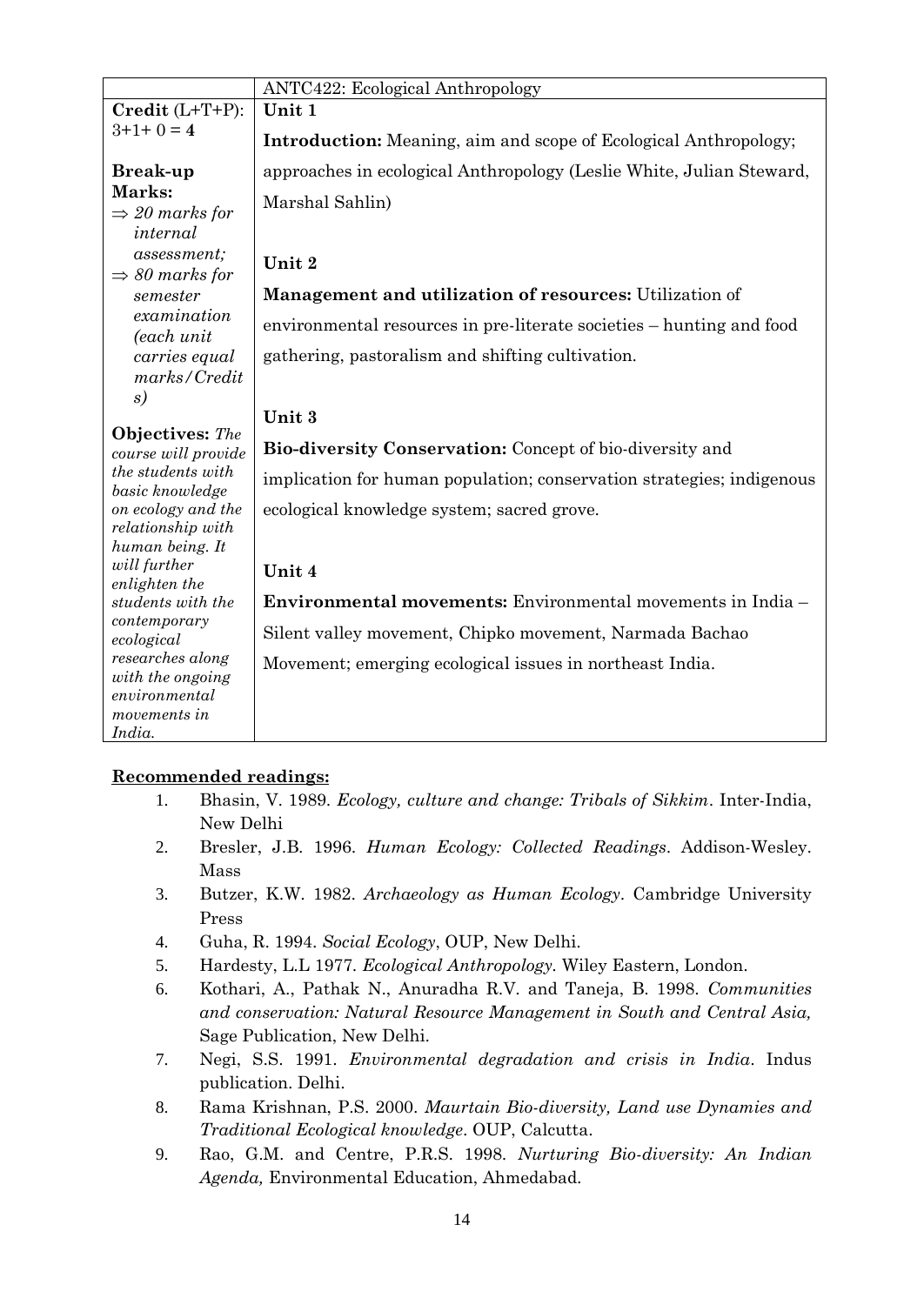10. Schutkowski, H. 2006. *Human Ecology: Biocultural Adaptations in Human Communities*. Springer, USA.

- 1. Centre for Science and Environment 1982. *The state of Indias Environment: A citizen's report*, Delhi.
- 2. Gadgil, M. and Guha R. 1995. *Ecology and Equity: The use and Abuse of Nature in Contemporary India.* OUP, New Delhi.
- *3.* Gadgil, M. and Guha, R. 1992. *This fissured Land: An Ecological History of India.*
- 4. Geertz, C. 1963. *Agricultural Involution: Berkeley*, University of California Press.
- 5. Guha, R, 1999. *The Unquiet Woods: Ecological change and Peasant Resistance in the Himalaya*. OUP. New Delhi.
- 6. Rangarajan, M. 2007. *Environmental Issues in India, A reader,* Pearson education, Delhi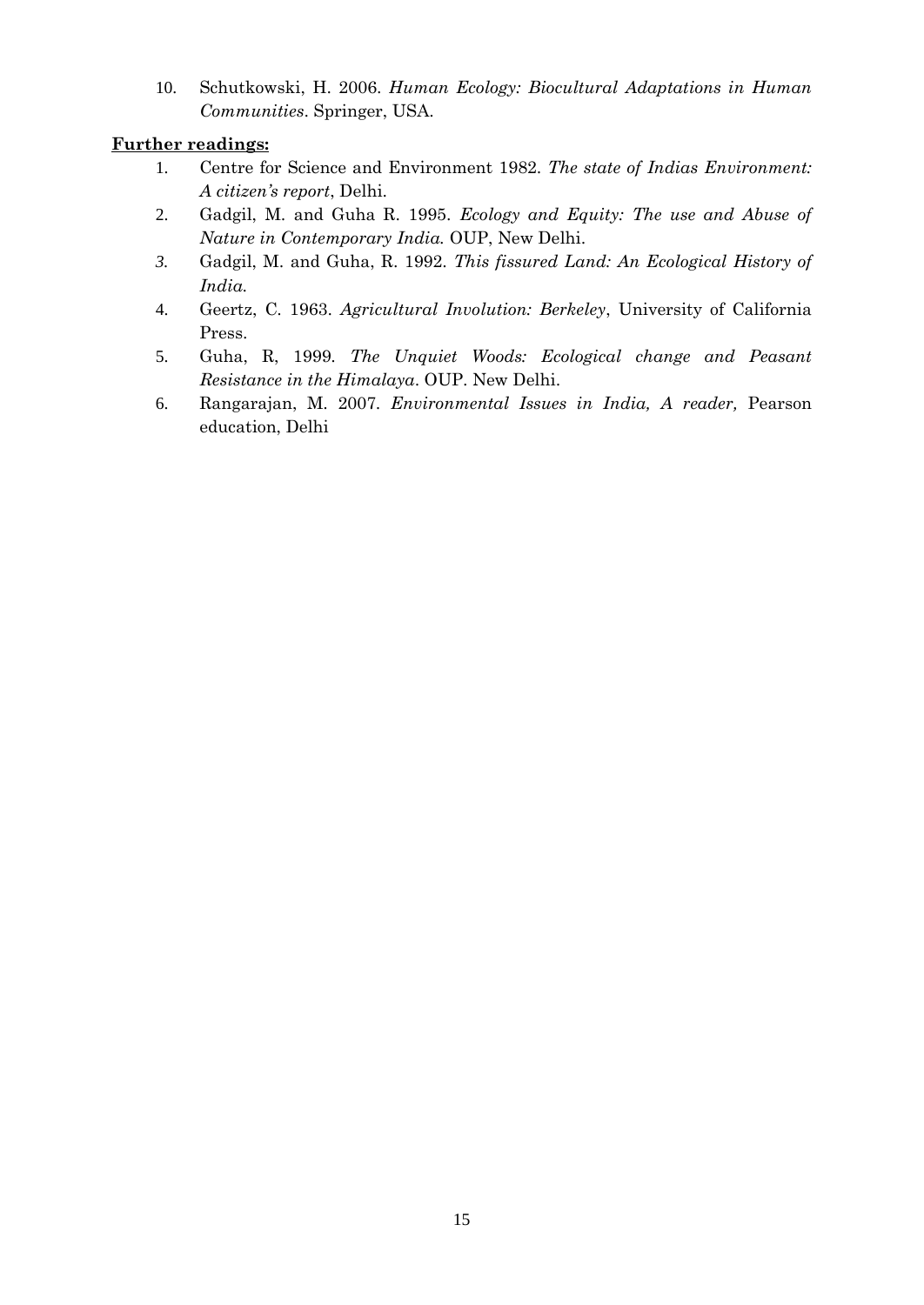|                                        | ANTC423: Human Evolution and Variation                                |
|----------------------------------------|-----------------------------------------------------------------------|
| $\textbf{Credit} (\text{L+T+P})$ :     | Unit 1                                                                |
| $3+1+0=4$                              | Introduction: Problems and limitation in study fossil records;        |
| <b>Break-up</b>                        | Early Hominin: Pre Australopithecines fossil records; Characteristic  |
| Marks:<br>$\Rightarrow$ 20 marks for   | and distribution of Aus. Afarensis, Aus. Africanus, Paranthropines;   |
| internal<br>assessment;                | Phylogenetic position of <i>Australopithecines</i> .                  |
| $\Rightarrow$ 80 marks for<br>semester | Unit 2                                                                |
| examination                            |                                                                       |
| (each unit                             | <b>Early Homo:</b> Characteristic and Distribution of -Homo Habilis,  |
| carries equal<br>marks/Credit          | Homo erectus, Homo naledi; Archaic Homo Sapiens and Neanderthal       |
| s)                                     |                                                                       |
| Objectives:                            | Unit 3                                                                |
| This course will                       | <b>Emergence and dispersal of Homo sapiens:</b> Characteristic and    |
| provide student<br>with the basic      | geographical distribution of early humans; theories of human origin - |
| knowledge about                        | multiregional theory; out of Africa theory; Neanderthal admixture     |
| the hominin                            | theory                                                                |
| evolution, origin<br>and dispersal of  |                                                                       |
| human.                                 | Unit 4                                                                |
|                                        | <b>Race:</b> Concept of race; three major races of the world; racial  |
|                                        | formation; criteria for racial classification; UNESCO statement of    |
|                                        | Race; Racial classification of Indian population – Risley's, Sarkar's |
|                                        | and Guha's classification.                                            |

- 1. Buettner-Janusch, J, 1965. *Origins of Man*. Wiley Eastern Pvt. Ltd., New Delhi.
- 2. Ciochon, R.L. 2011. *Introduction to Physical Anthropology* (13th ed). Wadsworth Cengage Learning, Belmont.
- 3. Haviland, W.A., Prins, H.E.L., Walrath, D. and McBride, B. 2011. *Anthropology: The human Challenge* (13th ed). Wadsworth Cengage Learning, Belmont.
- 4. Jurmain, R., Kilgore, L. and Trevathan, W. 2010. *Essentials of Physical Anthropology* (8th ed). Wadsworth Cengage Learning, Belmont.
- 5. Roy, I.B. 2003. *Anthropology: The study of man*. S Chand and Co. Ltd., New Delhi.
- 6. Stanford. C., Allen, S.J. and Antón, S.C. 2013. *Biological Anthropology – the natural history of mankind* (3rd ed). Pearson, New York.
- 7. Stein, P. and Rowe, B.M. 2010. *Physical Anthropology* (10th ed). McGraw Hill Book Co., New York.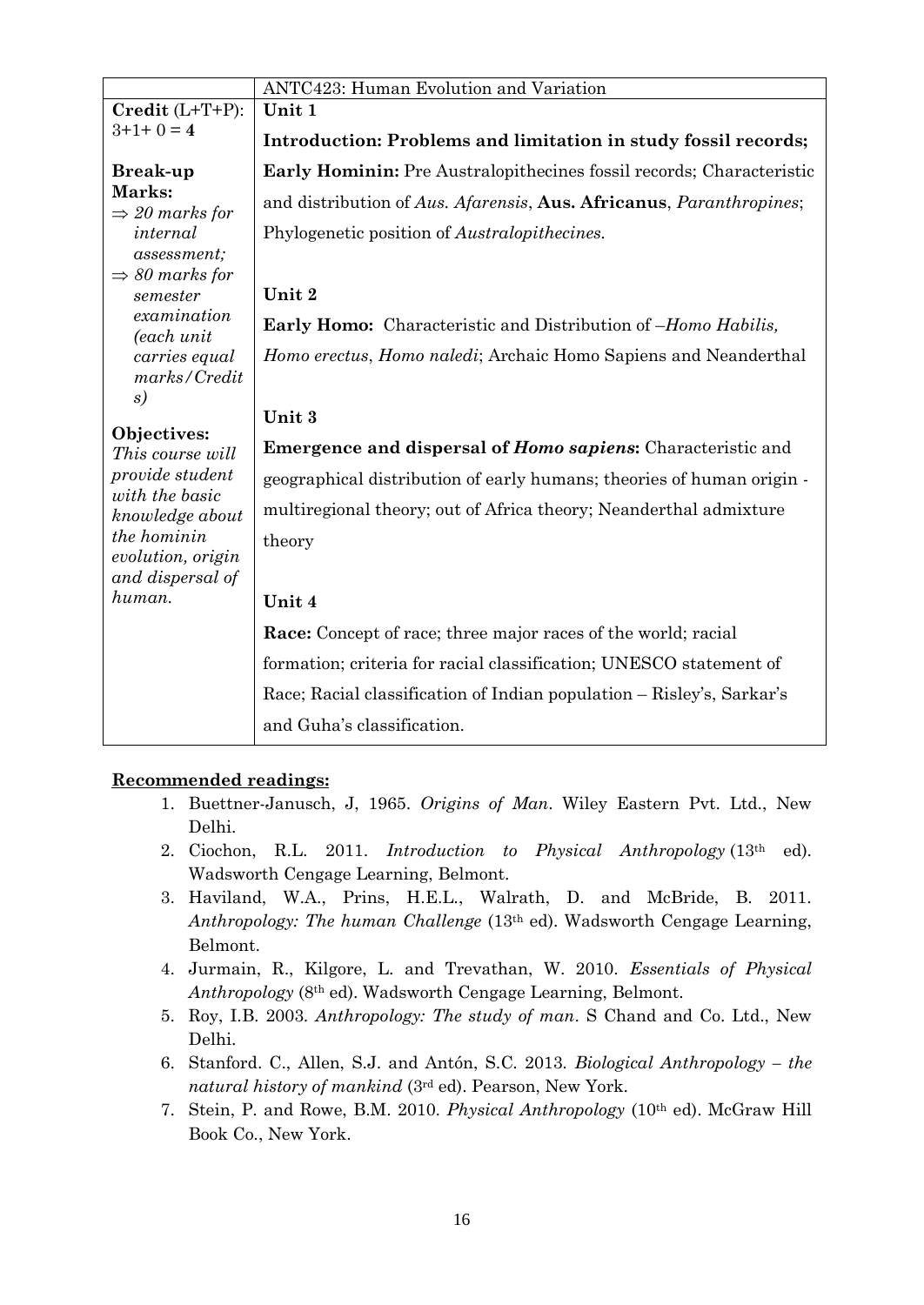- 1. Fagan, B.M. 2010. *Cro-Magnon: How the Ice Age Gave Birth to the First Modern Humans.* Bloomsbury Press. New Delhi
- 2. Groves, C.P and Cameron D.W. 2004. *Bones, Stones and Molecules: "Out of Africa" and Human Origins.* Elsevier Academic Press, UK.
- 3. Relethford, J. 2004. *The Human Species: An Introduction to Biological Anthropology.* McGraw-Hill, New Delhi
- 4. Tattersall, I. 2012. *Masters of the Planet.* Palgrave Macmillan, USA.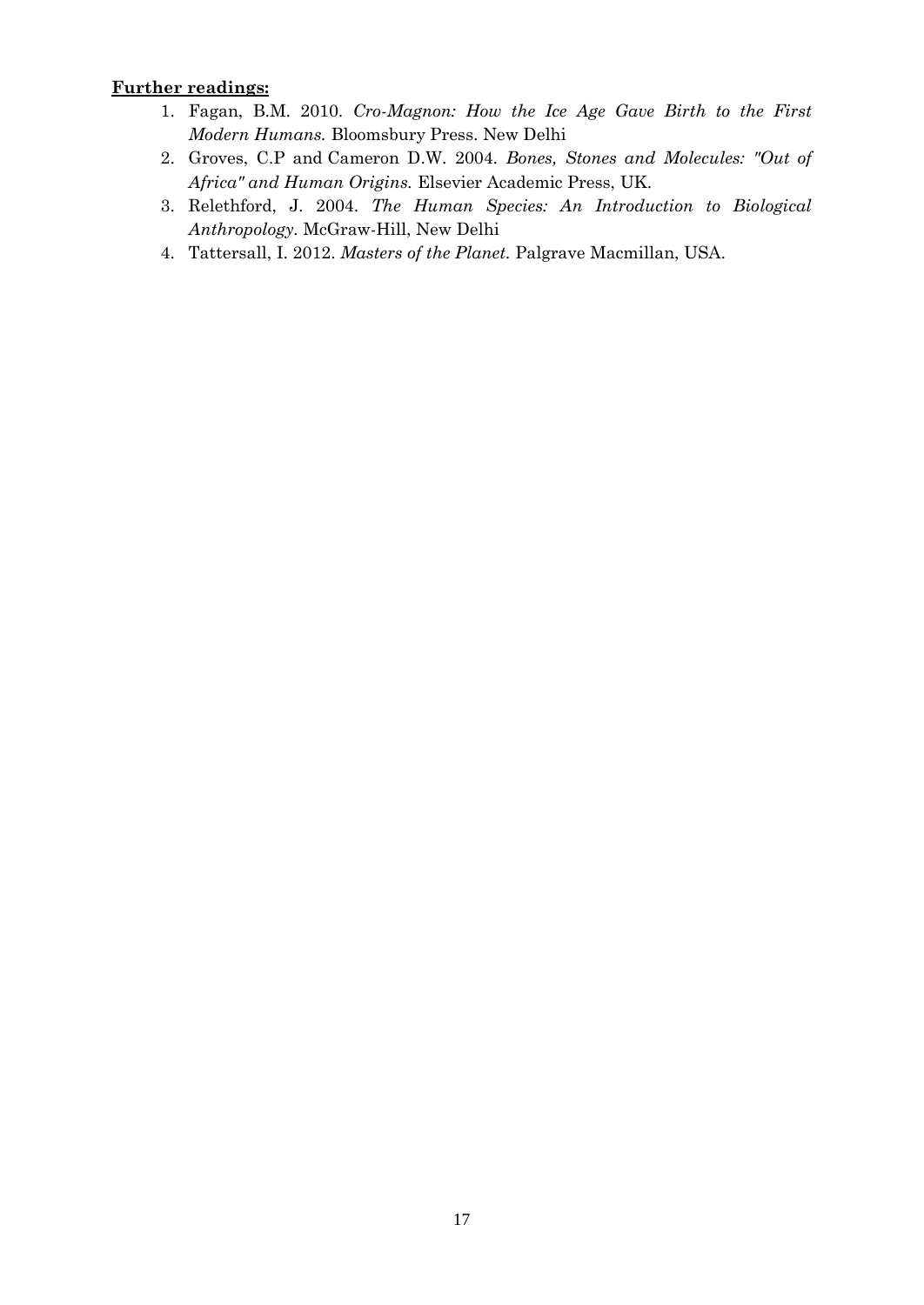|                                                | <b>ANTC424: Fieldwork and Report Writing</b>                             |
|------------------------------------------------|--------------------------------------------------------------------------|
| $\textbf{Credit} (\text{L+T+P})$ :             | In this paper students will be taken for fieldwork in different parts of |
| $0+1+3=4$                                      | India. Fieldwork will be carried out for minimum 18 days and for that    |
| <b>Break-up</b>                                | students will be accompanied by faculty member(s) as a field guide.      |
| Marks:<br>$\Rightarrow$ 20 marks for           | The purpose of this paper is to introduce the students with the          |
| internal                                       | significance of fieldwork as being the hallmark of anthropology. It      |
| assessment<br>$\Rightarrow$ 50 marks for       | also intends to teach the students for conducting fieldwork by           |
| Field Report;                                  | applying various conventional anthropological methods as well as to      |
| $\Rightarrow$ 30 marks for<br><i>viva</i> voce | train them to face any kind of challenges that might come up in the      |
|                                                | field. After the completion of fieldwork, each student will have to      |
|                                                | prepare a field report under the supervision of field guide. Finally the |
|                                                | field report will be examined by the external expert and accordingly     |
|                                                | mark will be credited.                                                   |
|                                                |                                                                          |
|                                                |                                                                          |
|                                                |                                                                          |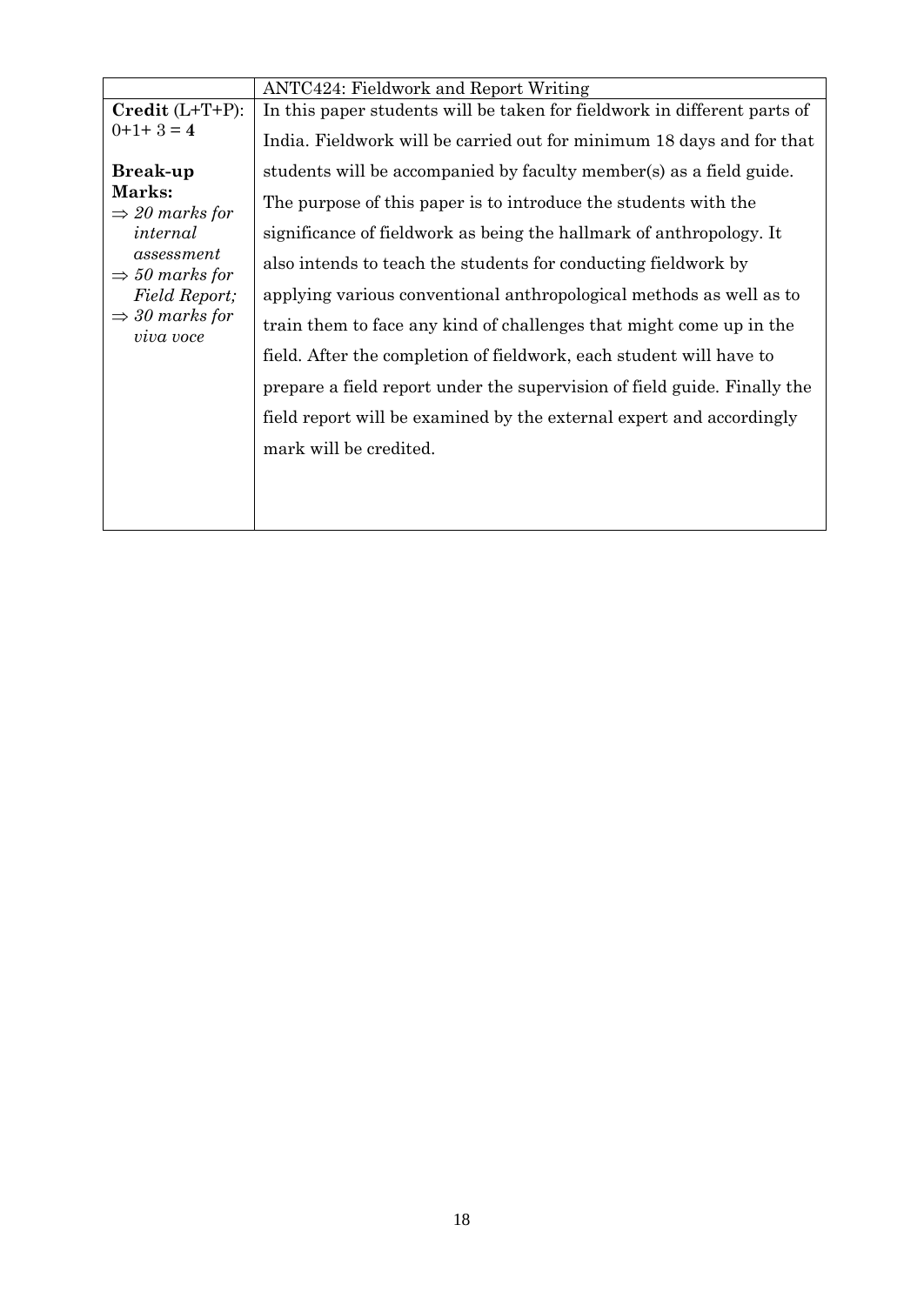| <b>Break-up Marks:</b>                       | <b>ANTC425: Practical II</b>                              |
|----------------------------------------------|-----------------------------------------------------------|
| $\textbf{Credit} (\text{L+T+P})$ :           | $Part A (70 marks)$                                       |
| $0+0+4=4$                                    |                                                           |
| It is mandatory for                          | 1. Serology $(10 \text{ marks})$                          |
| students to get<br>pass mark in each         | ABO blood group system; Rh blood group system             |
| part.                                        | 2. Dermatoglyphics                                        |
| Part A: 70 marks<br>$(10 \text{ marks for})$ | Finger Print; Palmar Print (30 marks)                     |
| Practical File; 10<br>marks for viva voce;   | 3. PTC $(5 \text{ marks})$                                |
| 50 marks for<br>practical                    | 4. Colour Blindness (5 marks)                             |
| examination)                                 |                                                           |
| Part B: 30 marks                             | Part B (30 marks)                                         |
| $(10 \text{ marks for})$                     |                                                           |
| presentation; 10                             | <b>Reading of Ethnography</b>                             |
| marks write-up, $10$                         |                                                           |
| marks for Viva-                              | Students need to review of the selected ethnographic work |
| voce)                                        |                                                           |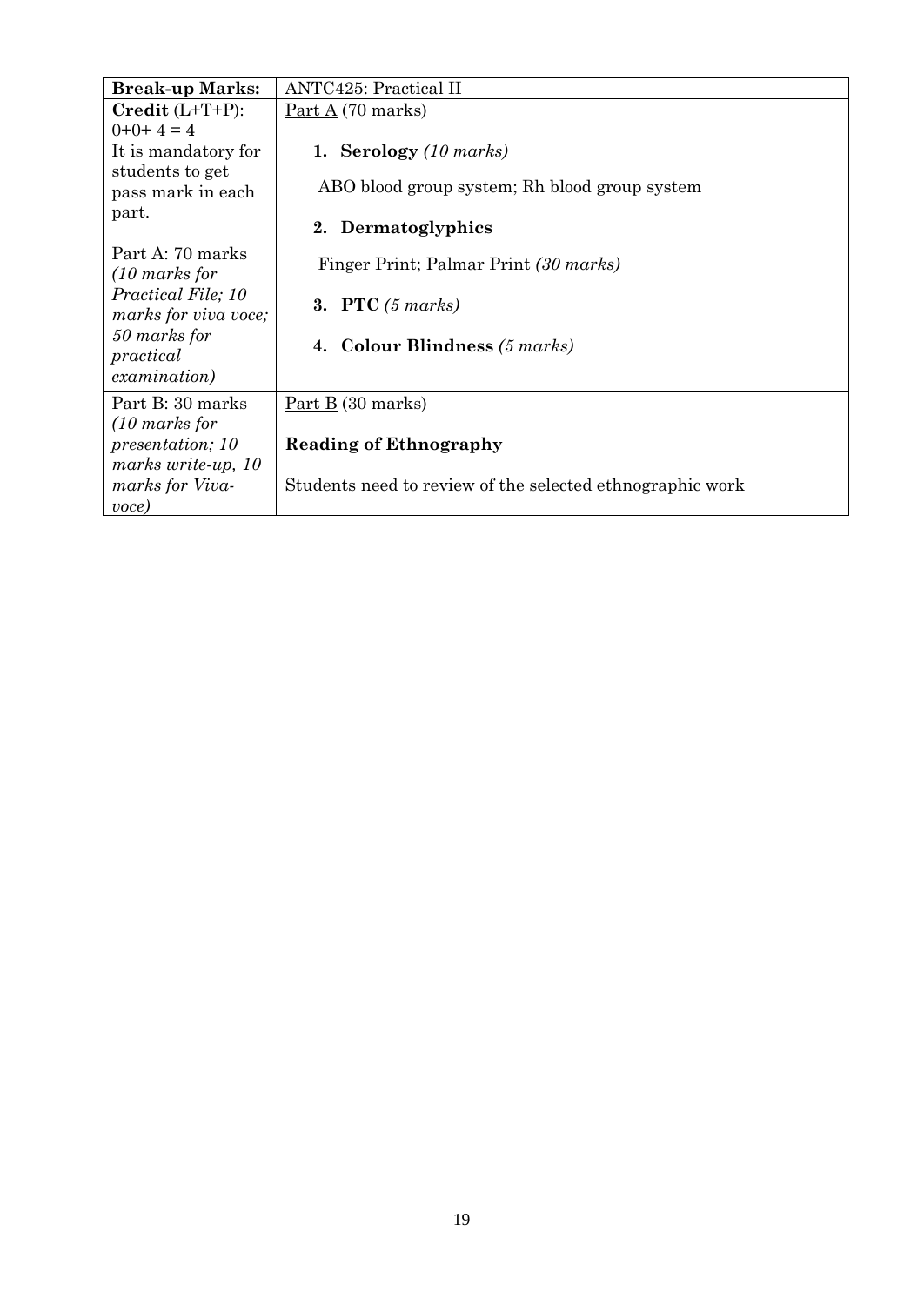|                                                        | ANTC-511: Theories of Anthropology                                                                                                 |
|--------------------------------------------------------|------------------------------------------------------------------------------------------------------------------------------------|
| $\textbf{Credit} (\text{L+T+P})$ :                     | Unit 1                                                                                                                             |
| $3+1+0=4$                                              | Rise of Anthropological theories:                                                                                                  |
| <b>Break-up</b><br>Marks:                              | Evolutionism – contribution of E. B. Taylor, Herbert Spencer and L.                                                                |
| $\Rightarrow$ 20 marks for<br>internal                 | H. Morgan; Diffusionism – Basic ideas, British, German and<br>American Schools; Neo-evolutionists – V. G. Child, J. Steward and L. |
| assessment;<br>$\Rightarrow$ 80 marks for              | A. White                                                                                                                           |
| semester<br>examination<br>(each unit                  | Unit 2                                                                                                                             |
| carries equal                                          | <b>Rise of functionalism:</b> early functionalism (Emile Durkheim);                                                                |
| marks/Credit<br>s)                                     | Functionalism in Anthropology and links with psychology and biology                                                                |
|                                                        | (Bronislaw Malinowski), Historical particularism by Franz Boas                                                                     |
| Objectives:<br>This paper                              |                                                                                                                                    |
| highlights on the<br>development of                    | Unit 3                                                                                                                             |
| different                                              | <b>Rise of Structural:</b> Functionalism approach in Anthropology by A.R.                                                          |
| Anthropological                                        | Radcliffe Brown; modification of Structural-Functionalism by Evans-                                                                |
| theories in a<br>chronological<br><i>perspectives.</i> | Pritchard, Meyer Fortes, Raymond Firth, Claude Levis-Strauss                                                                       |
|                                                        | Unit 4                                                                                                                             |
|                                                        | Recent development in theory: Post-modernism, Post-                                                                                |
|                                                        | structuralism; Interpretive Approaches.                                                                                            |

- 1. Barnard, A. 2004. *History and Theory in Anthropology*. Cambridge University Press, Cambridge.
- 2. Bloch, M. 1985. *Marxism and Anthropology: The History of a Relationship*. Oxford University Press, New York.
- 3. Harris, M. 1968. *Rise of Anthropological Theory*. Thomas Y. Crowell Company, New York
- 4. Layton, R. 1997. An Introduction to Theory in Anthropology. Cambridge University Press, Cambridge.
- 5. Levi-Strauss, C. 1963. *Structural Anthropology*. Basic Book, New York.
- 6. Lowie, R. H. 1937. *The History of Ethnological Theory*. Rinehart and Winston, New York.
- 7. Moore, J. D. 1997. *Visions of Culture: An Introduction to Anthropological Theories and Theorists.* Walnut Creek, CA: AltaMira Press.
- 8. Morgan, L. H. 1877. *Ancient Society*. World Publishing, New York.
- 9. Radcliff-Brown, A. R. 1952. *Structure and Function in Primitive Society*. Routledge and Kegan Paul, London.
- 10. Robert, R. 1941. *Folk Culture of Yukatam*. Chicago University Press, Chicago.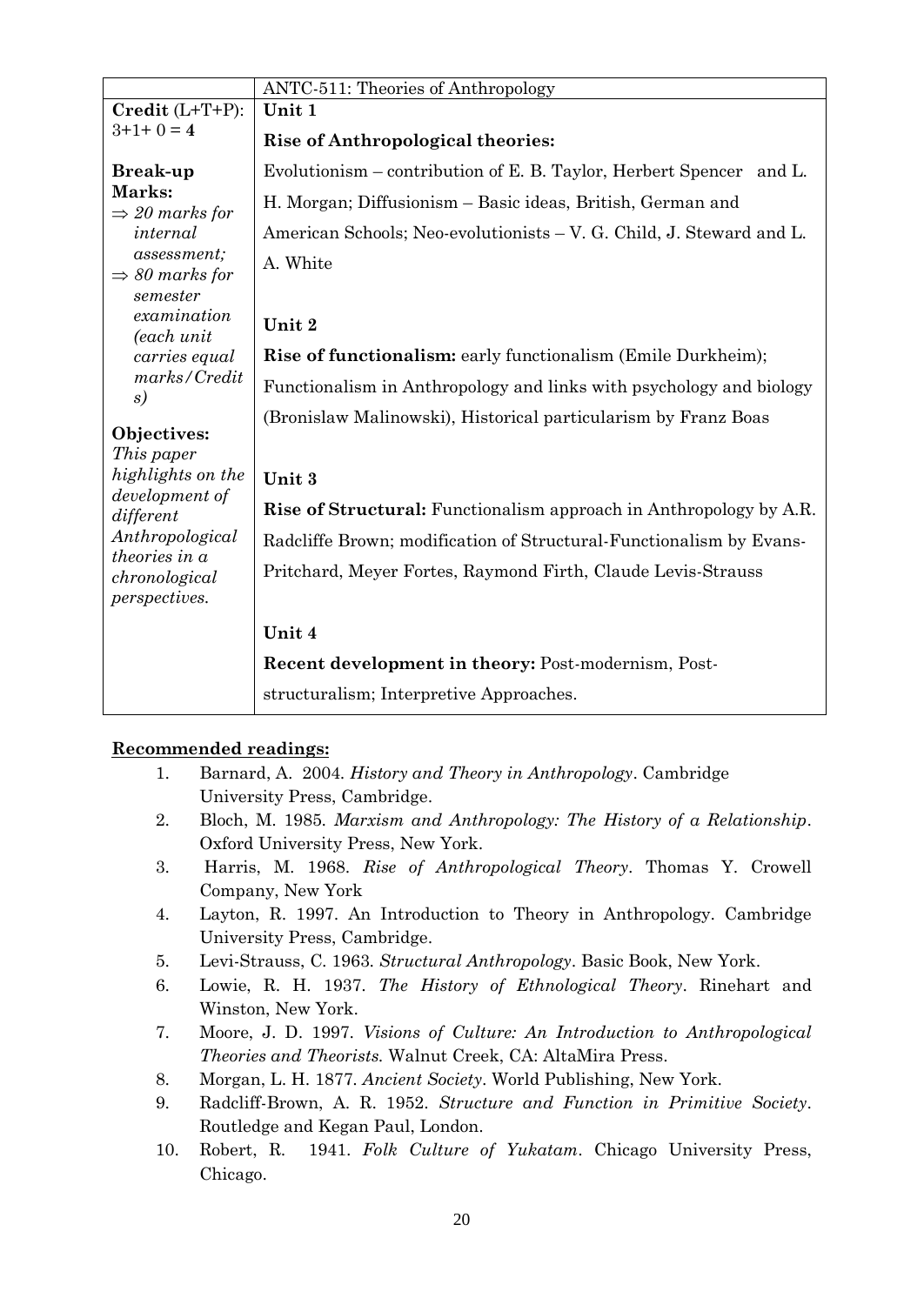- 11. Said, E. W. 1978. *Orientalism.* Pantheon, New York.
- 12. Tylor, E. B. 1871. *Primitive Culture: Researches into the development of Mythology, Philosophy, Religion, Language, Art and Customs*. J. Murry, London.
- 13. Upadhyay, V.S and Gaya Pandey. 1997. *History of Anthropological Thought*. Concept Publishing Company, New Delhi.

- 1. Firth, R. 1957. *Man and culture: An Evaluation of the Work of Bronislaw Malinowski*. Routlege and Kegan Paul, London.
- 2. Leach, E. 1961. *Rethinking Anthropology*. Athlone Press, London.
- 3. Radcliffe- Brown, A. R. 1948. A Natural Science of the Society. Free Press, New York.
- 4. Anderson, S. (ed.). 1971. *Herbert Spencer: Structure, Function and Evolution*. Thomas Nelson and Sons, London.
- 5. Denzin, N. K. 1997. *Interpretive Ethnography: Ethnographic Practices for the 21st Century*. Thousand Oaks, CA, Sage Publication.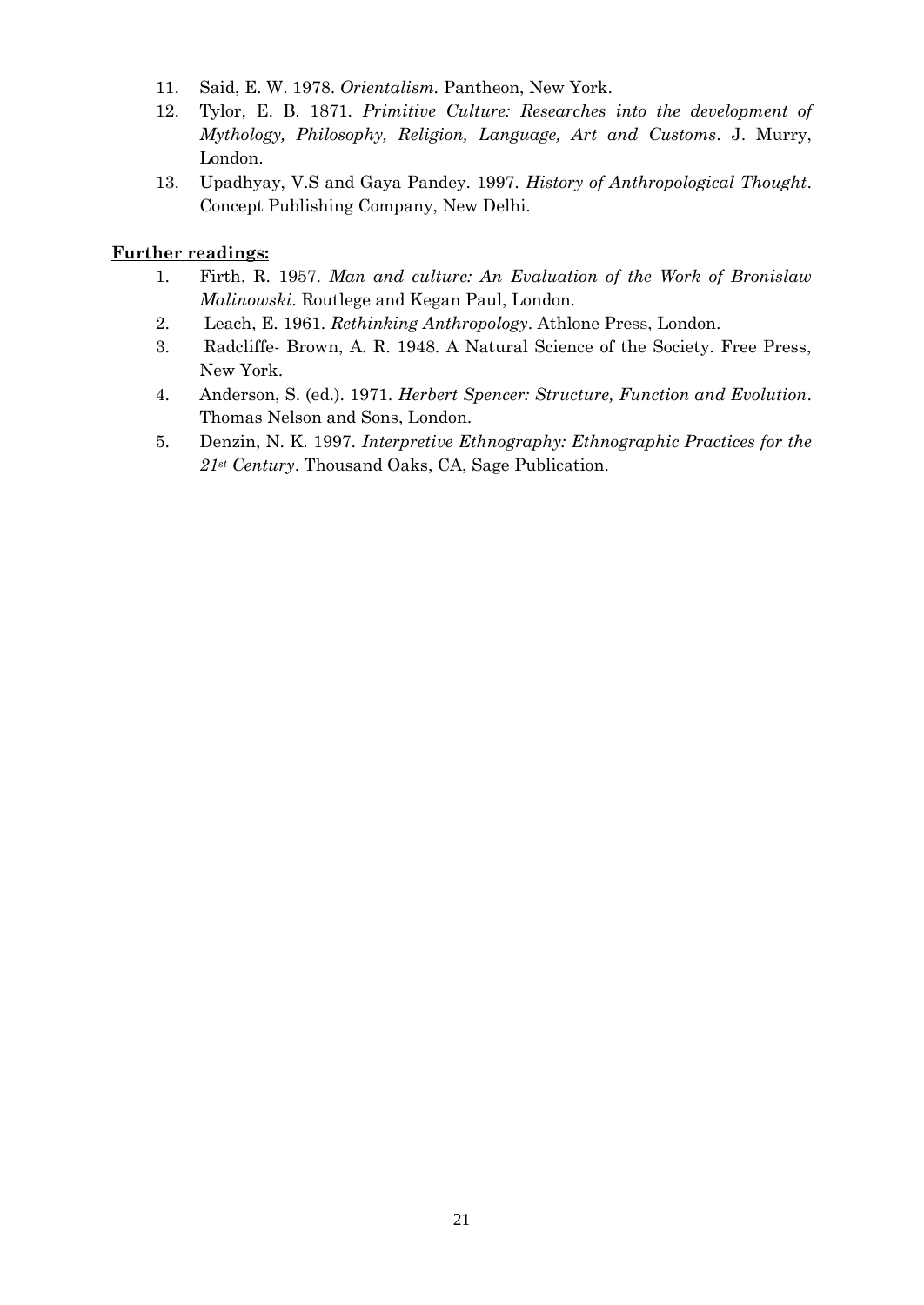|                                           | ANTO512: Health and Culture                                                |
|-------------------------------------------|----------------------------------------------------------------------------|
| $\textbf{Credit} (\text{L+T+P})$ :        | Unit 1                                                                     |
| $3+1+0=4$                                 | <b>Introduction:</b> Scope of Medical Anthropology; development of         |
| <b>Break-up</b>                           | Medical Anthropology; Concept and Definition of Culture and Health;        |
| Marks:<br>$\Rightarrow$ 20 marks for      | relationship between culture and health; Theoretical Approaches in         |
| internal                                  | Medical Anthropology                                                       |
| assessment;<br>$\Rightarrow$ 80 marks for |                                                                            |
| $\emph{semester}$                         | Unit 2                                                                     |
| examination<br>(each unit                 | <b>Illness and Disease:</b> Concept of disease and illness; socio-cultural |
| carries equal                             | dimensions of health; ethno-psychiatry; cultural concept of normalcy       |
| marks/Credit<br>s)                        | and abnormalcy; culture-bound syndromes; occupational and life-style       |
| <b>Objectives:</b> The                    | ailments                                                                   |
| course will make                          |                                                                            |
| the students<br>understand the            | Unit 3                                                                     |
| basic concept of                          | Etiology and Healing: Personalistic and naturalistic approaches of         |
| health and                                | disease etiology; Health care system: Popular, Folk, and Professional      |
| healing and will<br>further enlighten     | sectors; medical pluralism; Shamanistic healing practices; faith           |
| with the<br>application of                | healing                                                                    |
| medical                                   |                                                                            |
| anthropology in<br>public health.         | Unit 4                                                                     |
|                                           | Epidemiology and public health: Socio-cultural epidemiology of             |
|                                           | diseases: STD/ AIDS, Malaria, Leprosy and Tuberculosis.                    |
|                                           | Anthropology in Public Health Policy making; Anthropology of               |
|                                           | infectious diseases; Doctor-Patient relationship                           |

- 1. Caudill, W. 1953. *Applied Anthropology in Medicine.* University of Chicago Press, Chicago
- 2. Chaudhuri, B. 1986. *Tribal Heath: Socio-cultural dimensions*. Inter-India Publications, New Delhi.
- 3. Foster, G.M and Anderson, 1978. *Medical Anthropology*. New York: Jonh Wiley.
- 4. Good, B.J., Fischer, M.M.J., Willen, S.S., Good, M.D. 2010. *A Reader in Medical Anthropology: Theoretical Trajectories, Emergent Realities*. Wiley-BlacKwell. USA.
- 5. Konner, M. 1993. *Medicine at the crossroad: the crisis in health care*, Pantheon Book, New York
- 6. Landy, D. 1977. *Culture Disease and Healing*. Macmillan. New York
- 7. Mattingly, C. 1998. *Healing and clinical plots*. Cambridge Univ. Press.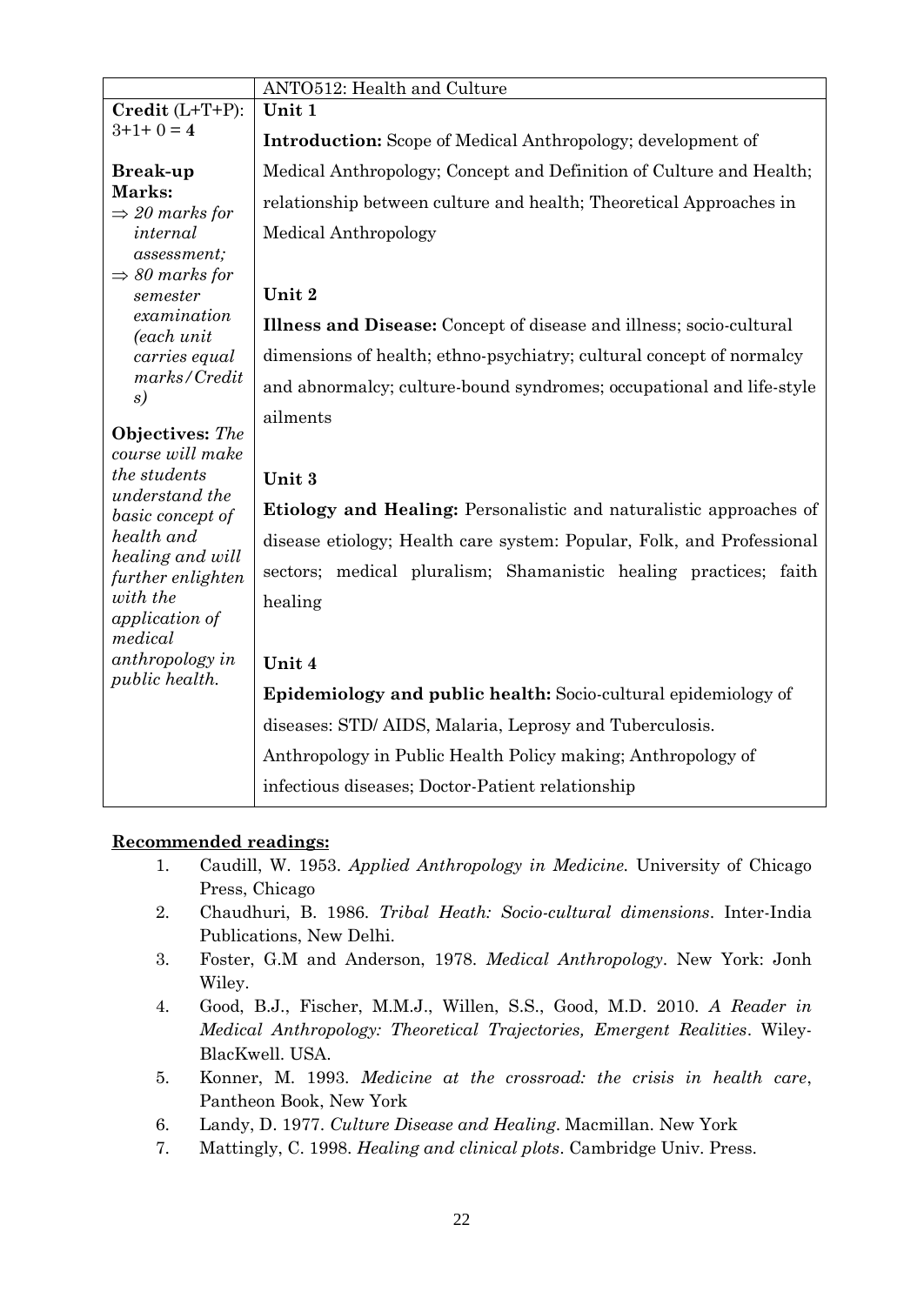- 8. McElroy, A. 1989. *Medical anthropology in ecological perspective*. Boulder co., West View Press
- 9. Paul, B.D. 1955*. Health, culture and community*. Russel sage Foundation, New York
- 10. Read, M. 1966. *Culture, Health and Disease*. Tavistock Publications. London
- 11. Singer, M., Erickson, P.I. 2011. *A Companion to Medical Anthropology*. Blackwell Publishing. USA.
- 12. Singh, B. and Mahaniti, N. 1995. *Tribal health in India.* Inter- India, New Delhi.

- 1. [Channa,](http://www.google.co.in/search?tbo=p&tbm=bks&q=inauthor:%22Subhadra+Channa%22) S. 1998. *Ecology and Human Adaptation*. Genesis Publishing Pvt Ltd, Delhi
- 2. Danda, A. K. 1984*. Family planning: An Adaptive Strategy*. Inter-India Publication.
- 3. Leslie, C. 1976. *Asian medical systems*. Univ. of California Press. Berkeley
- 4. Mibang, T. and Chaudhuri, S.K. 2003. *Ethnomedicines of the Tribes of Arunachal Pradesh.* Himalaya Publications, New Delhi.
- 5. Rivers, W.H.R. 1924. *Medicines, Magic and Religion*. Harcourt Brace. New York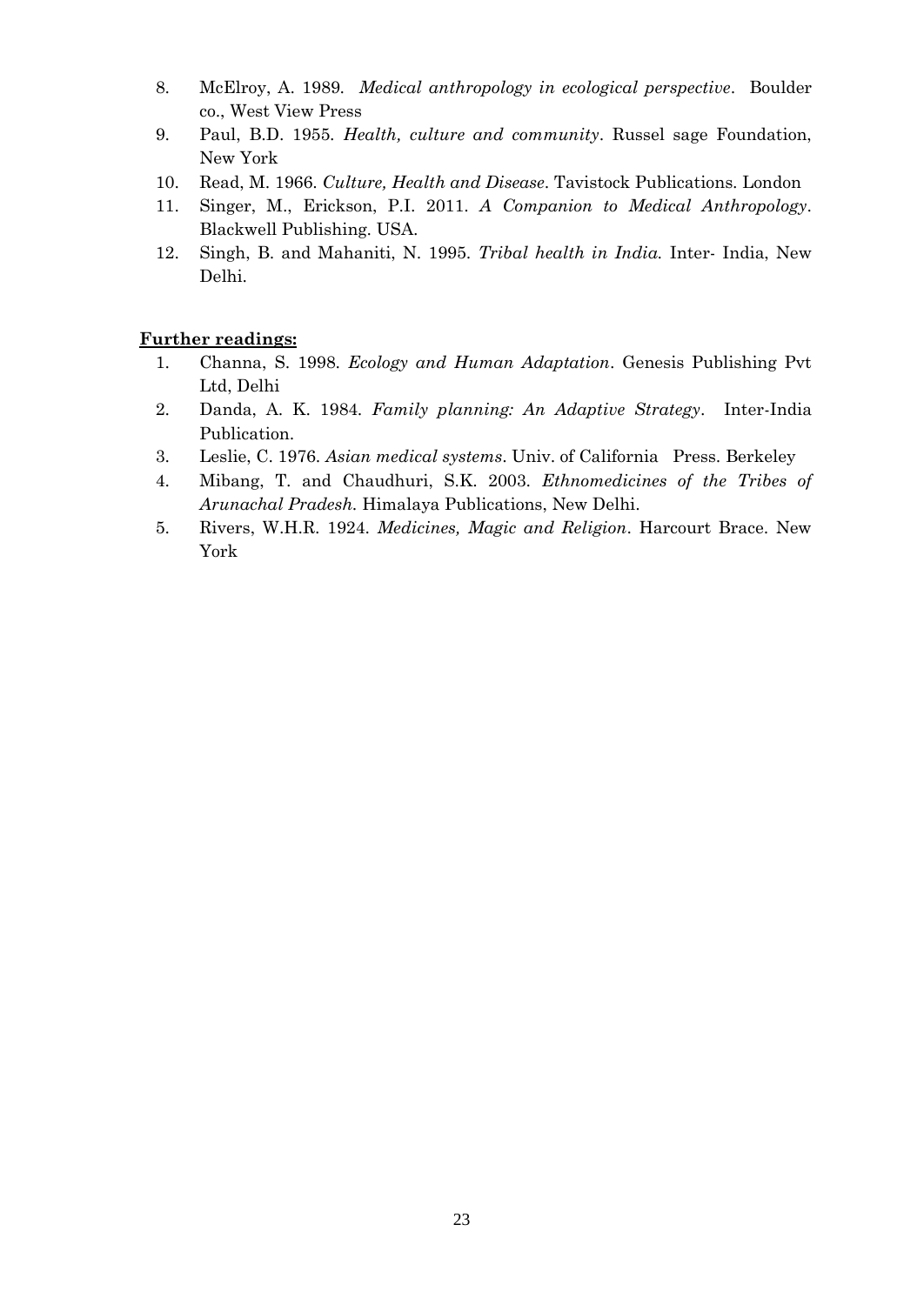|                             | <b>ANTE521: Political Anthropology</b>                                 |
|-----------------------------|------------------------------------------------------------------------|
| Credit (L+T+P):             | Unit 1                                                                 |
| $3+1+0=4$                   | <b>Introduction:</b> Meaning, aim and scope of Political Anthropology; |
| <b>Break-up</b>             | approaches in Political Anthropology (evolutionary and structural,     |
| Marks:                      |                                                                        |
| $\Rightarrow$ 20 marks for  | conflict, power and authority, political economy)                      |
| internal                    |                                                                        |
| assessment;                 | Unit 2                                                                 |
| $\Rightarrow$ 80 marks for  |                                                                        |
| semester                    | Nature and Types of Political system in Tribal Societies: band,        |
| examination                 | chiefdom, Village and Clan council, Segmentary and lineage             |
| (each unit                  |                                                                        |
| carries equal               | organization.                                                          |
| marks/Credit                |                                                                        |
| s)                          |                                                                        |
|                             | Unit 3                                                                 |
| Objectives:<br>This paper   | Mechanism of social control: Social control, social sanction;          |
| introduces the              | Customary Laws; Gender perspective in understanding customary          |
| working and<br>relevance of | laws, debates on Codification of Customary Laws and its relevance in   |
| political                   | present context.                                                       |
| institutions in             |                                                                        |
| different ethnic            |                                                                        |
| societies.                  | Unit 4                                                                 |
|                             | Impact of modern political system on traditional societies:            |
|                             | Caste and politics, Kinship and politics, women and politics (women    |
|                             | as peacemaker, women in electoral politics and campaign)               |

- 1. Balandier, G. P. 1970. *Political Anthropology.* Random House, New York.
- 2. Dutta, P. C. and D. K Duarah. 1990. *Aspect of Customary Laws of Arunachal Pradesh*. Directorate of Research, Government of Arunachal Pradesh, Itanagar.
- 3. Fried, M. H. 1967. *The Evolution of Political Society*. Random House, New york.
- 4. Fortes, M and Evans-Pritchard. 2018. African Political System. (reprint) Forgotten books
- 5. Gassah, L. S. (Ed.). 1996. *The Autonomous District Councils*. Omson Publication, New Delhi.
- 6. Hansaria, B. L. 2010. *Justice B. L. Hansaria's Sixth Schedule to the Constitution*. Universal Law Publishing Company.
- 7. Honigmann, J. J. 1997. *Handbook of Social and Cultural Anthropology.* Rawat Publication, New Delhi
- 8. Kothari, R. (Ed.). 1995. *Caste in Indian Politics*. Orient Blackswan, New Delhi.
- 9. Kurtz, D. V. 2001. *Political Anthropology: Paradigms and Power*. Westview Press. USA.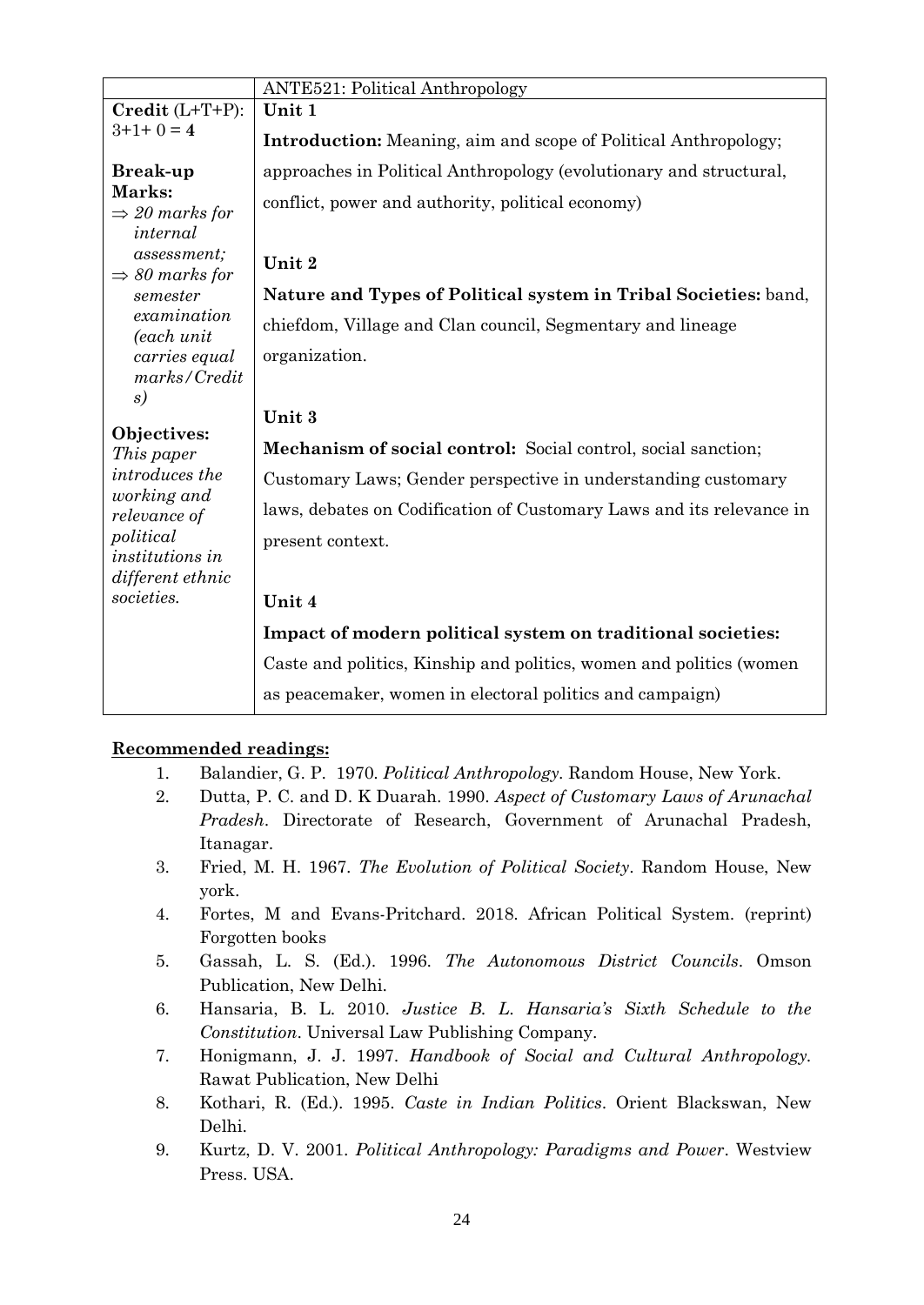- 10. Mishra, K. K. 1990. *Tribal Elite and Social Transformation*. Inter- India, New Delhi.
- 11. Mitra, B. M. 2003. *Codification of Tribal Customary Laws*. The Indian Anthropology Society, Kolkata.
- 12. Radcliffe-Brown, A. R. 1952. *Structure and Function in Primitive Society*. Routledge and Kegan Paul, London.
- 13. Sinha, S. 1987. *Tribal Politics and State System in Pre-Colonial Eastern and Northeastern India*, K. P. Bagchi and Co. Calcutta.
- 14. Swartz, M. J. 1996. *Political Anthropology*. Aldine, Chicago.
- 15. Talukdar, A. C. 1987. *Political Transition in the Grassroots in Tribal India*. Omson Publication, New Delhi.

- 1. Bayly, S. 2008. Caste, Society and Politics in India from Eighteenth Century to the Modern Age. Cambridge University Press.
- 2. Beteille, A. 1991. *Society and Politics in India*. Oxford University Press.
- 3. Freeman, M and David Napier. 2009. Law and Anthropology. Oxford University Press.
- 4. Gluckman, Max. 1971. *Politics, Law and Ritual in Tribal Society.* Basil Blackwell, Oxford.
- 5. Leach, E.R. 1964. *Political Systems of Highland Burma: A Study of Kachin Social Structure.* Athlone, London.
- 6. Scott, J.C. 2009. *The Art of Not Being Governed: An Anarchist History of Upland Southeast Asia.* New Haven and London: Yale University Press.
- 7. Srinivas, M. N. 1996. *Caste: Its Twentieth Century Avatar*. Penguin Books, India.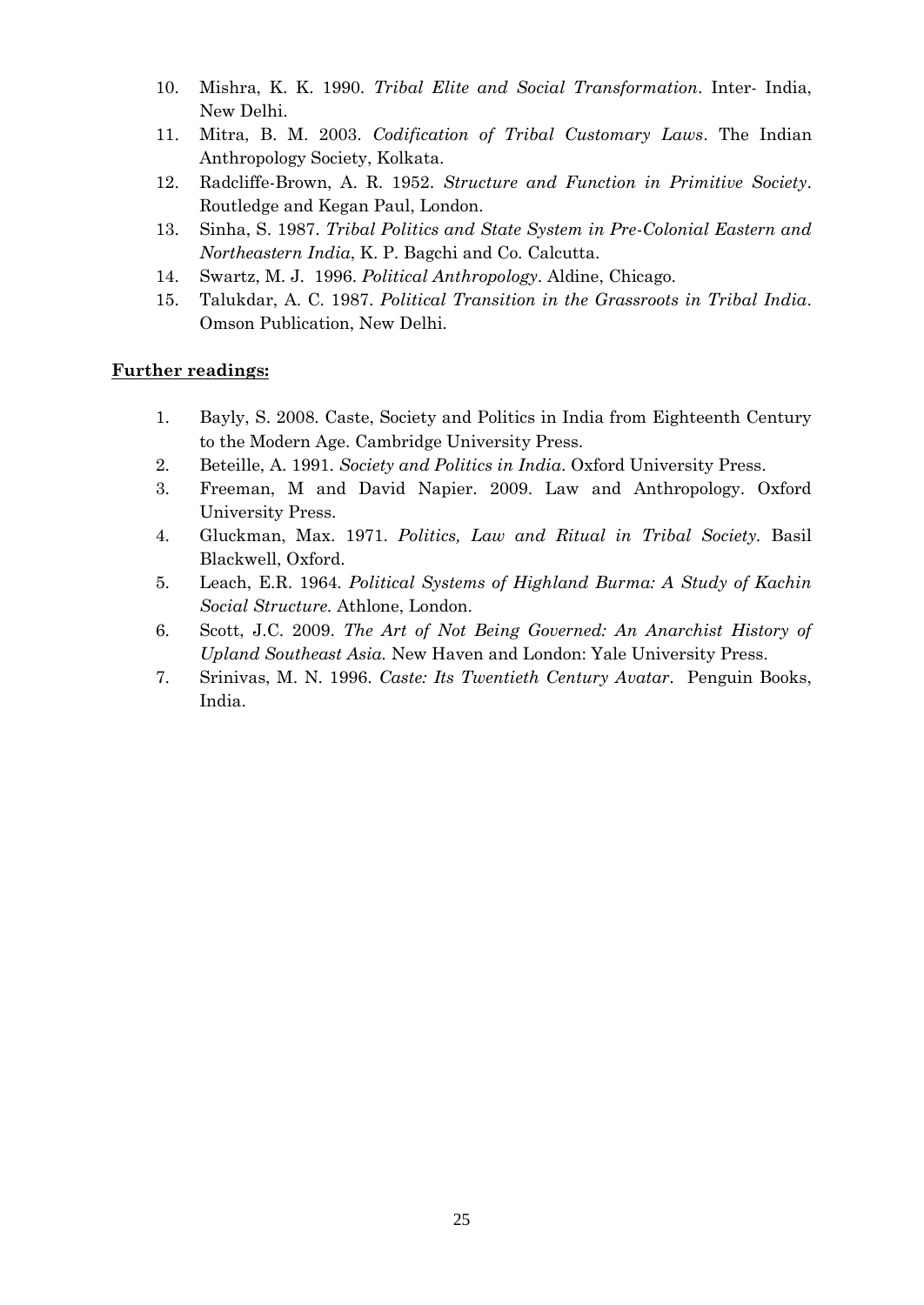|                                        | <b>ANTE522: Economic Anthropology</b>                                     |
|----------------------------------------|---------------------------------------------------------------------------|
| $Credit (L+T+P):$                      | Unit 1                                                                    |
| $3+1+0=4$                              | <b>Economic Anthropology:</b> Definition, nature and scope of Economic    |
| <b>Break-up</b>                        | Anthropology; Approaches-Formalist, Substantivist and Marxist.            |
| Marks:                                 |                                                                           |
| $\Rightarrow$ 20 marks for<br>internal | Unit 2                                                                    |
| assessment;                            |                                                                           |
| $\Rightarrow$ 80 marks for             | <b>Production and Consumption:</b> Division of labour - Nature (age,      |
| semester                               | sex, specialization); Concept of Property and Wealth, Property            |
| examination                            | relations and inheritance, Land relations and management.                 |
| (each unit                             |                                                                           |
| carries equal<br>marks/Credit          |                                                                           |
| s)                                     | Unit 3                                                                    |
|                                        | <b>Distribution and Exchange:</b> Types of Reciprocity, Redistribution    |
| Objectives:                            | and Market Exchange; Gift Exchange - the Kula, Potlatch; Jajamani         |
| This paper                             |                                                                           |
| attempts to<br>highlight the           | system; feast of merit                                                    |
| relevance of                           |                                                                           |
| different                              | Unit 4                                                                    |
| economic                               |                                                                           |
| relations in the                       | Anthropological<br>Contemporary<br>scenario:<br>research<br><sub>on</sub> |
| simple societies                       | Entrepreneurship, Organizations and Business Culture, Globalization       |
| and their<br>implications              | and Tribal economy.                                                       |
| from theoretical                       |                                                                           |
| and empirical                          |                                                                           |
| <i>perspectives.</i>                   |                                                                           |

- 1. Belshaw, C 1975. *Traditional Exchange and Modern Markets.* Prentice Hall, New Jersey.
- 2. Cashdan, Elizabeth. (ed). 1990. *Risk, Uncertainty in Tribal and Peasant Economics.* Westview Press, London.
- 3. Dalton, G. 1961. *Economic Theory and Primitive Society;* in American Anthropologist, volume 63(1).
- 4. Dalton, G. 1971. *Primitive, Archaic and Modern Economics: Essays of Karl Polayi, Little Brown Boston.*
- 5. Dalton, George. 1967. *Tribal and Peasant Economies.* The Natural History Press, New York.
- 6. Danda, A.K. 1991. *Tribal Economy in India, Inter India.* N. Delhi.
- 7. Firth, B. (ed). 1975. *Themes in Economic Anthropology.* Tavistolk, London.
- 8. Herskovits, M.J. 1952. *Economic Anthropology.* Alfred, A. Knof, New York.
- 9. Herskovitz, M.J. 1975. *Economic Anthropology.* Eurasis Publication, N. Delhi.
- 10. Singh, K.S. (ed). 1982. *Economics of Tribes and Their Transformation.* Concept Publishing House, New Delhi.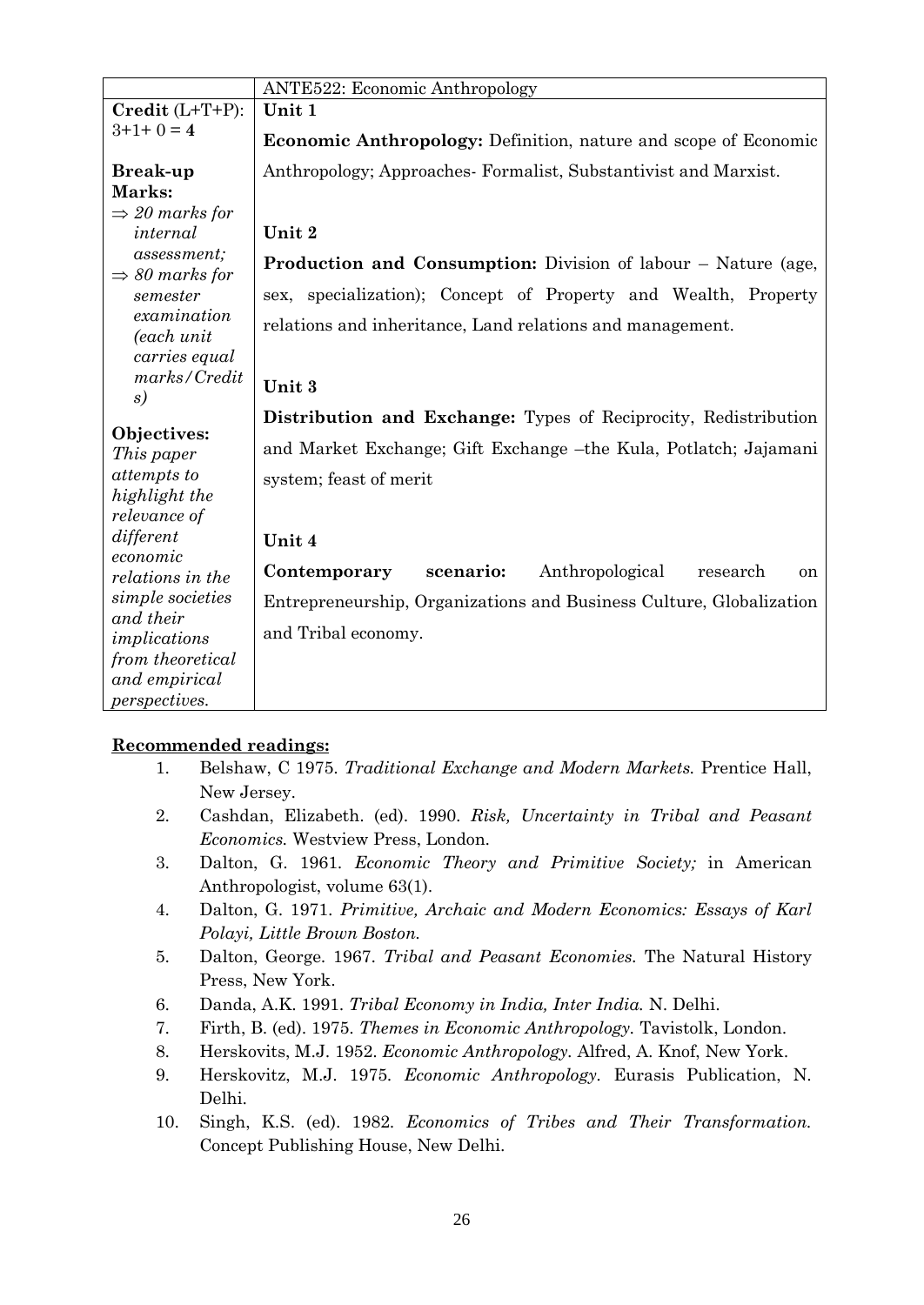- 1. Bohamnn P. and G. Dalton. 1962. *Markets in Africa.* American Museum of Natural History Series, Washington.
- 2. Mauss. M. 1990 [1923]. *The Gift: The form and Reason for exchange in archaic societies*. London, Routledge.
- 3. Nash, M. 1974. *Primitive and Peasant Economic System.* Chandler Publication, San Francisco.
- 4. Sahlins, M. 1974 [1972]. *Stone Age Economics*. London: Travistock Publications.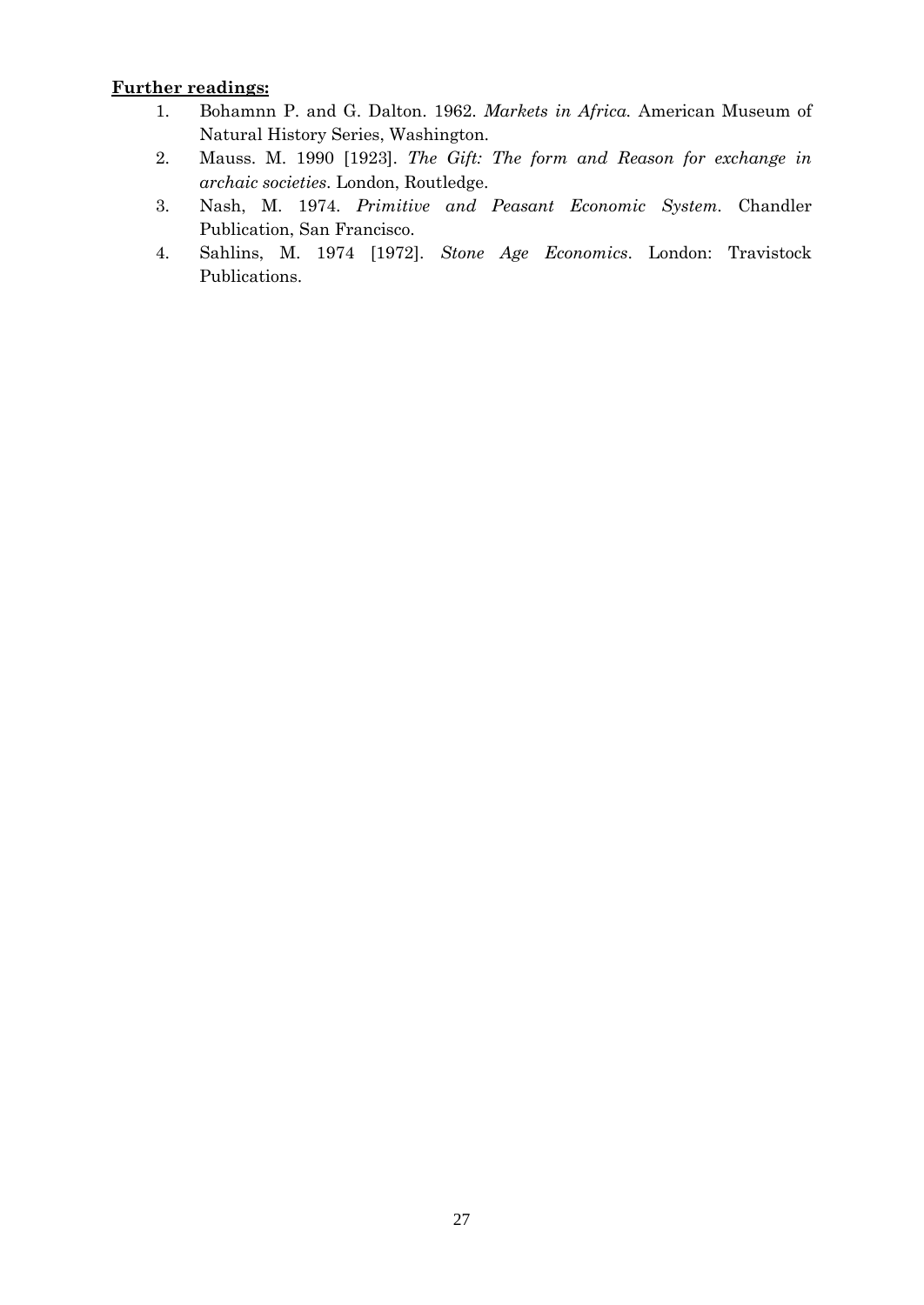|                                                                                                                                                                                                           | ANTE523: Anthropology of Religion                                                                                                                                                                                                                                                            |
|-----------------------------------------------------------------------------------------------------------------------------------------------------------------------------------------------------------|----------------------------------------------------------------------------------------------------------------------------------------------------------------------------------------------------------------------------------------------------------------------------------------------|
| $Credit(L+T+P)$ :                                                                                                                                                                                         | Unit 1                                                                                                                                                                                                                                                                                       |
| $3+1+0=4$                                                                                                                                                                                                 | Introduction: Anthropological approaches to the study of religion                                                                                                                                                                                                                            |
| <b>Break-up</b><br>Marks:<br>$\Rightarrow$ 20 marks for<br>internal<br><i>assessment</i> ;<br>$\Rightarrow$ 80 marks for<br>semester<br>examination<br>(each unit)<br>carries equal<br>marks/Credit<br>s) | (evolutionary, psychological and functional): Animism, fetishism,<br>naturism, and Totemism. Monotheism, Polytheism, Atheism,<br>Unit 2<br>Symbolism in religion and cultural expression: E.E. Evans<br>Pritchard, Sherry Ortner, Clifford Geertz, Mary Douglas, Victor<br>Turner.           |
| <b>Objectives:</b> The<br>course aims at<br>understanding<br><i>the principles of</i><br>religion, the<br><i>importance</i> of<br><i>mythologies,</i><br>rituals,<br>symbolism and<br>sacred complex.     | Unit 3<br>Religious specialists, belief and practices: Shamans, Priest,<br>medicine man, Yogis, religious specialist (Nyibu, Miri, Igu); Magic,<br>Witchcraft<br>Unit 4<br>Impact of Hinduism, Buddhism, Christianity, Islam and other<br>religions on tribal societies; religious movements |

#### **Recommended Books:**

- 1. Emile Durkheim, 1964, The Elementary Forms of the Religious Life, George Allen & Unwin, London.
- 2. E. E. Evans-Pritchard, Witchcraft, Oracles, and Magic among the Azande, 1976, Oxford University Press.
- 3. Bronislaw Malinowski, 1948. Magic, Science and Religion and Other Essays, The Free Press, Illinois.
- 4. E. E. Evans-Pritchard, 1956, Nuer Religion, Claredon Press, Oxford
- 5. Mary Douglas, 1996. Natural Symbols: Explorations in Cosmology, Routledge, New York
- 6. Lowie, R.H. Primitive Religion
- 7. Henry H. Presler Primitive Religions in India
- 8. Evans-Pritchard, E.E. Theories of Primitive Religion.
- 9. Hinnells, John, R. 2005. Companion to the study of Religion, Routledge, New York
- 10. Victor Turner, 1969. The Ritual Process: Structure and Anti-Structure, Aldine, Chicago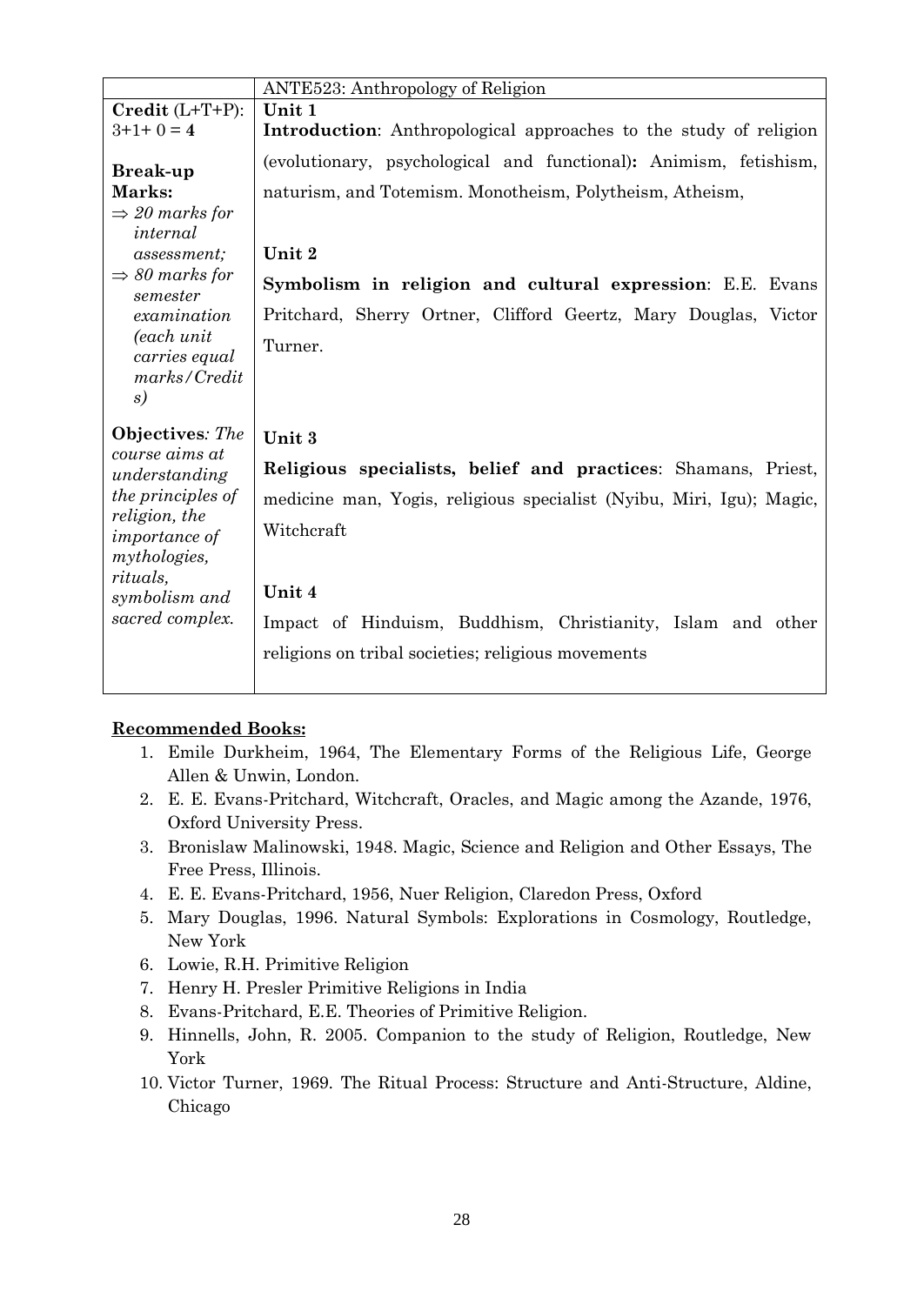|                                                                                               | ANTE524: Anthropology of Borderland                                                                                                |
|-----------------------------------------------------------------------------------------------|------------------------------------------------------------------------------------------------------------------------------------|
| $\textbf{Credit} (\text{L+T+P})$ :                                                            | Unit 1                                                                                                                             |
| $3+1+0=4$                                                                                     | Introduction:<br>History<br>and development of Anthropology<br>of                                                                  |
| <b>Break-up</b>                                                                               | Borderlands; Borderland Research in other Social Sciences; Concept                                                                 |
| Marks:<br>$\Rightarrow$ 20 marks for<br>internal<br>assessment;<br>$\Rightarrow$ 80 marks for | of Borders, Boundaries, Corridor, Frontier and Borderlands in<br>anthropology, Socio-cultural dynamics of borders and borderlands. |
| semester                                                                                      | Unit 2                                                                                                                             |
| examination<br>(each unit                                                                     | Nation, State and Borders: National Identity, Spatial Boundaries,                                                                  |
| carries equal                                                                                 | Nation Building, Migration and displacement across borders and                                                                     |
| marks/Credit<br>s)                                                                            | Deterritorialization in the context of globalization; Borderland                                                                   |
| Objectives:                                                                                   | livelihood strategies, cross-border cultural identities, Borderland                                                                |
| This paper aims to<br>introduce the<br>conceptual and                                         | Network and Linkage.                                                                                                               |
| <i>theoretical aspects of</i><br>borders and                                                  | Unit 3                                                                                                                             |
| borderlands in the<br>discipline of                                                           | Nationalism, Ethnonationalism, Identity: State formation,                                                                          |
| anthropology. It will                                                                         | Territorial Politics in Northeast India; Borderland societies, Displaced                                                           |
| highlight how<br>anthropology of                                                              | Communities, Transborder cultures and communities in                                                                               |
| borders and<br>borderland comes<br>into being and how                                         | contemporary Northeast India.                                                                                                      |
| do territorial<br>borders influence<br>human behaviour                                        | Unit 4                                                                                                                             |
| and thinking, and                                                                             | <b>Current Trend of Research in Borderland:</b> India's Northeast                                                                  |
| how, in turn, do<br>citizens manage and<br>manipulate such                                    | Borderlands and its transnational neighborhood, Current trends of                                                                  |
| borders. It will also<br>highlights on the<br>ongoing                                         | borderland ethnography, Act East Policy                                                                                            |
| contemporary                                                                                  |                                                                                                                                    |
| researches and<br>empirical                                                                   |                                                                                                                                    |
| significance of the                                                                           |                                                                                                                                    |
| Anthropology of<br>borders and                                                                |                                                                                                                                    |
| borderlands.                                                                                  |                                                                                                                                    |
|                                                                                               |                                                                                                                                    |

- 1. Alvarez, R. R., 1995; *The Mexican-Us Border: The Making of an Anthropology of Borderlands*. Annual Review of Anthropology, 24: 447-470.
- 2. Bhabha, Homi K., 1994; *The Location of Culture*, Routhledge, London
- 3. Daphne, Berdahl, 1999; *Where the World Ended: Re-Unification and Identity in the German Borderland*, University of California Press, London.
- 4. Donnan, Hastings and Thomas M. Wilson, 1999; *Borders: Frontiers of Identity, Nation and State*. Oxford: Berg Publishers.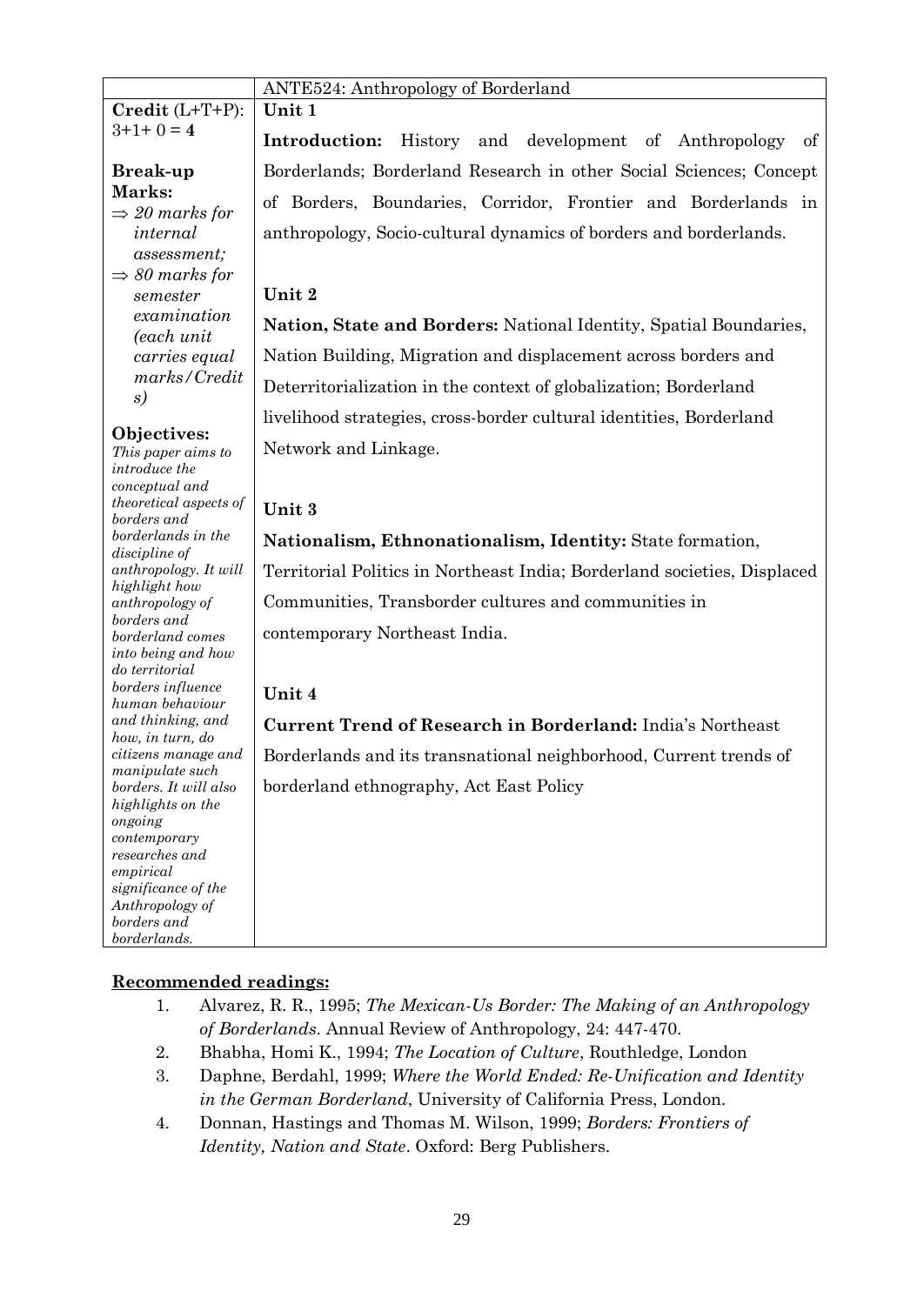- 5. Kearney, Micheal, 2004; *Changing Fields of Anthropology from Local to Global*, Rowman and Littlefield, Lanham
- 6. Mishra, Sanghamitra, 2011*; Becoming a Borderland: The Politics of Space and Idenity and in Colonial Northeastern India*, Routledge, New Delhi
- 7. Schendel, Willem Van, 2005; *The Bengal Borderland; Beyond State and Nation in South Asia*, Anthem South Asian Studies, London.
- 8. Scott JC. 2011. *The art of not governed: An Anarchist History of Upland Southeast Asia*. Yale University Press
- 9. Wilson, Thomas M. & Hastings Donnan, (Ed), 1998; *Border Identities: Nation and State at International Frontiers,* Cambridge University Press, Cambridge.
- 10. Wilson, Thomas, and Hasting Donnan, 2012, *A Companion to Border Studies*, Wiley-Blackwell Publishing, Oxford, UK

- 1. Lamont, Micheal and Virag Molnar, 2002; *The Study of Boundaries in the Social Sciences*, Annual Review of Sociology, 2002. 28:167–95
- 2. Hannerz, ULF, 1997; *Borders,* International Social Science Journal, Volume 49, Issue 154, Pp-537-548
- 3. Gupta, A. and James Ferguson, 1992; *Beyond "Culture": Space, Identity, and the Politics of Difference*, Cultural Anthropology, Vol. 7, No. 1, Space, Identity, and the Politics of Difference. (Feb., 1992), pp. 6-23.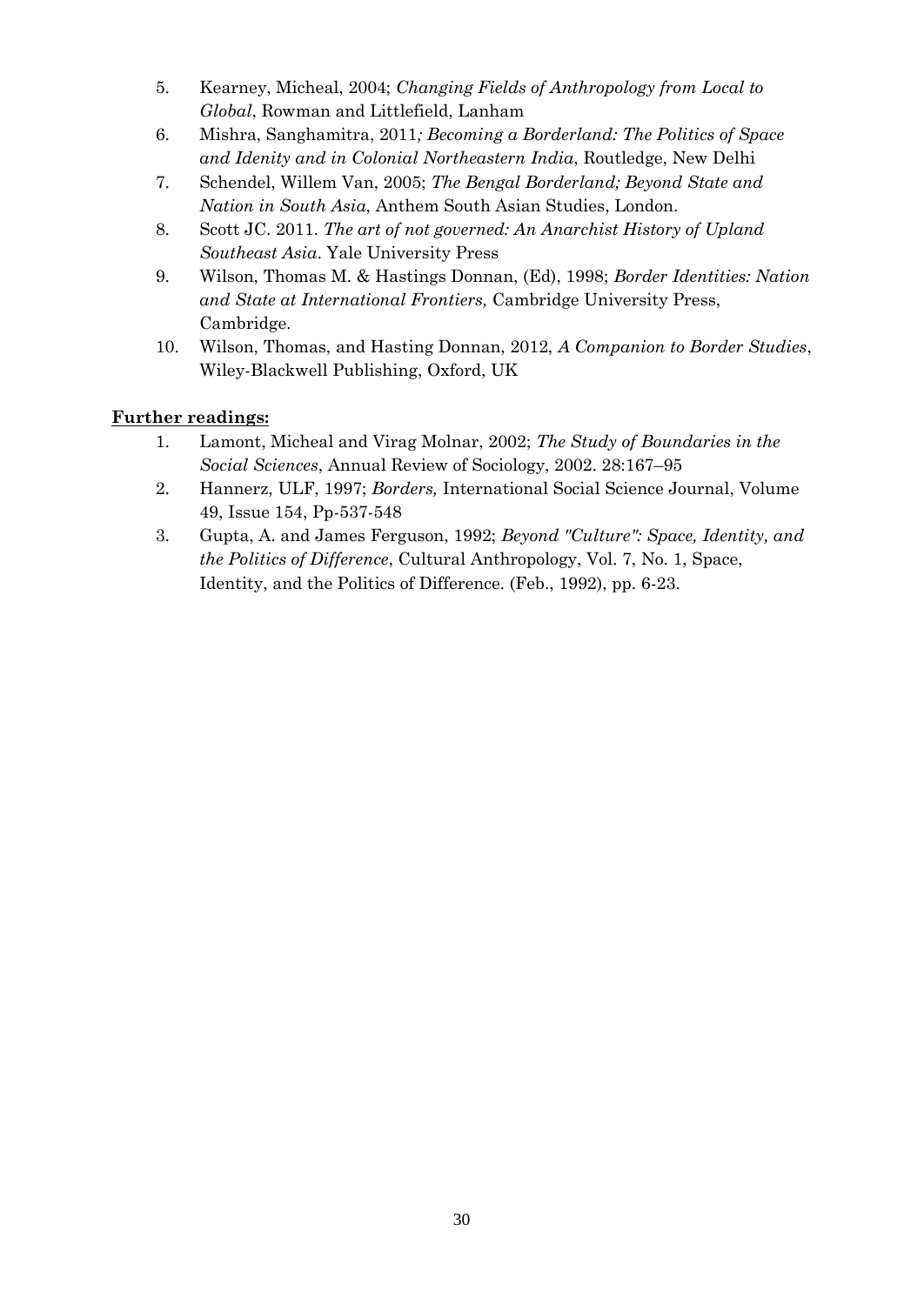|                                    | ANTC531: Practical III                            |
|------------------------------------|---------------------------------------------------|
| $\bf Credit (L+T+P):$<br>$0+0+4=4$ | G6PD deficiency status                            |
| <b>Break-up</b><br>Marks:          | 2. Hemoglobin test (Quantitative and Qualitative) |
| 10 marks for file;<br>20 marks for | Haptoglobin type<br>3.                            |
| viva voce; 70<br>marks for         | 4. Hair sampling                                  |
| practical                          | 5. Latent finger print                            |
|                                    | Blood stain analysis<br>6.                        |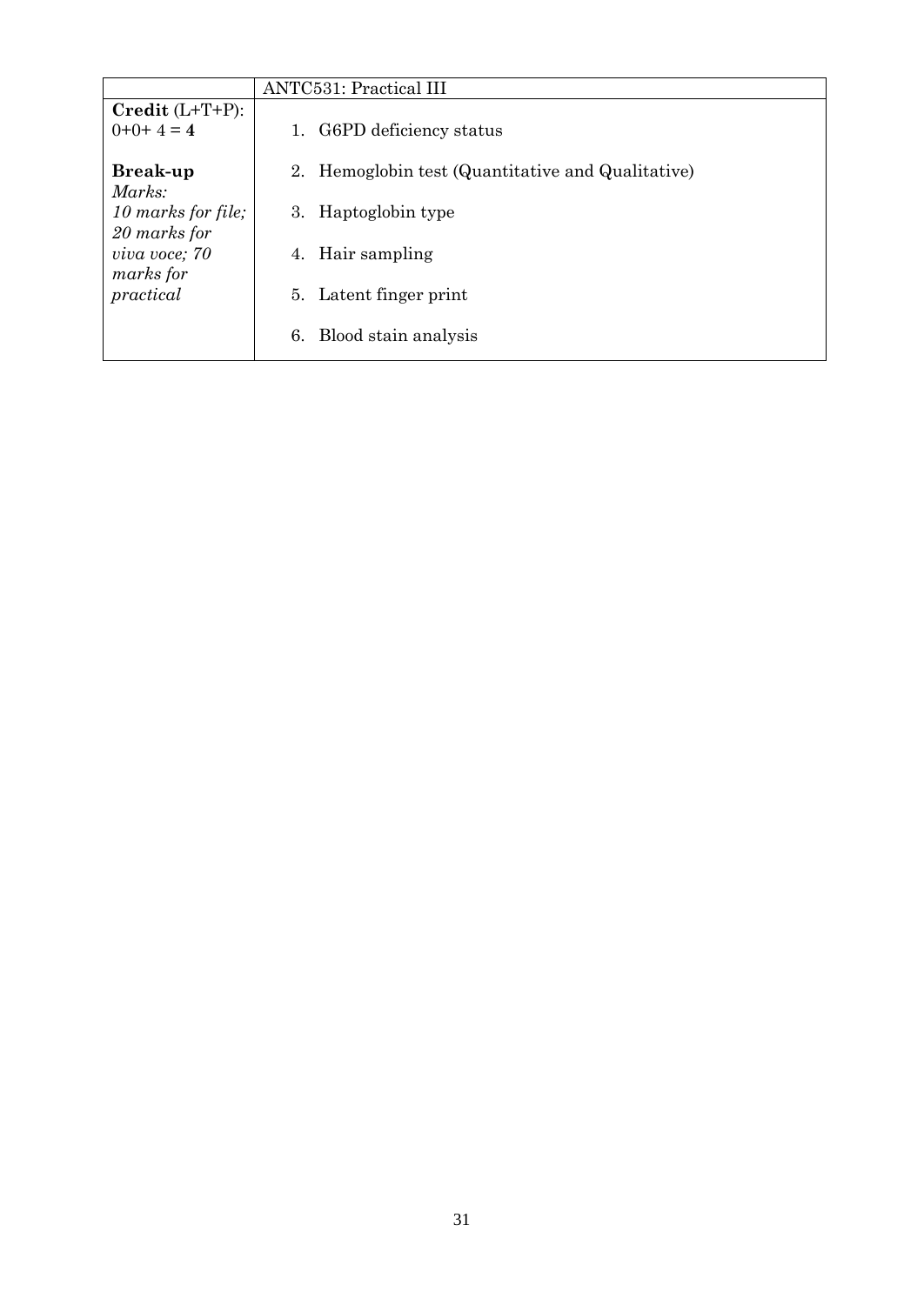|                                           | <b>ANTE532: Human Genetics</b>                                          |
|-------------------------------------------|-------------------------------------------------------------------------|
| $Credit (L+T+P):$                         | Unit 1                                                                  |
| $3+1+0=4$                                 | Introduction: Gene, Allele, Protien, Nucleic acid; Structure and        |
| <b>Break-up</b>                           | Function of DNA: replication and protein synthesis; Function of RNA;    |
| Marks:                                    |                                                                         |
| $\Rightarrow$ 20 marks for                |                                                                         |
| internal                                  | Unit 2                                                                  |
| assessment;<br>$\Rightarrow$ 80 marks for | Inheritance Pattern: Mendelian Principle in Human; Multiple             |
| semester                                  | allelism; Polygenic inheritance; sex controlled, sex linked and limited |
| examination<br>(each unit                 | gene; ABO; MN; Rh, sex determination, Lyon hypothesis                   |
| carries equal                             |                                                                         |
| marks/Credit<br>s)                        | Unit 3                                                                  |
|                                           | Genetic<br>Marker:<br>Biochemical<br>Immunogenetic<br>markers;          |
| Objectives:<br>This paper aims            | Polymorphism; DNA<br>markers:<br>Restriction<br>fragment<br>length      |
| in                                        | polymorphisms; Polymerase chain reaction;<br>DNA sequencing;            |
| understanding<br>the basic                | Targeting single DNA bases: SNPs                                        |
| concepts of<br>human genetics,            | Metabolic<br>error: PKU; Alkaptonuria; Albinism; Lysch-Nyhan            |
| <i>various</i> genetic                    | Syndrome                                                                |
| marker and                                |                                                                         |
| chromocomal<br>aberration                 | Unit 4                                                                  |
|                                           | Chromosome: Structure and type of chromosome; Karyotype;                |
|                                           | chromosome aberration: type and causes; Cri-du-chat syndrome;           |
|                                           | Philadelphia chromosome; Down Syndrome; Patau's Syndrome;               |
|                                           | Edward's syndrome; Turner's Syndrome; Klinifelter syndrome              |

- 1. Barua, S. 2002. Human Genetics. Kolkata: Classique Books.
- 2. Boyce, A. J. and C. G. N. Mascie-Taylor. 1996. Molecular Biology and Human Diversity. Cambridge: Cambridge University Press.
- 3. Cavalli-Sforza, L. L. and W.F.Bodmer. 1971. The Genetics of Human Population. San Francisco: WH Freeman & Co.
- 4. Cavalli-Sforza L.L., et al. 1994. The History and Geography of Human Genes. Princeton: Princeton University Press.
- 5. Conroy Glenn C. 1997. Reconstructing Human Origins: A Modern Synthesis. New York: London: W.W. Norton & Company.
- 6. Crawford, M.H. (ed.). 2006. Anthropological Genetics. Cambridge: Cambridge University Press.
- 7. Gisli Palson 2007. Anthropology and the New Genetics. Cambridge: Cambridge University Press.
- 8. Griffiths, A. J. F., W.M.Gelbart, J.H.Miller and R.C.Lewontin. 1999. Introduction to Genetic Analysis, 7th edition. New York: W H Freeman & Co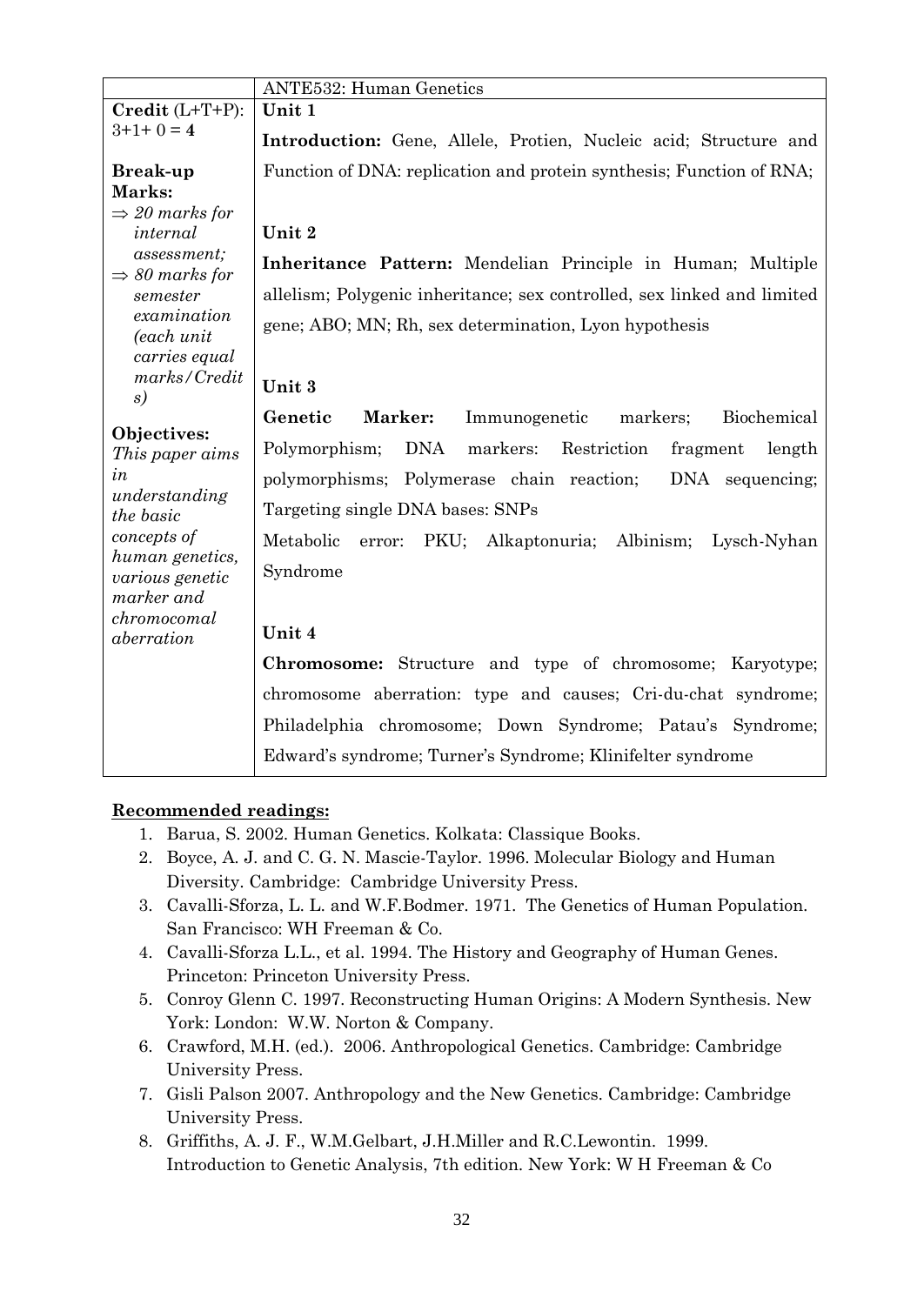- 9. Harrison, G. A. and A.J.Boyce.1972. The Structure of Human Population. Oxford: Clarendon Press.
- 10. Hartl, D.L. 1983. Human Genetics. New York: Harper & Row.
- 11. Hedric, P.W. 1999. Genetics of Populations, 2nd edition. Massachusetts: Jones and Bartlett Publishers.
- 12. Kimura, M. 1983. Neutral Theory of Molecular Evolution. Cambridge: Cambridge University Press.
- 13. Malhotra, K. C. (ed.). 1988. Statistical Methods in Human population Genetics. Kokata:ISI
- 14. Maxson, L.R. and C.H.Daugherty. 1992. Genetics: A Human Perspective, 3rd edition. Kerper: Wm Charles Brown Publishers
- 15. Race, R.R. and R.Sanger. 1973. Blood Groups in Man. Oxford: Blackwell Scientific.
- 16. Relethford, J.H. 2001. Genetics and the Search for Modern Human Origins. New York: Singapore: Wiley-Liss
- 17. Rothwell, N.V. 1976. Human Genetics. New Delhi: Prentice Hall Pvt. Ltd.
- 18. Stoneking M. 2017. An Introduction to Molecular Anthropology. Weley Blackwell
- 19. Vogel, F. and A.G.Motulsky. 1986. Human Genetics: Problems and Approaches. Berlin: Springer-Verlag.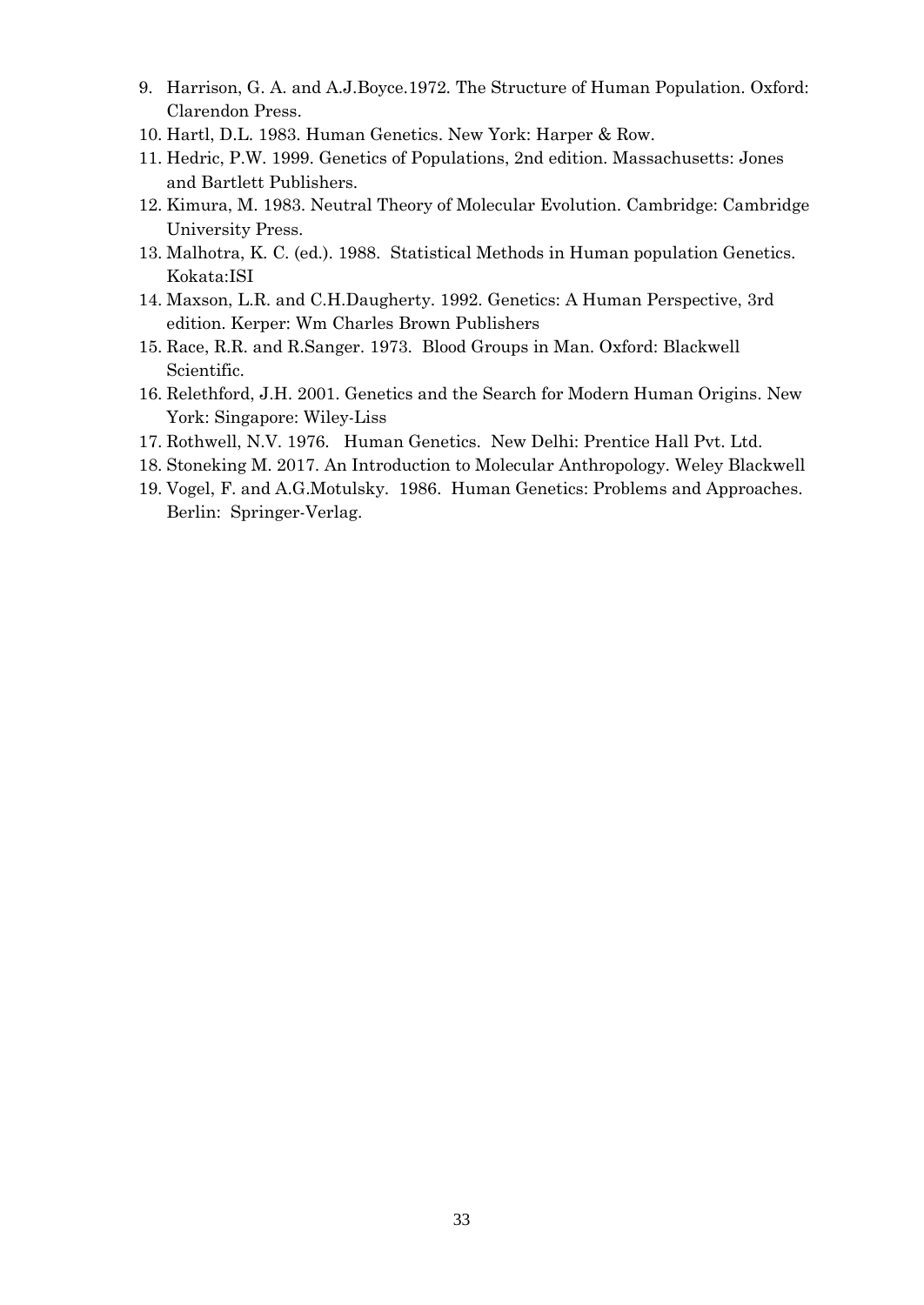|                                                       | <b>ANTE533: Demographic Anthropology</b>                              |
|-------------------------------------------------------|-----------------------------------------------------------------------|
| $\textbf{Credit} (\text{L+T+P})$ :                    | Unit 1                                                                |
| $3+1+0=4$                                             | <b>Introduction:</b> Historical Background of Demography, Definitions |
| <b>Break-up</b>                                       | and key concepts in Demography, its relation with Anthropology,       |
| Marks:<br>$\Rightarrow$ 20 marks for                  | Demography vs Population Study; Importance of Population studies      |
| internal                                              | and its implications.                                                 |
| assessment;<br>$\Rightarrow$ 80 marks for<br>semester | Unit 2                                                                |
| examination                                           | The basic components of population dynamic: fertility,                |
| (each unit)<br>carries equal                          | fecundity, mortality, morbidity, marriage, migration and associated   |
| marks/Credit<br>s)                                    | factors                                                               |
| Objectives:                                           | Unit 3                                                                |
| This paper will                                       | Sources of demographic data: Census, Registration System: Civil       |
| introduce the<br>students to the                      | Registration system (CRS), Sample Registration system (SRS),          |
| concepts of                                           | National samples survey organizations (NSSO), Model Registration      |
| demography in<br>anthropology,<br>population          | System (MRS) - merits and demerits; Documentary System                |
| <i>theories, tools for</i><br>research and            | Unit 4                                                                |
| source of data                                        | <b>Population theories:</b> Godwin, Malthus, Mercantilism, Biological |
|                                                       | theory of population, theories of demographic transition              |

- 1. Basu, Alaka Malwade. 1992. Culture, the status of women and demographic behaviour. Oxford: Clarendon Press.
- 2. Bhende, A. and T. Kanitkar. 2000. Principles of Population Studies. New Delhi: Tata Mcgraw.
- 3. Bogue, D. 1969. Principles of Demography. New York: John Wiley & Sons.
- 4. Cox, P. R. 1970. Demography. Cambridge: Cambridge University Press.
- 5. Dyson, T. and N. Crook. 1984. India's Demography. New Delhi: South Asia Publishers.
- 6. Hans Raj 2003. Population Studies with special reference to India (Fundamentals of Demography). Surjeet Publications, Delhi.
- 7. Mahadevan, K. and P. Krishnan. 1993. Methodology for Population Studies and Development. New Delhi: Sage Publications.
- 8. Sinha, V.C. and Zacharia E. 1984. Elements of Demography. Allied Publishers, Delhi.
- 9. Srinivasan, K. 1995. Regulating Reproduction in India's Population. New Delhi: Sage Publications.
- 10. Srinivasan, K. 1998. Basic Demographic Techniques and Applications. New Delhi: Sage Publications.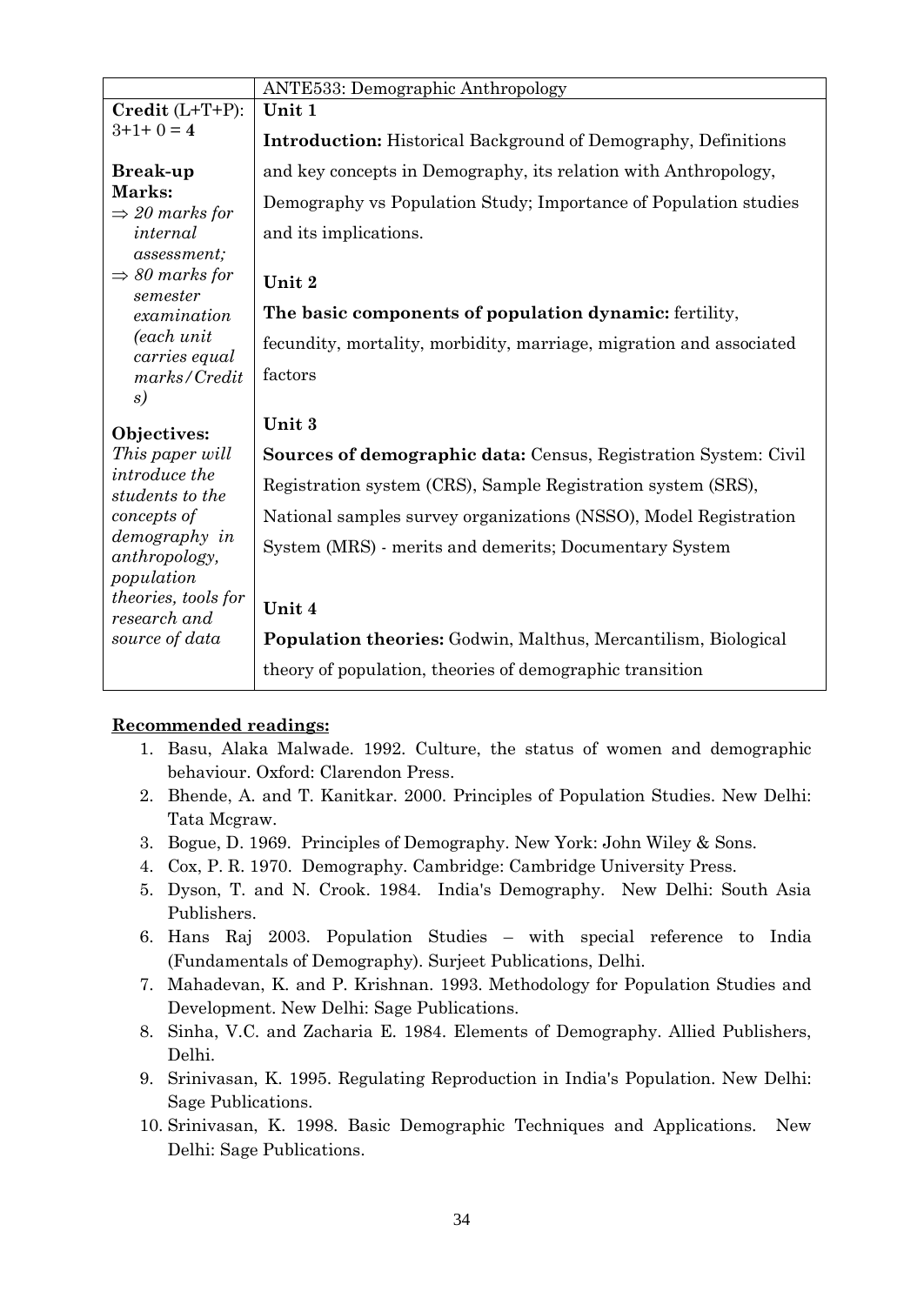- 11. Swedlund Alan C and G. J. Armelagos 1976. Demographic Anthropology. Wm. C. Brown Company, Publishers.
- 12. Thompson, W.S. and D.T. Lewis. 1980. Population Problems. New Delhi: Tata Mcgraw Hill Publishing House.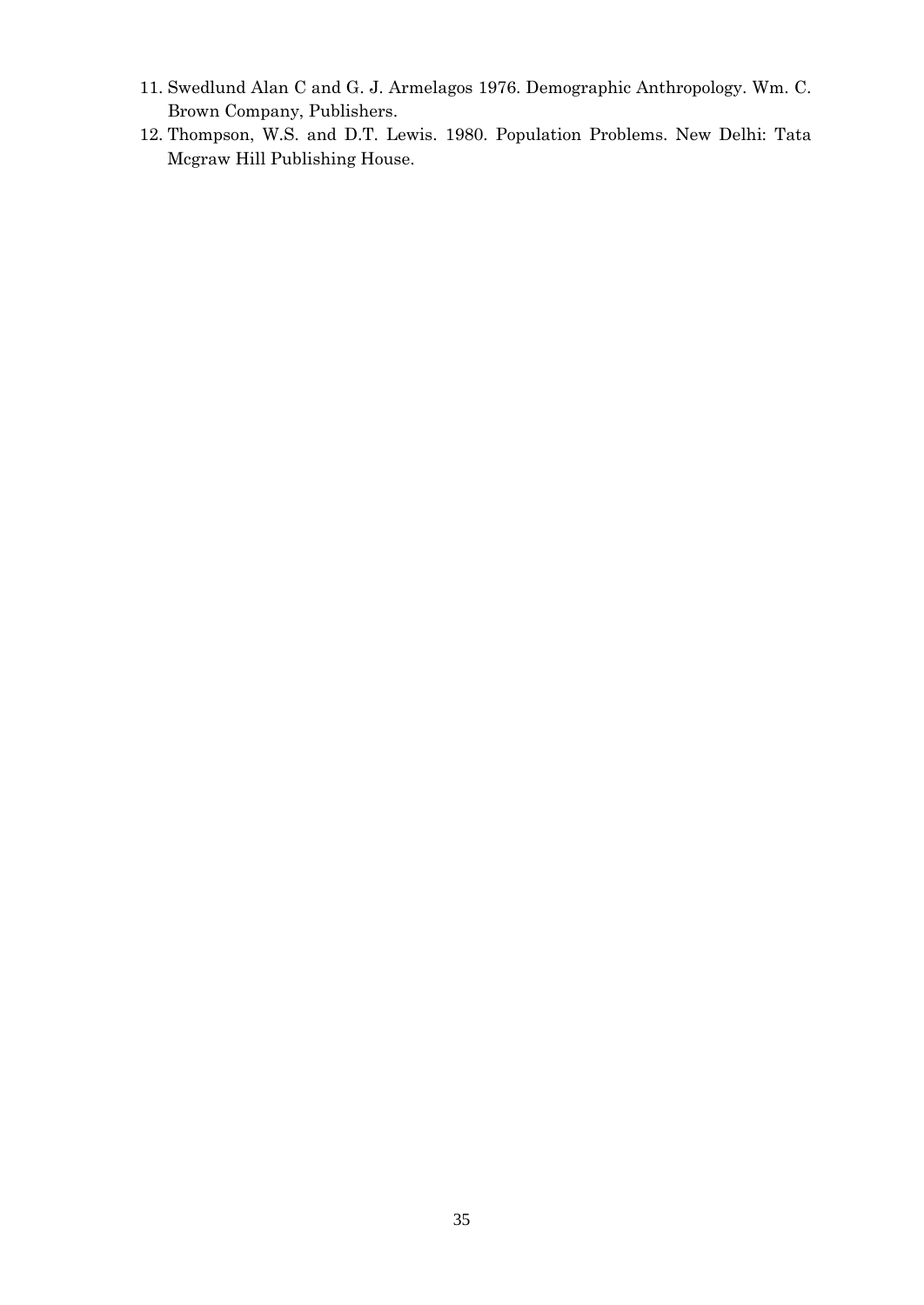|                                        | <b>ANTE534: Forensic Anthropology</b>                                        |
|----------------------------------------|------------------------------------------------------------------------------|
| $Credit (L+T+P):$                      | Unit 1                                                                       |
| $3+1+0=4$                              | <b>Introduction:</b> Definition, scope and schools of forensic anthropology; |
| <b>Break-up</b>                        | Forensic Anthropologists as an expert witness under section 45 of the        |
| Marks:                                 | Indian Evidence Act. Study of skeletal material: Human and animal            |
| $\Rightarrow$ 20 marks for<br>internal | remains; bone fragments; Attribution of sex, estimation of age and           |
| assessment;                            | reconstruction of stature from the skeletal remains, and their medico-       |
| $\Rightarrow$ 80 marks for<br>semester | legal implications.                                                          |
| examination                            |                                                                              |
| (each unit                             | Unit 2                                                                       |
| carries equal<br>marks/Credit          | Finger prints: Identification of living and death through partial and        |
| s)                                     | complete prints. Classification of fingerprints for criminal record          |
|                                        | purposes. Chance Prints. Various methods of latent print                     |
| Objectives:<br>This paper aims         | development; establishing identity and preserving prints                     |
| in making                              |                                                                              |
| familiar the                           | Unit 3                                                                       |
| students in                            | Forensic Haemogenetics: Pattern of blood splashes, Identification            |
| various tools/<br>markers using in     | of bloodstains and determination of species of origin.                       |
| forensic science                       | Individualization of blood stains: Determination of blood group, sex,        |
|                                        | age and racial origin from dried bloodstains. Typing of some common          |
|                                        | polymorphic enzymes. HLA haplotypes and serum proteins from dried            |
|                                        | blood stain.                                                                 |
|                                        | Unit 4                                                                       |
|                                        | Hair and DNA profiling and individualization: Hair samples:                  |
|                                        | species origin, identifying location; concept of sequence variations,        |
|                                        | STR, VNTRs, STR markers used in DNA finger printing.                         |
|                                        |                                                                              |

- 1. Parikh.C.K. 2000 Parikh's Textbook of Medical Jurisprudence, Forensic Medicine and Toxicology. CBS Publishers, New Delhi
- 2. Nath,Surinder 1989. An Introduction to Forensic Anthropology. Gian Publishing House , New Delhi
- 3. El-Nazir,M.Y.& K.R. McWilliams 1978. Forensic Anthropology, Springfield,Thomas.
- 4. Krogman,W,M. 1962 The Human skeleton in Forensic Medicine Springfield Thomas.
- 5. Steward.T.D. 1979. Essentials of Forensic Anthropology, Springfield ,Thomas
- 6. Singh,I.P. and M.K.Bhasin 2004. A Manual of Biological Anthropology.Kamla Raj Enterprises, Delhi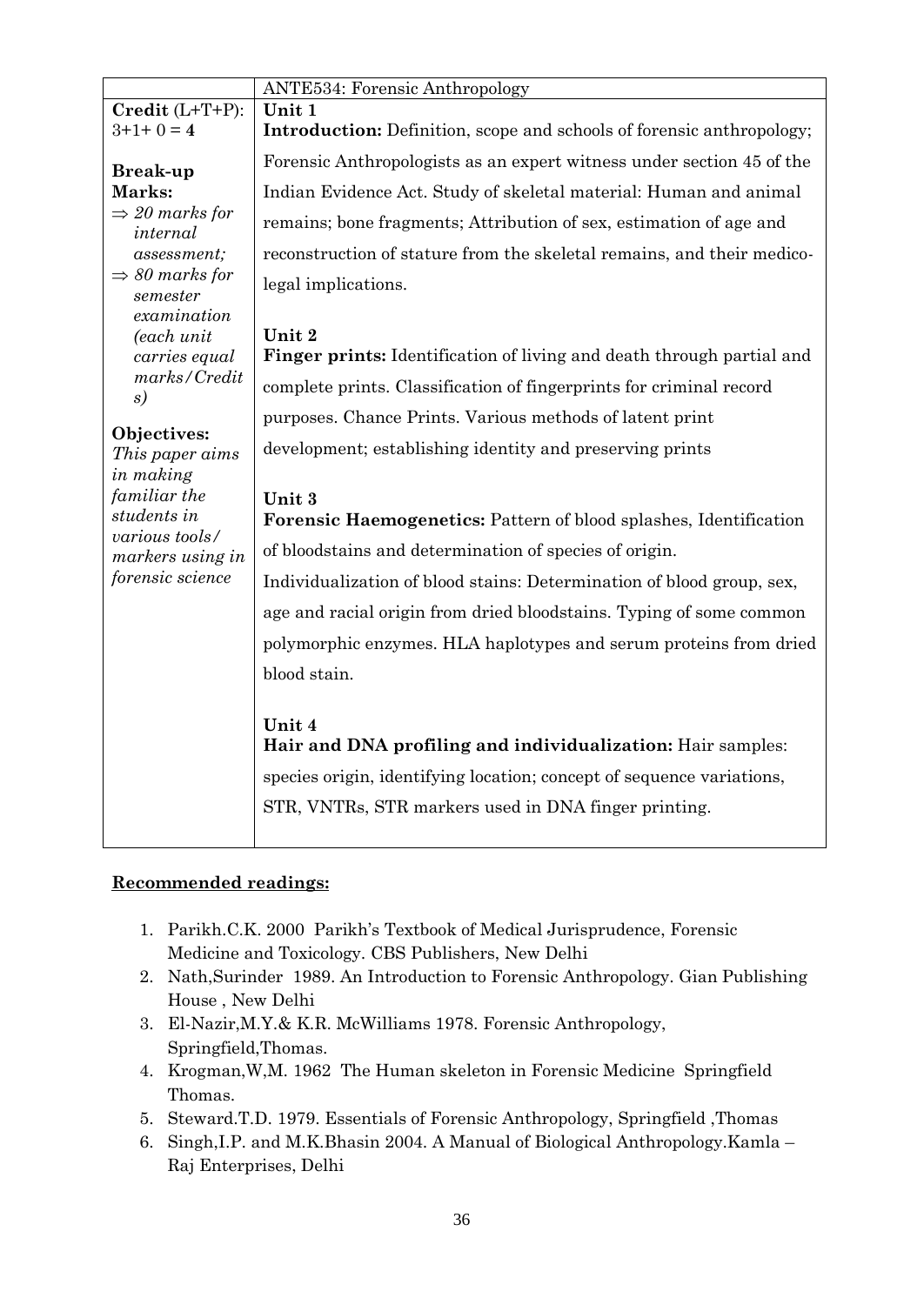|                                           | <b>ANTC611: Medical Anthropology</b>                                      |
|-------------------------------------------|---------------------------------------------------------------------------|
| $\textbf{Credit} (\text{L+T+P})$ :        | Unit 1                                                                    |
| $3+1+0=4$                                 | <b>Introduction:</b> Scope of Medical Anthropology; Development of        |
| <b>Break-up</b>                           | Medical Anthropology; Concept and Definition of Health and its            |
| Marks:<br>$\Rightarrow$ 20 marks for      | relation with culture; Theoretical Approaches in Medical                  |
| internal                                  | Anthropology                                                              |
| assessment;<br>$\Rightarrow$ 80 marks for |                                                                           |
| semester                                  | Unit 2                                                                    |
| examination<br>(each unit                 | Illness and Disease: Concept of disease and illness; socio-cultural       |
| carries equal                             | dimensions of health; ethno-psychiatry; cultural concept of normalcy      |
| marks/Credit<br>s)                        | and abnormalcy; culture-bound syndromes; occupational and life-style      |
| <b>Objectives:</b> The                    | ailments                                                                  |
| course will make                          |                                                                           |
| the students                              | Unit 3                                                                    |
| understand the<br>basic concept of        | <b>Etiology and Healing:</b> Personalistic and naturalistic approaches of |
| health and                                | disease etiology; Health care system: Popular, Folk, and Professional     |
| healing and will<br>further enlighten     | sectors; medical pluralism; Shamanistic healing practices; faith          |
| with the<br>application of                | healing                                                                   |
| medical                                   |                                                                           |
| anthropology in                           | Unit 4                                                                    |
| public health.                            | <b>Epidemiology and public health:</b> Socio-cultural epidemiology of     |
|                                           | diseases: STD/ AIDS, Malaria, Leprosy and Tuberculosis.                   |
|                                           | Anthropology in Public Health Policy making; Anthropology of              |
|                                           | infectious diseases; Doctor-Patient relation                              |

- 13. Caudill, W. 1953. *Applied Anthropology in Medicine.* University of Chicago Press, Chicago
- 14. Chaudhuri, B. 1986. *Tribal Heath: Socio-cultural dimensions*. Inter-India Publications, New Delhi.
- 15. Foster, G.M and Anderson, 1978. *Medical Anthropology*. New York: Jonh Wiley.
- 16. Good, B.J., Fischer, M.M.J., Willen, S.S., Good, M.D. 2010. *A Reader in Medical Anthropology: Theoretical Trajectories, Emergent Realities*. Wiley-BlacKwell. USA.
- 17. Konner, M. 1993. *Medicine at the crossroad: the crisis in health care*, Pantheon Book, New York
- 18. Landy, D. 1977. *Culture Disease and Healing*. Macmillan. New York
- 19. Mattingly, C. 1998. *Healing and clinical plots*. Cambridge Univ. Press.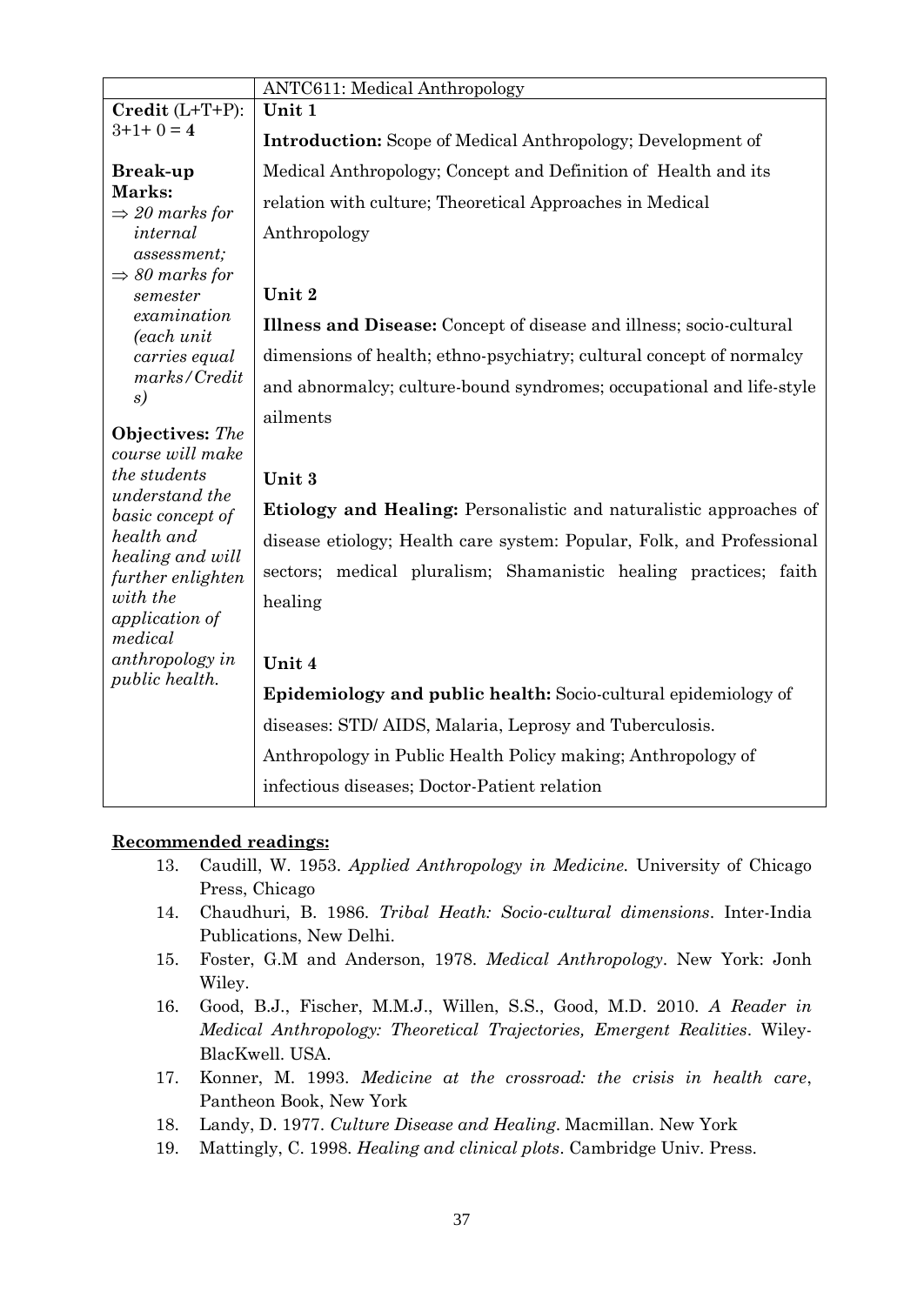- 20. McElroy, A. 1989. *Medical anthropology in ecological perspective*. Boulder co., West View Press
- 21. Paul, B.D. 1955*. Health, culture and community*. Russel sage Foundation, New York
- 22. Read, M. 1966. *Culture, Health and Disease*. Tavistock Publications. London
- 23. Singer, M., Erickson, P.I. 2011. *A Companion to Medical Anthropology*. Blackwell Publishing. USA.
- 24. Singh, B. and Mahaniti, N. 1995. *Tribal health in India.* Inter- India, New Delhi.

- 6. [Channa,](http://www.google.co.in/search?tbo=p&tbm=bks&q=inauthor:%22Subhadra+Channa%22) S. 1998. *Ecology and Human Adaptation*. Genesis Publishing Pvt Ltd, Delhi
- 7. Danda, A. K. 1984*. Family planning: An Adaptive Strategy*. Inter-India Publication.
- 8. Leslie, C. 1976. *Asian medical systems*. Univ. of California Press. Berkeley
- 9. Mibang, T. and Chaudhuri, S.K. 2003. *Ethnomedicines of the Tribes of Arunachal Pradesh.* Himalaya Publications, New Delhi.
- 10. Rivers, W.H.R. 1924. *Medicines, Magic and Religion*. Harcourt Brace. New York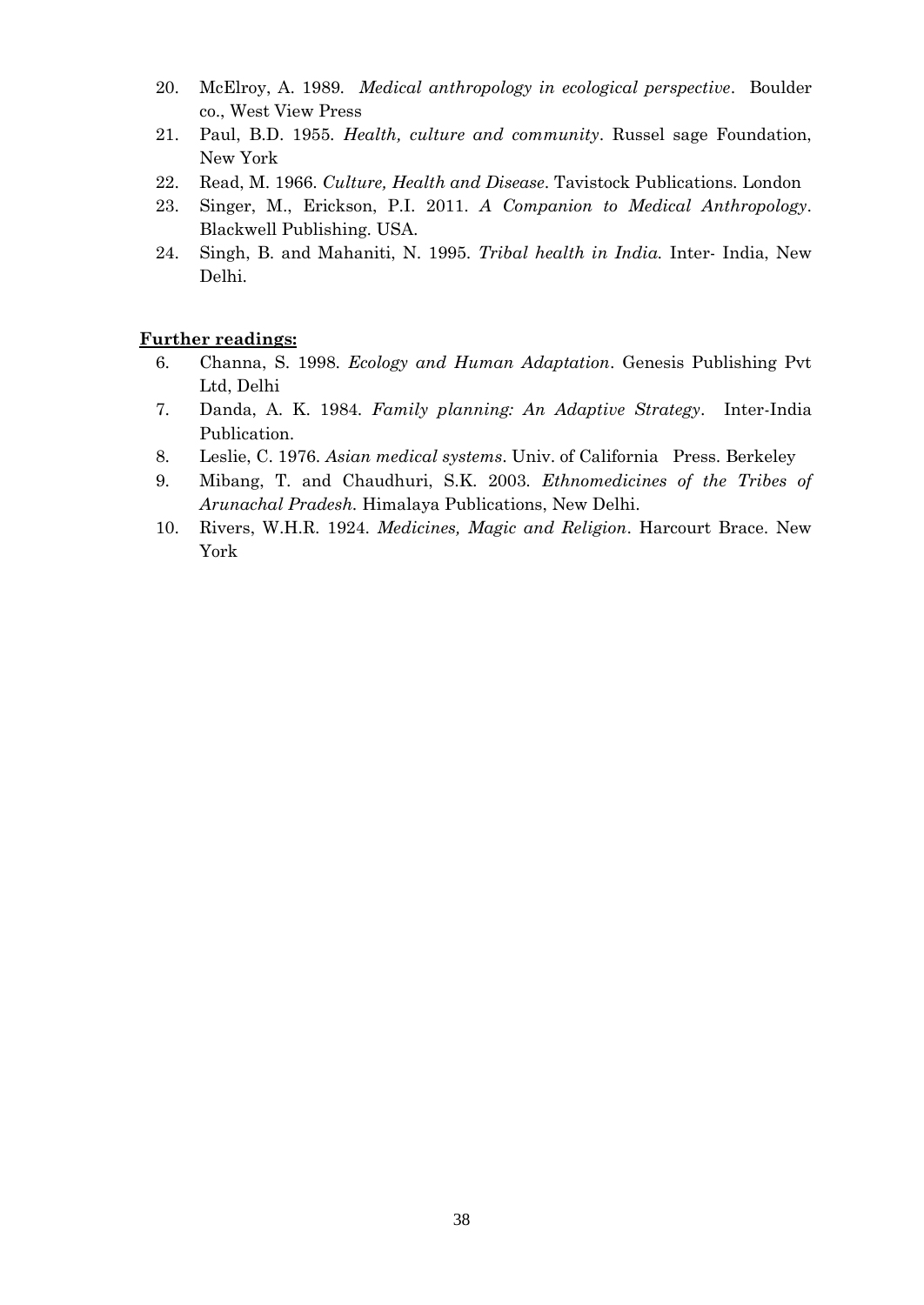|                                                                                                                                                    | <b>ANTC612</b> : Dissertation                                                                                                                                                                                                    |
|----------------------------------------------------------------------------------------------------------------------------------------------------|----------------------------------------------------------------------------------------------------------------------------------------------------------------------------------------------------------------------------------|
| $\textbf{Credit} (\text{L+T+P})$ :                                                                                                                 | In this paper each student will select a research topic in consultation                                                                                                                                                          |
| $3+1+0=4$                                                                                                                                          | with their respective supervisors. Accordingly, students will carry out                                                                                                                                                          |
| <b>Break-up</b>                                                                                                                                    | their fieldwork individually and will prepare their dissertation under                                                                                                                                                           |
| Marks:<br>$\Rightarrow$ 20 marks for<br>Seminar<br><i>Presentation:</i><br>$\Rightarrow$ 50 marks for<br>Dissertation<br>$\Rightarrow$ 30 Mark for | the supervision of the concerned teacher. Report <b>should be</b><br><b>presented</b> in the departmental seminar. Finally the dissertation will<br>be examined by the external expert and accordingly mark will be<br>credited. |
| viva voice                                                                                                                                         |                                                                                                                                                                                                                                  |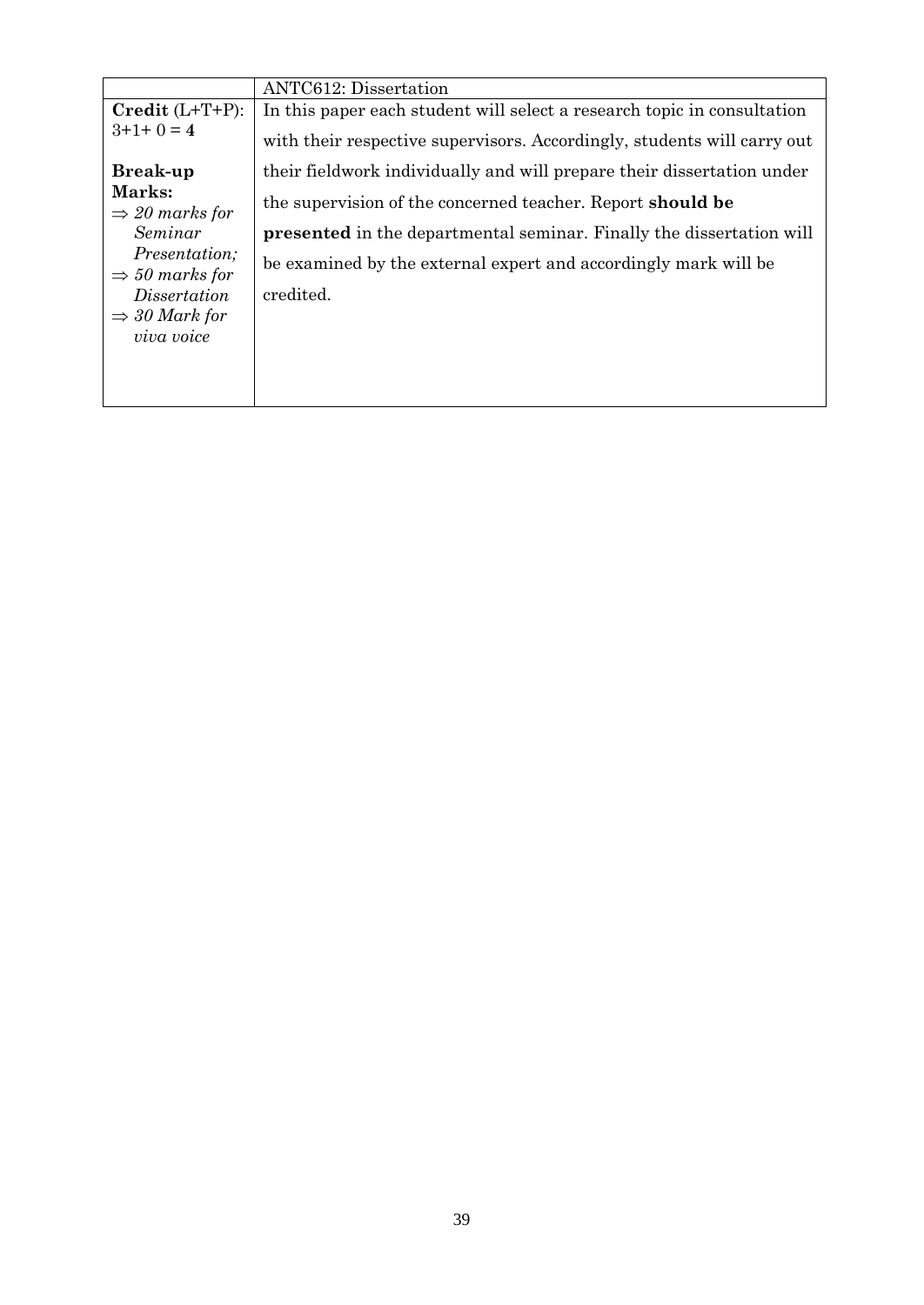|                                           | <b>ANTE621: Development Anthropology</b>                              |
|-------------------------------------------|-----------------------------------------------------------------------|
| $\textbf{Credit} (\text{L+T+P})$ :        | Unit 1                                                                |
| $3+1+0=4$                                 | Meaning, approach and evolution of development: Growth of             |
| <b>Break-up</b>                           | Development Anthropology; role of anthropology in development;        |
| Marks:                                    | Indices of Development; culture and development.                      |
| $\Rightarrow$ 20 marks for<br>internal    |                                                                       |
| assessment;<br>$\Rightarrow$ 80 marks for | Unit 2                                                                |
| semester                                  | Theories of Development: Modernization, Dependency and World          |
| examination                               | System theory                                                         |
| (each unit                                |                                                                       |
| carries equal<br>marks/Credit             |                                                                       |
| s)                                        | Unit 3                                                                |
|                                           | <b>Tribal development:</b> Approaches to tribal development in India; |
| Objectives:                               | Constitutional provisions, community development and Panchayati       |
| This paper<br><i>introduces the</i>       |                                                                       |
| paradigm of                               | raj.                                                                  |
| development                               |                                                                       |
| from an                                   | Unit 4                                                                |
| Anthropological<br><i>perspective.</i>    | Impact of Development on tribal communities: issues and               |
|                                           | challenges; land alienation, displacement, migration and              |
|                                           | marginalization in relation to construction of dam, mining and roads  |

- 1. Chaudhuri, S.K. 2004. Constraints of Tribal Development. New Delhi. Mittal Publications.
- 2. Chaudhurie, B. 1990. Tribal development in India; Problems and Prospects, Inter-India, New Delhi.
- 3. Cochrane, G. 1971. Development Anthropology, OUP, New York.
- 4. Dubey, S.C. 1988. Modernisation and Development. The search for alternative paradigms. United Nations University, London
- 5. Halbar, B.G and C.G. Uussain Khan. 1991. Relevant of Anthropology, the Indian scenario, Rawat Pupblications, Jaipur.
- 6. Lewis, D and K. Gardner. 1996. Anthropology, Development and Postmodern Challehge. London: Pluto Press
- 7. Mair, L. 1984. Anthropology and Development, Macmillan Press, London.
- 8. Malhotra, R. 1992. Anthropology of Development, Mittal, New. Delhi.
- 9. Mathur, H.M. 1977. Anthropology in Development Process, Vikas, New. Delhi.
- 10. Mathur, H.M: 1990. The Human dimension of development: Perspectives from Anthroplogy. Concept Publishers, New Delhi
- 11. Pathy, J. 1987. Anthropology of Development. Gyan Publication, Delhi.
- 12. Pitt-David, C. 1976. Development from below: Anthropologists and development situation, Monton, The Hague.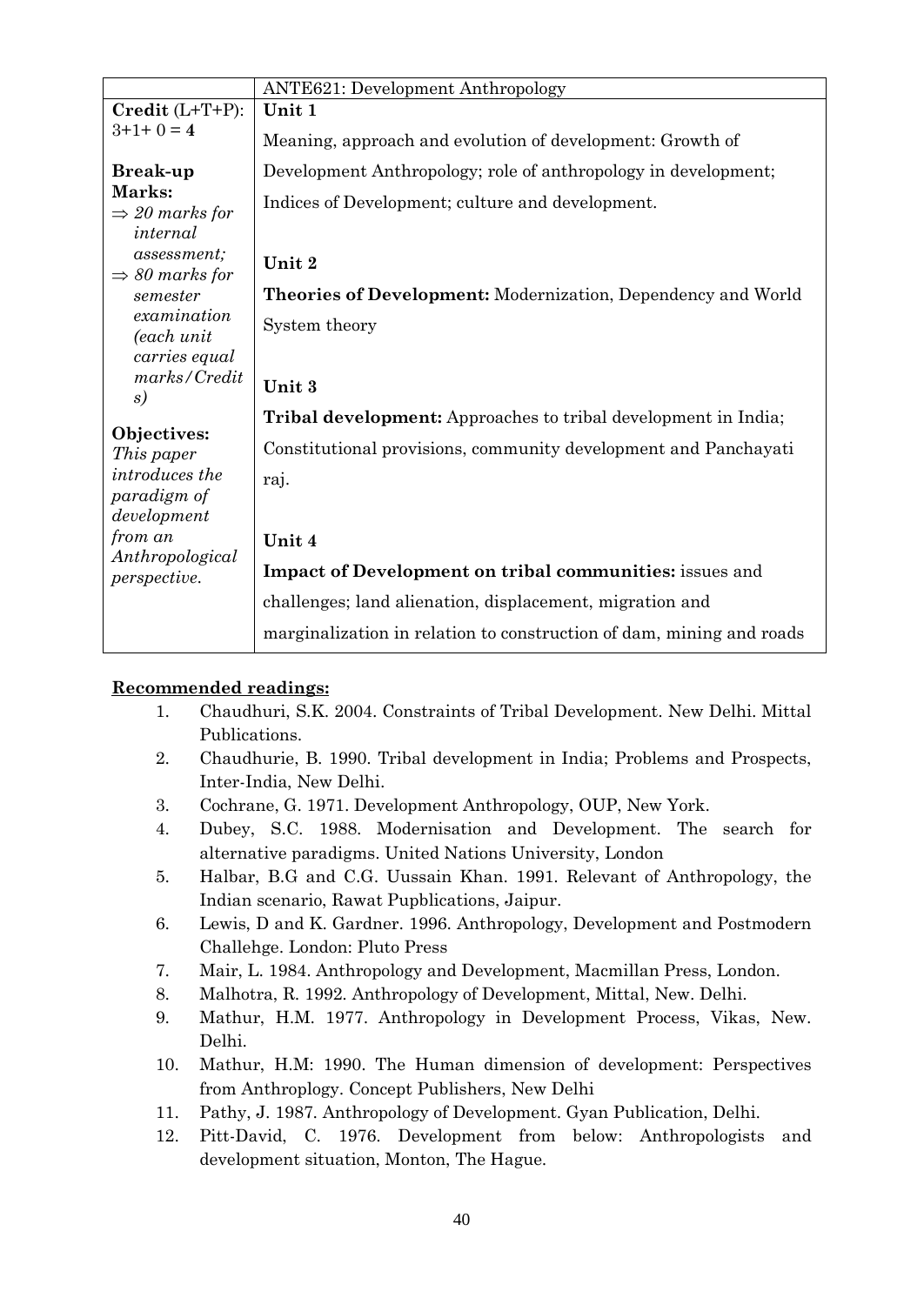- 1. Commission for UNESCO-Netherlands: "Cultural Dimension of Development".
- 2. Eisenstadt, S.N. (ed) :Reading in Social Evolution and Development.
- 3. Foster, G.M: Traditional culture and Impact of technological change.
- 4. Harris, Marvin: The Rise of Anthropological theory.
- 5. Nieuwinhuijze: 'Culture and Development: False dilemas and real issues' in ISSJ vol. 18.
- 6. Ruttan, Vernon W. 1988. 'Cultural Endowments and Economic Development: what can we learn from Anthropology? in Economic Development and Cultural change, April, 1988, vol. 36, No.3.
- 7. Tucker, Vincent (ed), 1997. Cultural perspective on Develoopment, Frankcars, London.
- 8. Vidyarthi, L.P. 1980. Applied Anthropology and Development in India, National, N.Delhi.
- 9. Yatsushiro, Toshio 1953. 'Economic Development and culture Dynamics' in. The Eastern Anthropologist, vol.3.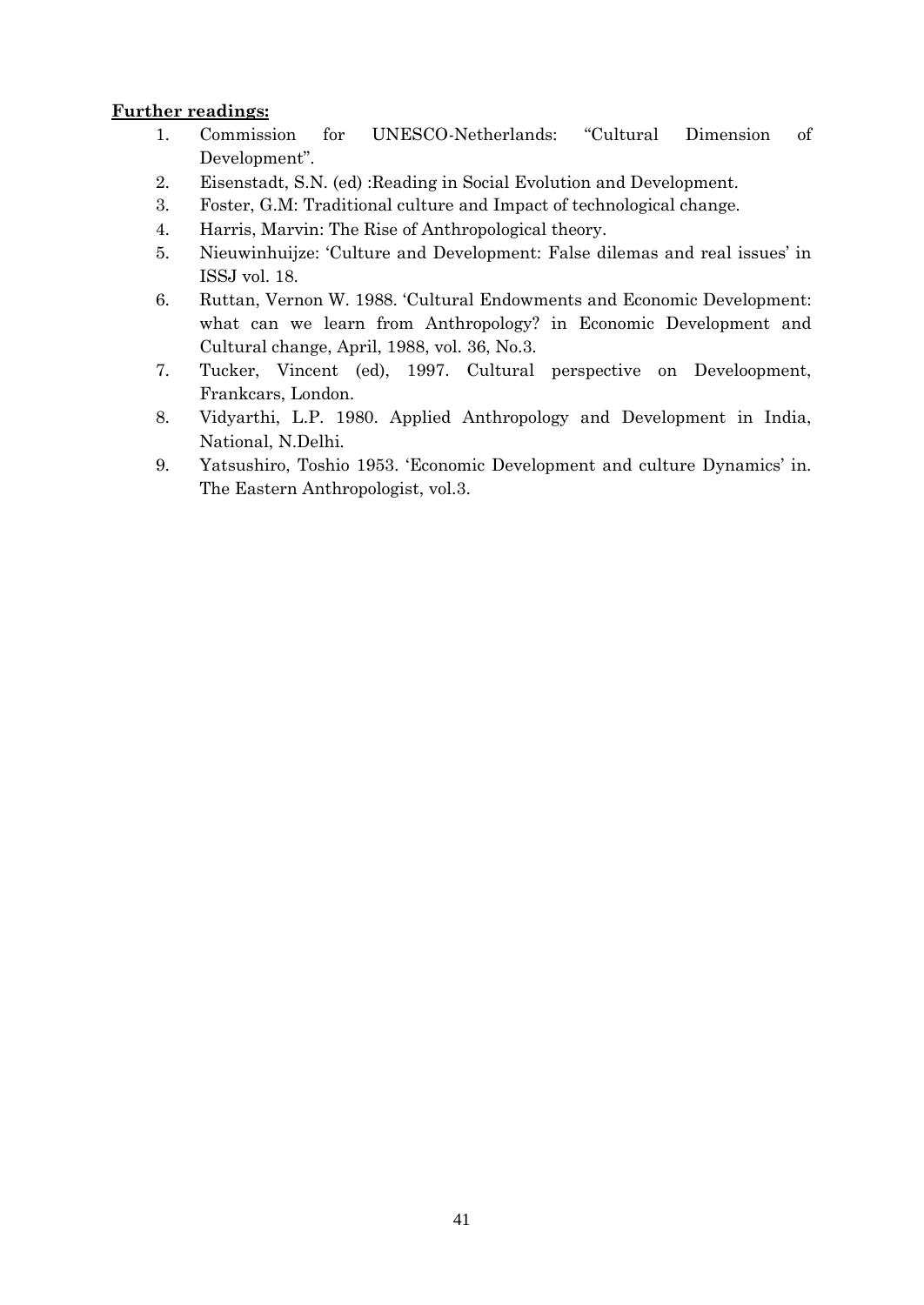|                                                                     | ANTE622: Anthropology of Gender                                       |
|---------------------------------------------------------------------|-----------------------------------------------------------------------|
| $Credit (L+T+P):$<br>$3+1+0=4$                                      | Unit 1                                                                |
|                                                                     | <b>Understanding concepts:</b> relationship between sex, gender and   |
| <b>Break-up</b><br>Marks:<br>$\Rightarrow$ 20 marks for<br>internal | patriarchy; Understanding cultural construction of gender from        |
|                                                                     | anthropological approach; Feminism (Liberal Feminism, Radical         |
|                                                                     | Feminism, Post modern Feminism); Masculinity                          |
| assessment;<br>$\Rightarrow$ 80 marks for                           |                                                                       |
| semester                                                            | Unit 2                                                                |
| examination<br>(each unit)                                          | Gender in different societies: Gender in matrilineal and              |
| carries equal                                                       | patrilineal societies; gender in foraging and horticulture societies; |
| marks/Credit<br>s)                                                  | gender in pastoral and agricultural societies.                        |
| <b>Objectives:</b> The<br>aim of this unit                          | Unit 3                                                                |
| <i>is to disseminate</i>                                            | <b>Gender and Development:</b> Gender perspective in development;     |
| the knowledge of<br>gender relations                                | gender in development vs gender and development; gender               |
| and how gender<br>act as a<br>structuring                           | development index; women oriented welfare schemes in health and       |
|                                                                     | education.                                                            |
| principle in all<br>human societies.                                |                                                                       |
|                                                                     | Unit 4                                                                |
|                                                                     | <b>Emerging issues in Gender Study: Gender Issues in Field</b>        |
|                                                                     | Research, Gender and politics, Gender and health (mental health and   |
|                                                                     | fertility), LGBT issues.                                              |

- 1. Ardener, S. 1985. *The social Anthropology of women and Feminist Anthropology*. Anthropology Today. 1(5).
- 2. Barnard, A. 2004*. History and theory in Anthropology*. Cambridge University Press, Cambridge.
- 3. Connell, R. W. 2002*. Gender*. Polity Press, Cambridge
- 4. Dube, Leela. 1997. *Women and Kinship: Comparative Perspective on gender in South and South-East Asia*. United Nation University Press, Tokyo.
- 5. Evans- Pritchard, E.E. 1965. *The Position of Women in Primitive Society and Other essay In Social Anthropology.* Faber and Faber Ltd, London.
- 6. Gupta, A. K. 1986. *Women and Society: The development Perspective*. Criterion Publication, New Delhi.
- 7. Harris, M. 1991. *Cultural Anthropology.* Harper Collins, New York.
- 8. Kourany, J. A and Jame, P. S and Rosemarie, T. 1992. *Feminist Philosophies, Problems Theories and Application*. Prentice Hall, New Jersey.
- 9. McGee, R. J and R. L. Warms. 1996. *Anthropological Theories.* Mayfield Publishing, London.
- 10. Moore, H. L. 1988. *Feminism and Anthropology*. Polity Press, UK.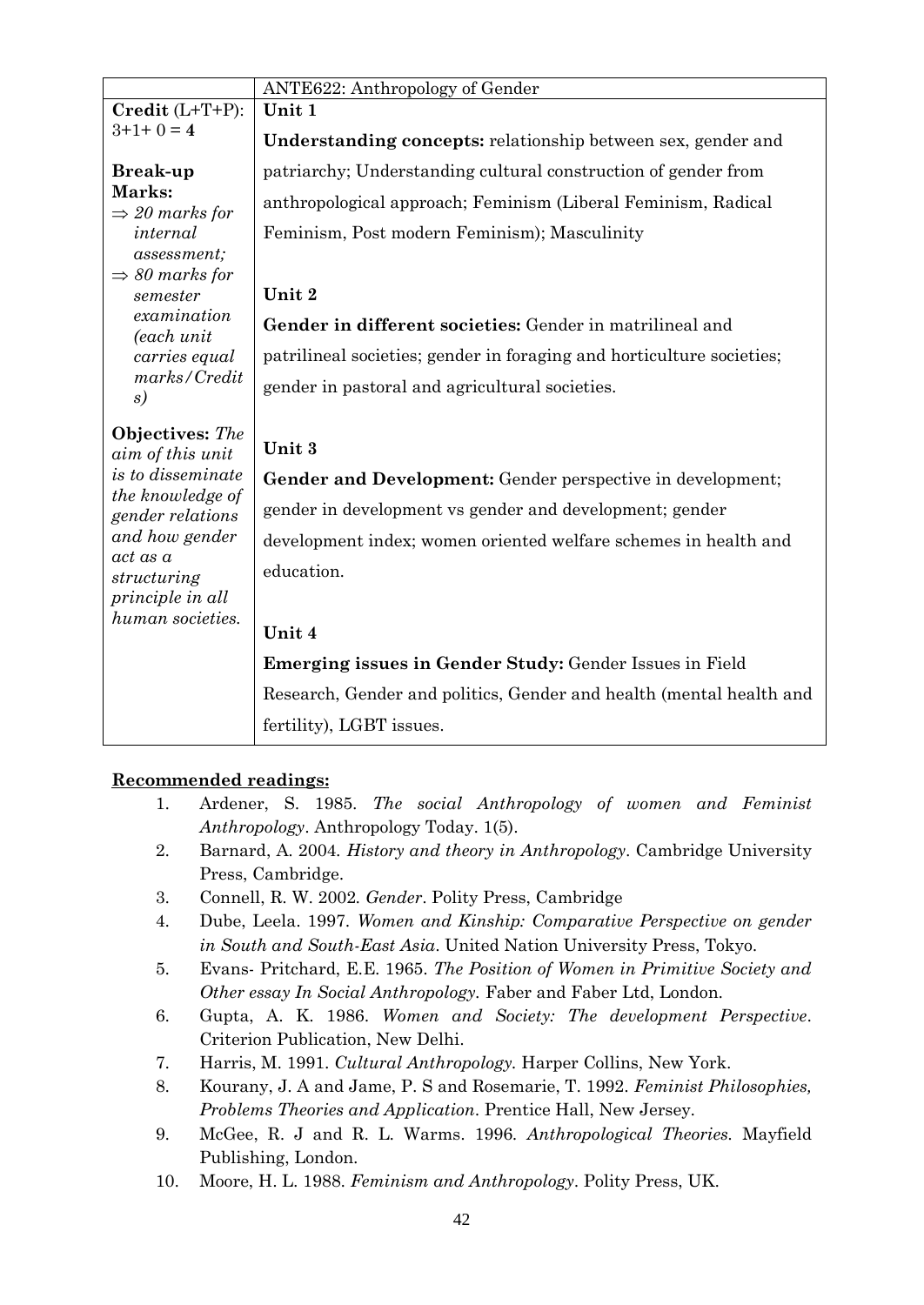- 11. Moore, H. L. 1994. *A Passion for Difference: Essay in Anthropology and Gender*. Indiana University Press, Bloomington
- 12. Nigel, R and J. Overing. 2007. Social and cultural Anthropology: The key Concepts. Routledge, London

- 1. Cormack, C. M and M. Strathern. 1998. *Nature, culture and Gender.*  University Press, Cambridge.
- 2. Kelkar, G and D. Nathan. 1991. *Gender and Tribe.* Zed Books, New Delhi.
- 3. McCormack, C. P and Marilyn Strathern. 1980. *Nature, Culture and Gender*. Cambridge University Press, Cambridge.
- 4. Orthner, S. B and H. Whitehead. 1956*. Sexual Meanings: The Cultural Context of Gender and Sexuality*. Cambridge University Press, Cambridge
- 5. Rao, A. 2000. *Autonomy: Life Cycle, Gender and Status among Himalayan Pastoralists*. Berghahn Books, Herndon
- 6. Rosaldo, M. Z and Louise Lamphere and Joan Bamberger. 1974. *Women, Culture and Society*. Standford University Press, Standford.
- 7. Zehol, L. 2006. *Gender Issues in the Tribal Society of North- East India: some Observation*. Bulletin of the department of Anthropology Dibrugarh University. 34. 99-106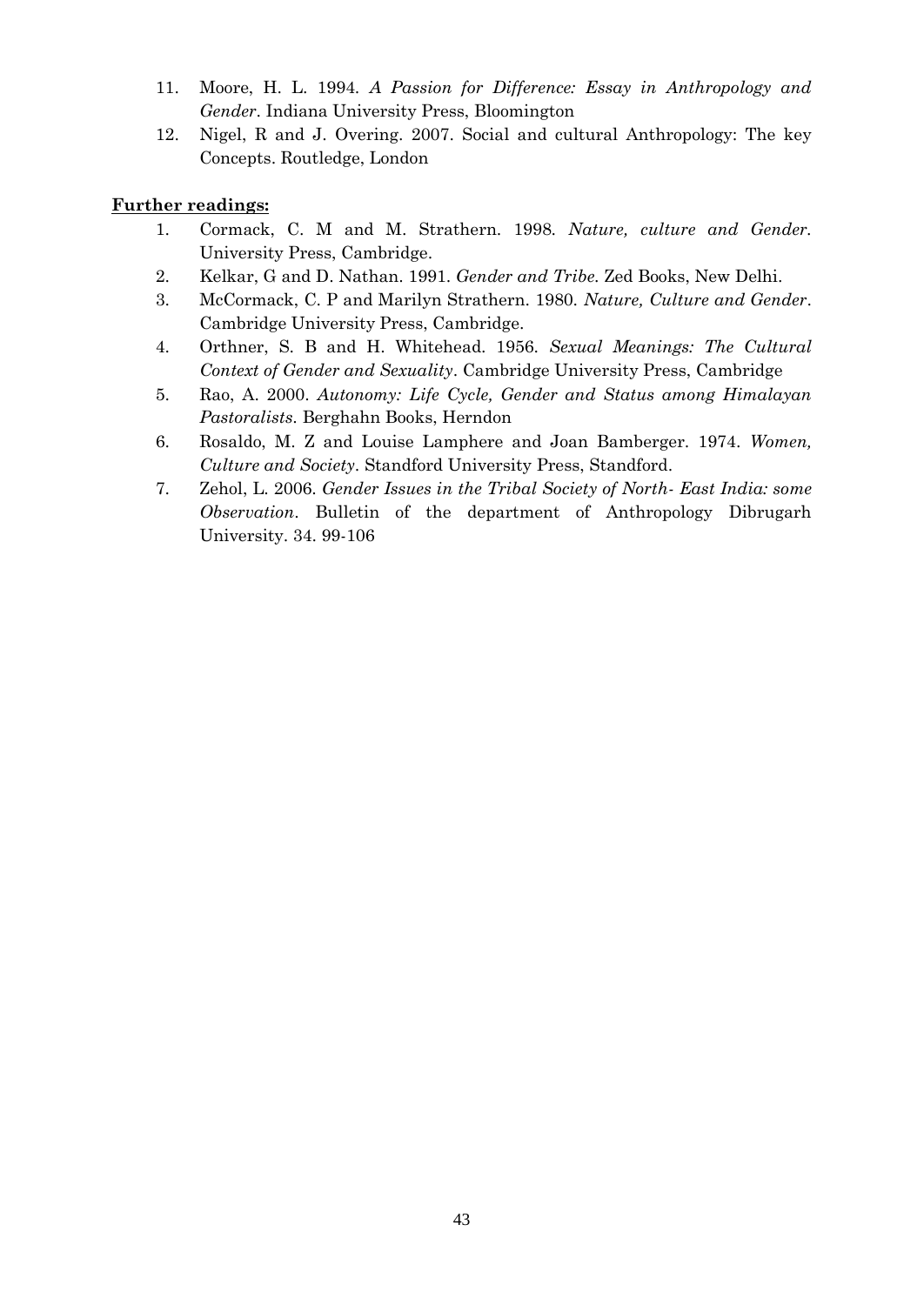|                                           | <b>ANTE623: Art and Anthropology</b>                                                                                                         |
|-------------------------------------------|----------------------------------------------------------------------------------------------------------------------------------------------|
| $Credit (L+T+P):$                         | Unit 1                                                                                                                                       |
| $3+1+0=4$                                 | Art and Anthropology: Origin and development of Art in Human                                                                                 |
| <b>Break-up</b><br>Marks:                 | life and culture. Definition, aims and objectives of art in anthropology.                                                                    |
| $\Rightarrow$ 20 marks for<br>internal    | Different forms of art: verbal, visual; musical and performing arts.<br>Functions of art and Interpretation from anthropological prespective |
| assessment;<br>$\Rightarrow$ 80 marks for |                                                                                                                                              |
| semester<br>examination                   | Unit 2                                                                                                                                       |
| (each unit                                | Art and society: Interpretation and analysis of society through art.                                                                         |
| carries equal<br>marks/Credit             | Impact of the art on society.                                                                                                                |
| s)                                        |                                                                                                                                              |
| Objectives:                               | Unit 3                                                                                                                                       |
| This paper deals                          | Ethnomusicology: Concept, aims and objectives. Anthropological                                                                               |
| with basic<br>aspects of tribal           | musicological<br>and<br>approaches.<br>Interpretation<br>analysis.<br>and                                                                    |
| art and craft, its                        | Ethnomusicology of Northeast India.                                                                                                          |
| technological as                          |                                                                                                                                              |
| well as social<br><i>implication in</i>   | Unit 4                                                                                                                                       |
| general with a                            | Art and modernity: Impact of modernization/globalization on the                                                                              |
| special emphasis<br>on the art            | art and craft, art and gender, art and identity, art and development;                                                                        |
| heritage of the<br>Northeastern           | Intellectual Proper Right                                                                                                                    |
| tribes.                                   |                                                                                                                                              |

- 1. Bhattacharya, R.K. and S.B. Chakrabarti. 2000. *Indian Artisans: Social Institutions and Cultural Values.* Anthropological Survey of India: Kolkata.
- 2. Choudhury, R.D. 2011. *Art and Archeology of the Brahmaputra Valley of Assam.* Spectrum Publications, Guwahati.
- 3. Cordwell, Justine M. 1979. *The Visual Art: Plastic and Graphic.* Mouton Publishers, The HagueDatta, Birendranath. 2012. *Cultural Contours of Northeast India.* Oxford University Press, New Delhi.
- 5. Elwin, Verrier. 1951. *Tribal Art of Middle India.* London.
- 6. Elwin, Verrier. 1959. *The Art of Northeast Frontier of India.* Shillong.
- 7. Forge, Anthony. (Ed). 1973. *Primitive Art and Society.* Oxford University Press, London.
- 8. Ganguli, Milada. 1986. *Naga Art.* Oxford and IBH Pub Co. Pvt. Ltd, Calcutta.
- 9. James, Josef. 1989. *Art and Life in India: The Last Four Decades.* IIAS, Shimla.
- 10. Layton, Robert. 2003. *The Anthropology of Art.* Cambridge University Press, UK.
- 11. Mutua Bahadur, Y. Santabai. 1989. *Tribal art of Manipur.* Mutua Museum, Manipur.
- 12. Willet, Frank 2000. African Art. Thames and Hudson Inc, USA.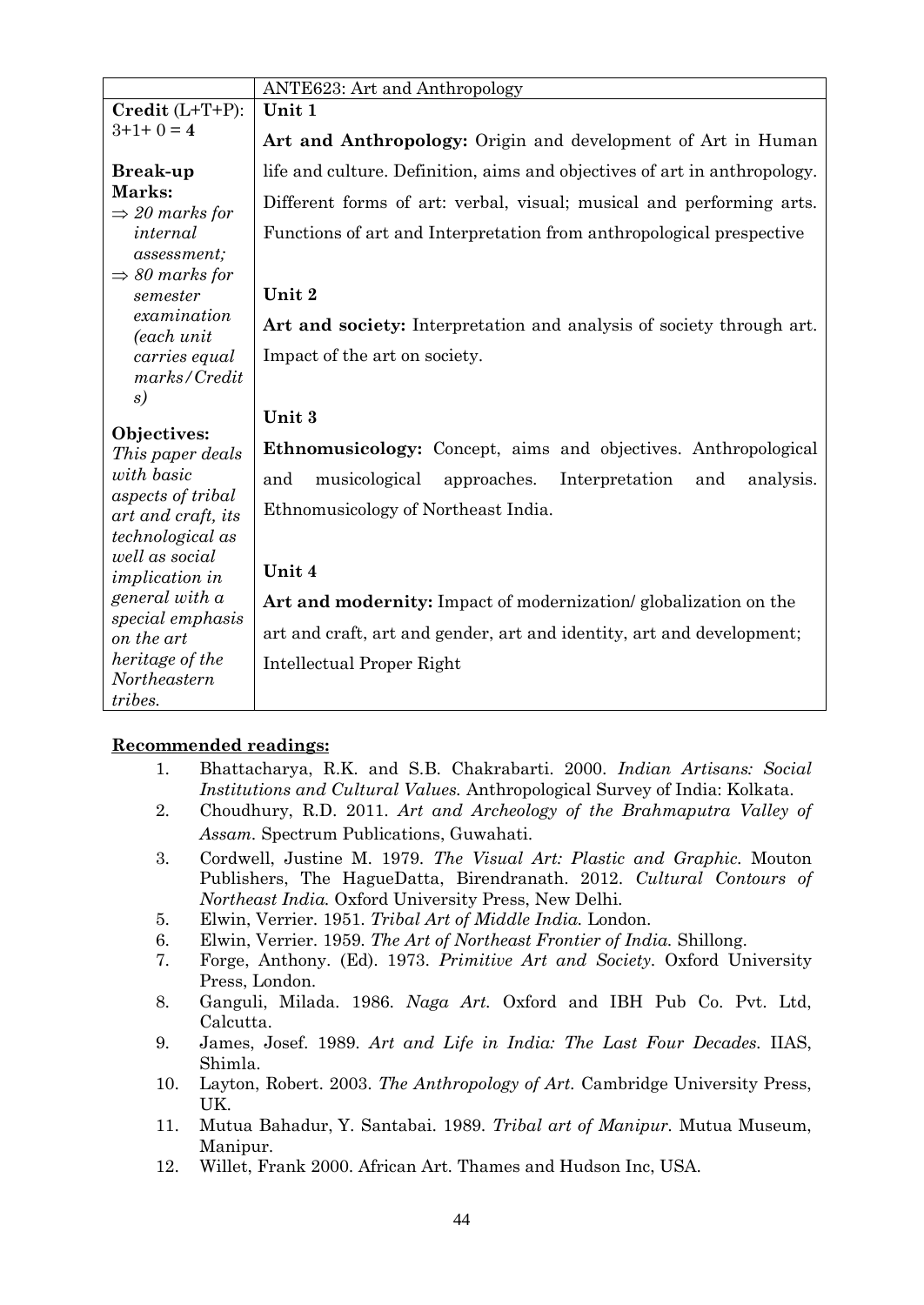- 1. Dalmia, Yashodhara. 1988. *The Painted World Of The Warlis; Art And Ritual Of The Warli Tribes Of Maharastra.* Lalit Kala Academy, New Delhi
- 2. Gourhan, Andre Leroi. 1982. *The Dawn of European Art.* Cambridge University Press, London.
- 3. [Kanchan Chakraberti,](http://www.google.co.in/search?tbo=p&tbm=bks&q=inauthor:%22Kanchan+Chakraberti%22) [Dinanath Pathy.](http://www.google.co.in/search?tbo=p&tbm=bks&q=inauthor:%22Dinanath+Pathy%22) 1991. *Tribal Art, Primitivism, and Modern Relevance.* Working Artists Association of Orissa.
- 4. Kramrisch, Stella. 1968. *Unknown India: Ritual Art in Tribe and Village.* Philadelphia.
- 5. Luis Camnitzer. 2007. *Conceptualism in Latin American Art: Didactics of Liberation.* University of Texas Press, Texas.
- 6. Smith, Marian W 1961. *The Artist in Tribal Society.* Routledge, London.
- 7. Stella Kramrisch, Barbara Stoler Miller, Barbara Stoler Miller. 1983. *Exploring India's Sacred Art: Selected Writings of Stella Kramrisch.* Motilal Banarsidass Publisher.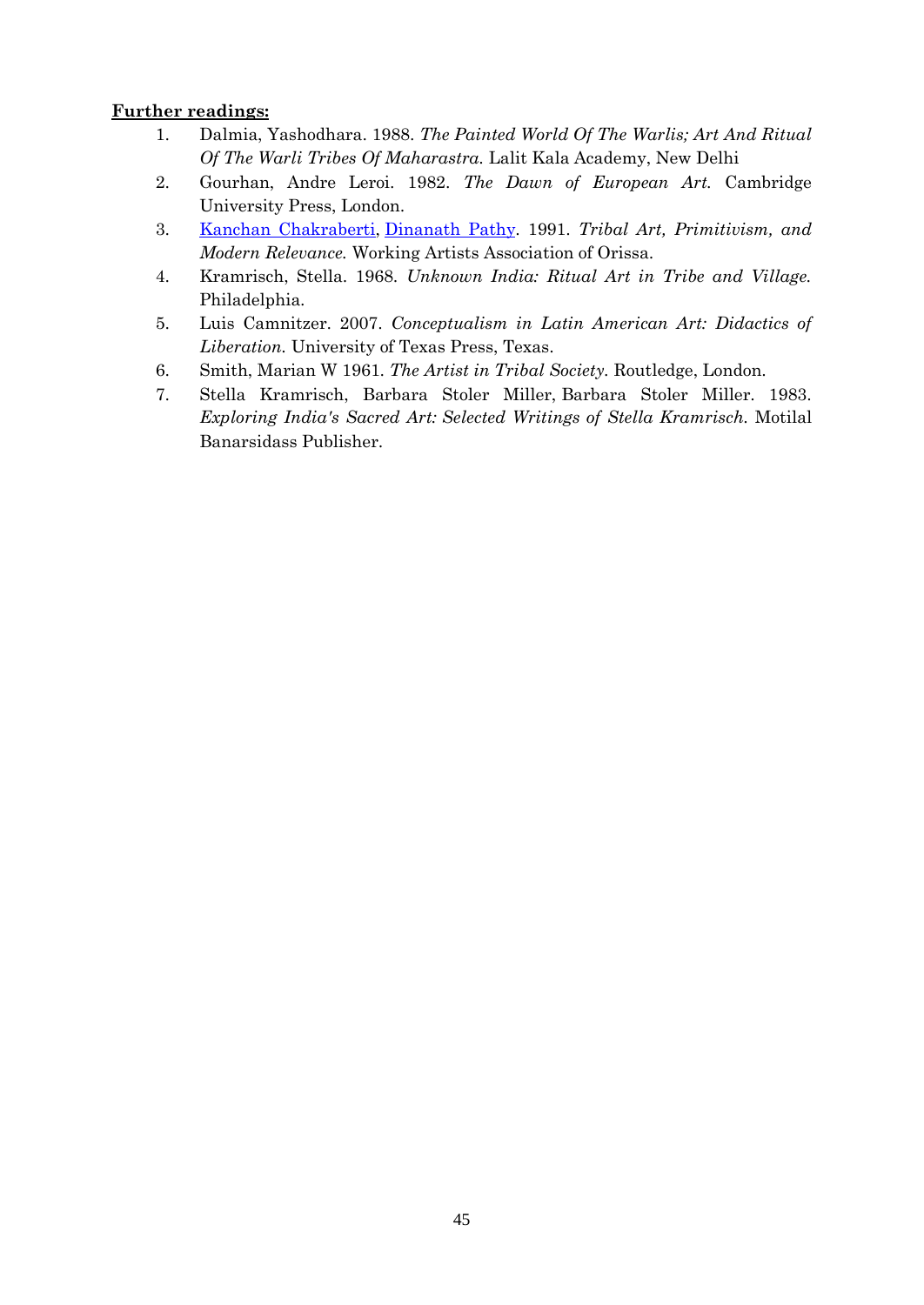|                                                         | <b>ANTE624: Linguistic Anthropology</b><br>Unit 1                          |
|---------------------------------------------------------|----------------------------------------------------------------------------|
| $\textbf{Credit} (\text{L+T+P})$ :                      |                                                                            |
| $3+1+0=4$                                               | <b>Introduction:</b> Scope of Linguistics anthropology; Linkages with      |
| <b>Break-up</b><br>Marks:<br>$\Rightarrow$ 20 marks for | other disciplines of humanities and social sciences; Theoretical           |
|                                                         | concerns; Language Practices; Language behavior and language               |
| internal                                                | systems; Spoken and written languages; synchronic and diachronic           |
| assessment;<br>$\Rightarrow$ 80 marks for               | approaches to language studies.                                            |
| semester<br>examination                                 | Unit 2                                                                     |
| (each unit<br>carries equal                             | <b>Communities and Languages:</b> Linguistic diversity; Language           |
| marks/Credit                                            | families; Multi-Lingualism; Diglossia; Language Contact; language          |
| s)                                                      | shift; language variation; Convergence and diffusion; Lingua franca;       |
| Objectives: The<br>objective of this                    | Pidgin and Creole.                                                         |
| paper is to                                             |                                                                            |
| provide an<br><i>introduction to</i>                    | Unit 3                                                                     |
| general                                                 | <b>Pluralistic worldview:</b> Language and culture; Linguistic relativity; |
| linguistics and<br>to introduce                         | Language and Landscape; Language and gender; Semantic                      |
| basic concepts of                                       | composition and cultural aspects of kinship and colour terms;              |
| grammatical<br>analysis, socio-                         | pronouns of addresses.                                                     |
| linguistics and<br>ethnolinguistics.                    |                                                                            |
| Also it provides                                        | Unit 4                                                                     |
| general idea<br>about                                   | Languages of Arunachal Pradesh: Classification of languages of             |
| languages/                                              | Arunachal; Status of the languages; convergence and diffusion; Ethnic      |
| dialects of<br>Arunachal                                | and Linguistic Identities; Language problems.                              |
| Pradesh.                                                |                                                                            |

- 1. Burling, Robbins 1969. Linguistics and Ethnographic Description, *American Anthropologist*, *New Series, Vol. 71, No. 5 (Oct., 1969).* Blackwell Publishing on behalf of the American Anthropological Association*,* pp. 817-827.
- 2. Burling, Robbins 2005. *The Talking Ape, How Language Evolved*, Oxford University Press, New York.
- 3. Burling, Robbins, 2007. The Lingua Franca Cycle: Implications for Language Shift, Language Change, and Language Classification, *Anthropological Linguistics, Vol. 49, No. 3/4 (Fall - Winter, 2007), pp. 207-234.* The Trustees of Indiana University.
- 4. Duranti, A. 1997. *Linguistic Anthropology,* Cambridge University Press, New York.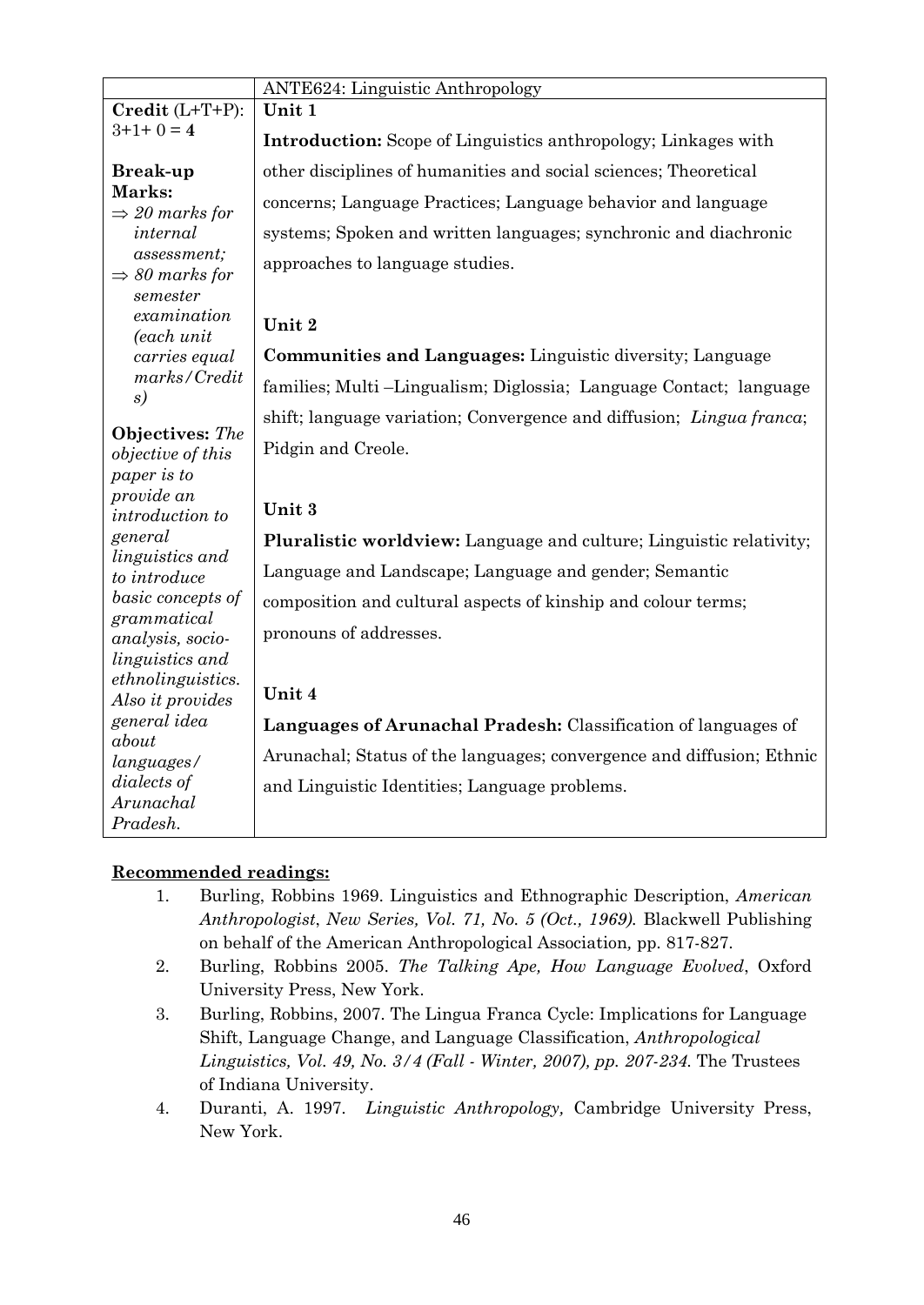- 5. Fishman, Joshua A. 1969. National Languages and Languages of Wider Communication in the Developing Nations, *Anthropological Linguistics, Vol. 11, No. 4 (Apr., 1969)*, pp. 111-135. The Trustees of Indiana University.
- 6. Hymes, Dell. 2015. *Ethnography, Linguistics, Narrative Inequality: Toward an Understanding of Voice*. Routledge
- 7. Jourdan, Christine, Kevin Tube (eds), 2006. *Language, Culture and Society, studies in Social and Cultural Foundations of Language*, Cambridge University Press.
- 8. Levinson, Stephen C. 2008. Language and landscape: a cross-linguistic perspective, Language and Cognition, Max Planck Institute for Psycholinguistics, Netherlands, Language Science 30, 135-150.
- 9. Maffi, Luisa, 2005. Linguistic, Cultural, and Biological Diversity *Annual Review of Anthropology, Vol. 34 (2005), pp. 599-617.* Annual Reviews Stable.
- 10. Wardaugh, Ronald, 2005. *An Introduction to Sociolinguistics,* Victoria, Blackwell Publishing Australia.

- 1. Carrol, John B. (ed.), 1956. *Language Thought and Reality, selected Writings of Benjamin Lee Whorf,* University of California Press, Berkley.
- 2. Chambers, J.K, and Peter Trudgill, 2004. *Dialectology,* Cambridge University Press, Cambridge.
- 3. Fishman, Joshua A, 1965. Who Speaks What Language to Whom and When? *La Linguistique, Vol. 1, Fasc. 2 (1965*), pp. 67-88. Presses Universitaires de France
- 4. Gumprez, John J. (ed), 1992. *Language and Social Identity*, Cambridge University Press.
- 5. Hirch, Eric, Michael O Holon, 1995. *The Anthropology of Landscape, perspective on Place and Space,* Clarendon Press, Oxford.
- 6. Khubchandani, Lachman M. 2009. *Indigeneous peoples: Responding to Human Ecology,* Central institute of Indian Languages, Mysore & Bhasha Research and Publication Centre, Vadodara
- 7. Mandelbaum, David G (ed.), 1973. *Selected writings of Edward Sapir in Language, Culture and Personality,* University of California Press Ltd., London
- 8. Sapir, Edward, 1973. *Language, An Introduction to the Study of Speech*.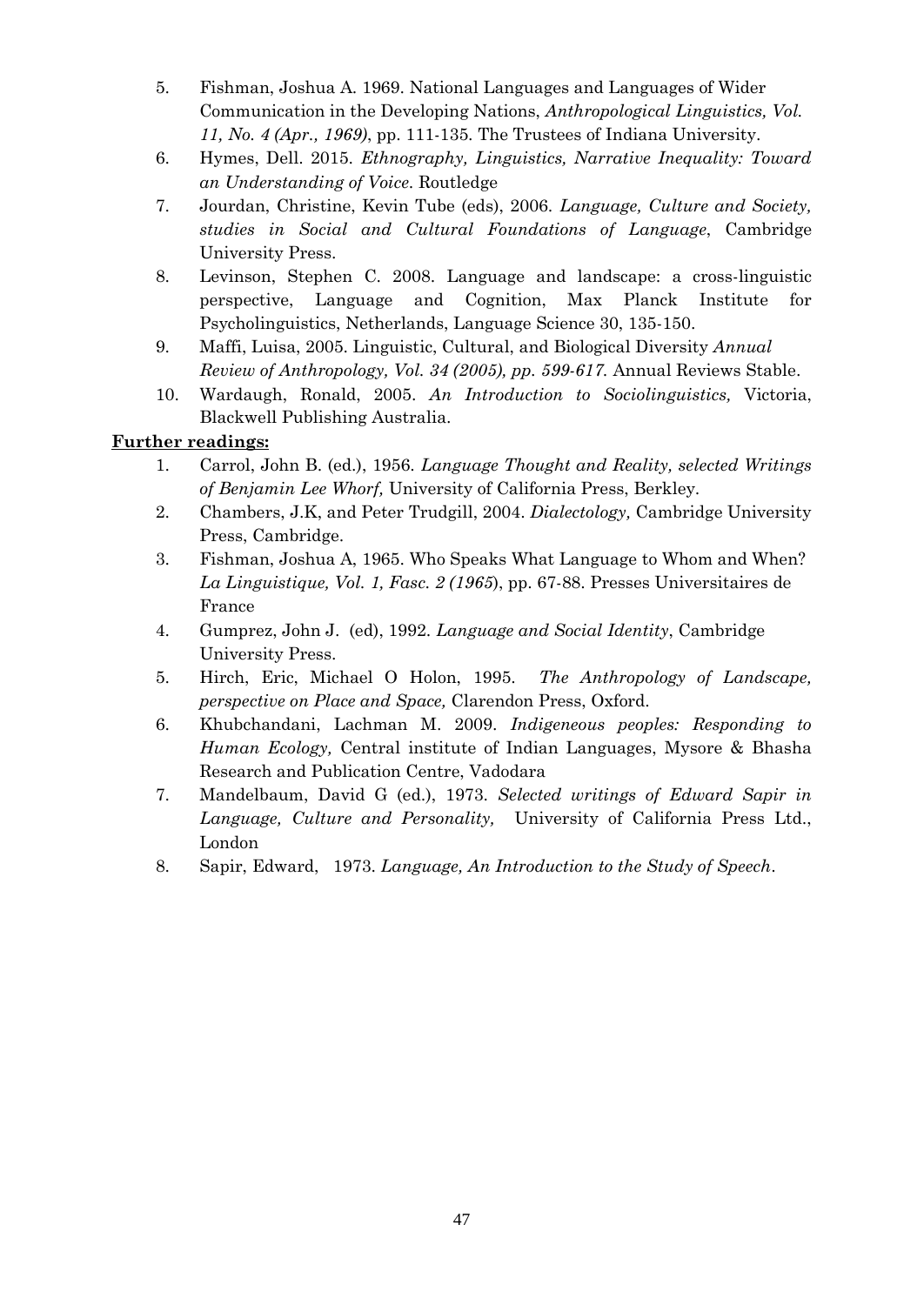|                                                                                                                     | <b>ANTE631: Human Growth and Development</b>                                                                                                                                                                                    |
|---------------------------------------------------------------------------------------------------------------------|---------------------------------------------------------------------------------------------------------------------------------------------------------------------------------------------------------------------------------|
| $Credit (L+T+P):$                                                                                                   | Unit 1                                                                                                                                                                                                                          |
| $3+1+0=4$                                                                                                           | <b>Introduction:</b> Concept of human growth, growth vs development;                                                                                                                                                            |
| <b>Break-up</b>                                                                                                     | methods of studying growth and development, stages of human                                                                                                                                                                     |
| Marks:                                                                                                              | growth - prenatal, infancy, childhood, adolescence, developmental age                                                                                                                                                           |
| $\Rightarrow$ 20 marks for<br>internal                                                                              | and maturity                                                                                                                                                                                                                    |
| assessment;<br>$\Rightarrow$ 80 marks for<br>semester<br>examination<br>(each unit<br>carries equal<br>marks/Credit | Unit 2<br><b>Factors affecting growth:</b> Role of endocrines and hormones, ethnic<br>variation, migration and hybridization, nutrition and socioeconomic<br>factors, secular trend                                             |
| s)<br>Objectives:<br>This will<br><i>introduce the</i><br>students to the<br>concept of                             | Unit 3<br><b>Measurement of growth:</b> Growth curve (its variation and<br>evolution), assessment of growth and nutritional status, catch up<br>growth.                                                                         |
| human growth<br>and<br>development,<br>methods of<br>study, and<br><i>technique of</i><br>somatotyping              | Unit 4<br>Human physique and somatotype: Viola, Kretschmer, Sheldon<br>and Health-Carter - Techniques for estimating body composition -<br>anthropometry, metabolic balance technique, energy balance and<br>water displacement |

- 1. Bogin, B. 1999. *Patterns of Human Growth*. Cambridge: Cambridge University Press.
- 2. Carter, J.E. L. 1980. *The Heat-Carter Somatotype Method*. San Diego: SDSU Syllabus Service.
- 3. Dasgupta P. and R.Hauspie (eds.) 2001. *Perspectives in Human Growth, Development and Maturation*. New Delhi: Springer.
- 4. Heath B.H. and J.E. L. Carter. 1990. *Somatotyping: Development and Applications.* Cambridge: Cambridge University Press.
- 5. Eveleth, P.B. and J.M.Tanner. 1990. *Worldwide Variation in Human Growth*. Cambridge: Cambridge University Press.
- 6. Forbes, G. B. 1987. *Human Body Composition: Growth, Aging, Nutrition and Activity*. New York: Springer-Verlag.
- 7. Harrison, G.A. *et al*. 1988. *Human Biology.* Oxford: Oxford University Press.
- 8. Heyward Vivian H. and D.R. Wagner. 2004. *Applied Body Composition Assessment.* Illinois: Champaign.
- 9. Himes, J.H. (ed.) 1991. *Anthropometric Assessment of Nutritional Status.* New York: Wiley-Liss.
- 10. Hooton, E. A. 1965. *Up from the Ape.* New York: Macmillan.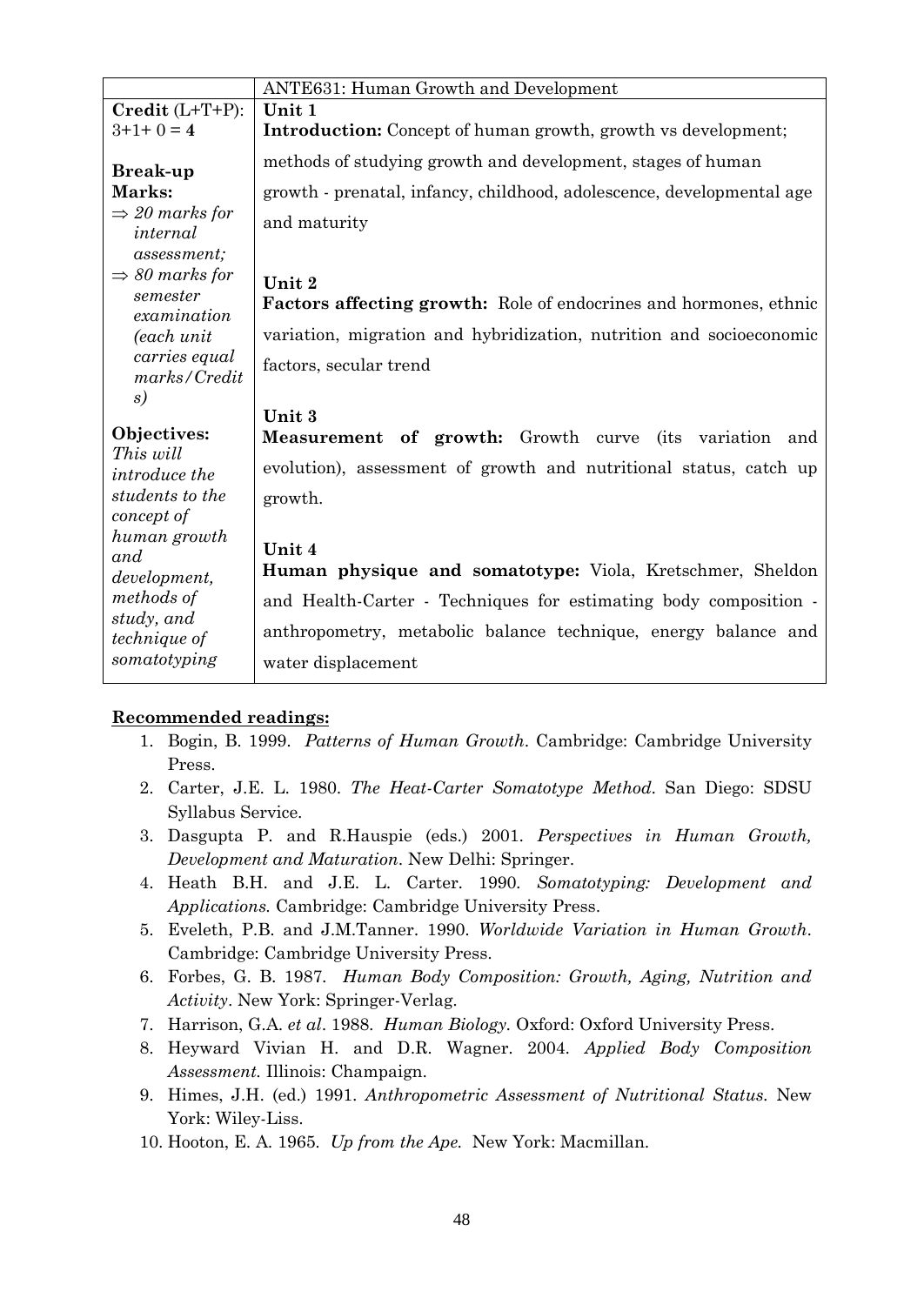- 11. Jelliffe, D.B. 1966. *The Assessment of the Nutritional Status of the Community,* WHO Monograph No. 53. Geneva: WHO.
- 12. Johnson ,F.E. 1987. *Nutritional Anthropology.* New York: Wiley-Liss.
- 13. Mahajan, A. and Nath, S. 1992. *Application Areas of Anthropology*. New Delhi: Reliance Publishing House.
- 14. Roche, A.F. 1992. *Growth, Maturation and Body Composition.* Cambridge: Cambridge University Press.
- 15. Tanner, J.M. 1989. *Foetus into Man.* Cambridge: Harvard University Press.
- 16. Thompson, J.L. *et. al*. 2003. *Patterns of Growth and Development in the Genus Homo*. Cambridge: Cambridge University Press.
- 17. Ulijaszek, S.J. *et al*. 1998. *The Cambridge Encyclopaedia of Human Growth and Development*. Cambridge: Cambridge University Press.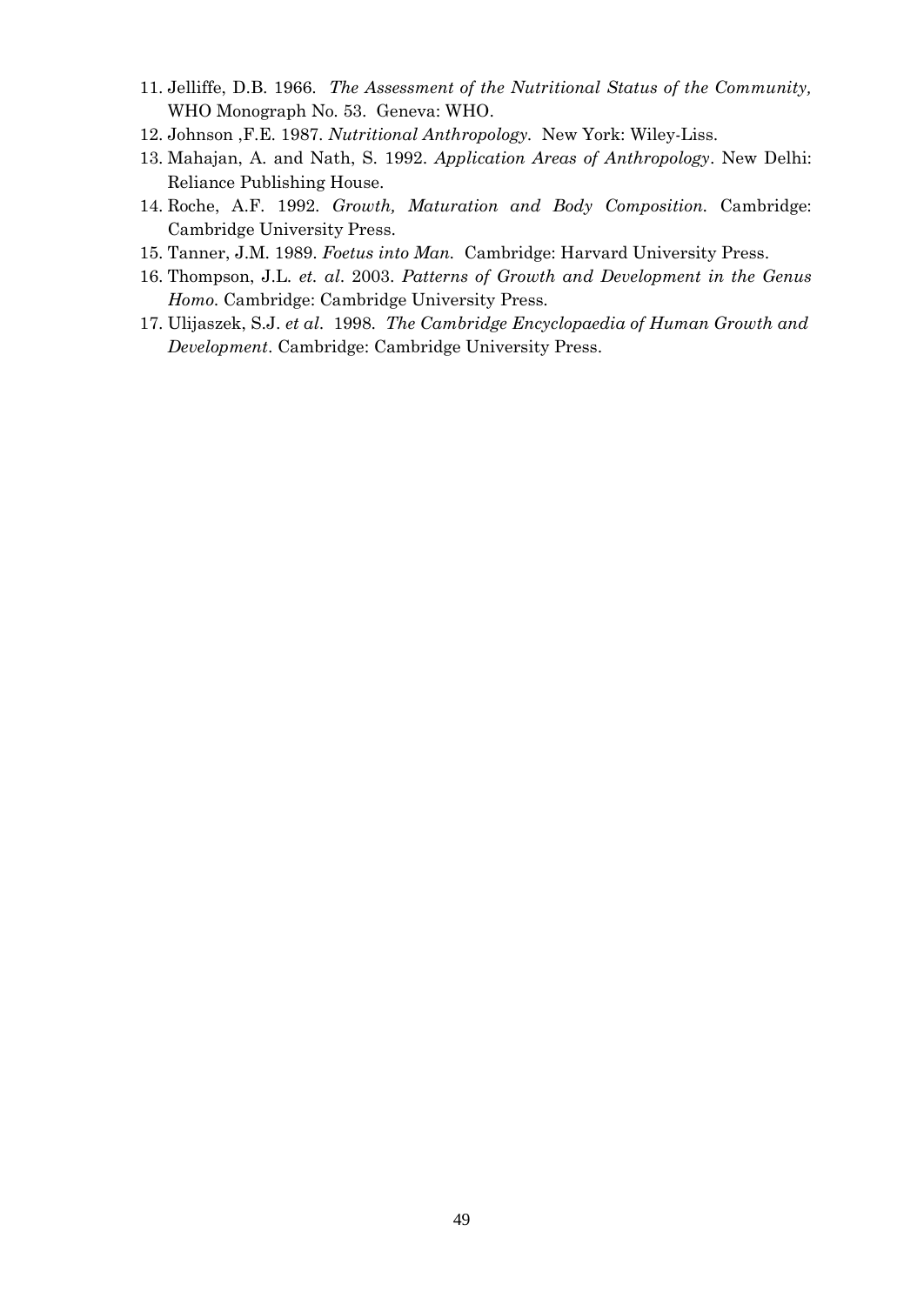|                                        | <b>ANTE632: Population Genetics</b>                                                   |
|----------------------------------------|---------------------------------------------------------------------------------------|
| $\textbf{Credit} (\text{L+T+P})$ :     | Unit 1                                                                                |
| $3+1+0=4$                              | <b>Introduction:</b> Concept and application of population; Mendelian                 |
| <b>Break-up</b>                        | population; gene pool; allele frequency and genotype frequency;                       |
| Marks:                                 | Hardy-Weinberg Equilibrium; testing equilibrium and measuring                         |
| $\Rightarrow$ 20 marks for<br>internal | departure from it; application of Hardy-Weinberg law in human                         |
| assessment;                            |                                                                                       |
| $\Rightarrow$ 80 marks for<br>semester | Unit 2<br><b>Force of Variation:</b> Causes of genetic variation – selection, genetic |
| examination<br>(each unit              | drift, mutation; genetic isolation and gene flow.                                     |
| carries equal<br>marks/Credit          | Unit 3                                                                                |
| s)                                     | Genetic polymorphism: basic concept of transient and balanced                         |
| Objectives:                            | polymorphism. Consanguinity and inbreeding; Genetic load; tools for                   |
| This paper aims<br>in introducing      | phylogenetic analysis                                                                 |
| the students how                       | Unit 4                                                                                |
| genetics can be<br>study in            | Models explaining the maintenance of genetic polymorphism:                            |
| population. It<br>will also make       | Relationship between sickle cell and malaria, other polymorphism                      |
| understand the                         | and adaptation to malaria, X-linked polymorphism, selection due to                    |
| forces of human<br>variation           | infectious diseases and its association with blood groups and other                   |
|                                        | polymorphism; Haemoglobin polymorphism, thalassaemia and                              |
|                                        | abnormalities of polypeptide chains.                                                  |

- 1. Barua, S. 2002. Human Genetics. Kolkata: Classique Books.
- 2. Boyce, A. J. and C. G. N. Mascie-Taylor. 1996. Molecular Biology and Human Diversity. Cambridge: Cambridge University Press.
- 3. Cavalli-Sforza L.L., et al. 1994. The History and Geography of Human Genes. Princeton: Princeton University Press.
- 4. Cavalli-Sforza, L. L. and W.F.Bodmer. 1971. The Genetics of Human Population. San Francisco: WH Freeman & Co.
- 5. Conroy Glenn C. 1997. Reconstructing Human Origins: A Modern Synthesis. New York: London: W.W. Norton & Company.
- 6. Crawford, M.H. (ed.). 2006. Anthropological Genetics. Cambridge: Cambridge University Press.
- 7. Gisli Palson 2007. Anthropology and the New Genetics. Cambridge: Cambridge University Press.
- 8. Griffiths, A. J. F., W.M.Gelbart, J.H.Miller and R.C.Lewontin. 1999. Introduction to Genetic Analysis, 7th edition. New York: W H Freeman & Co
- 9. Harrison, G. A. and A.J.Boyce.1972. The Structure of Human Population. Oxford: Clarendon Press.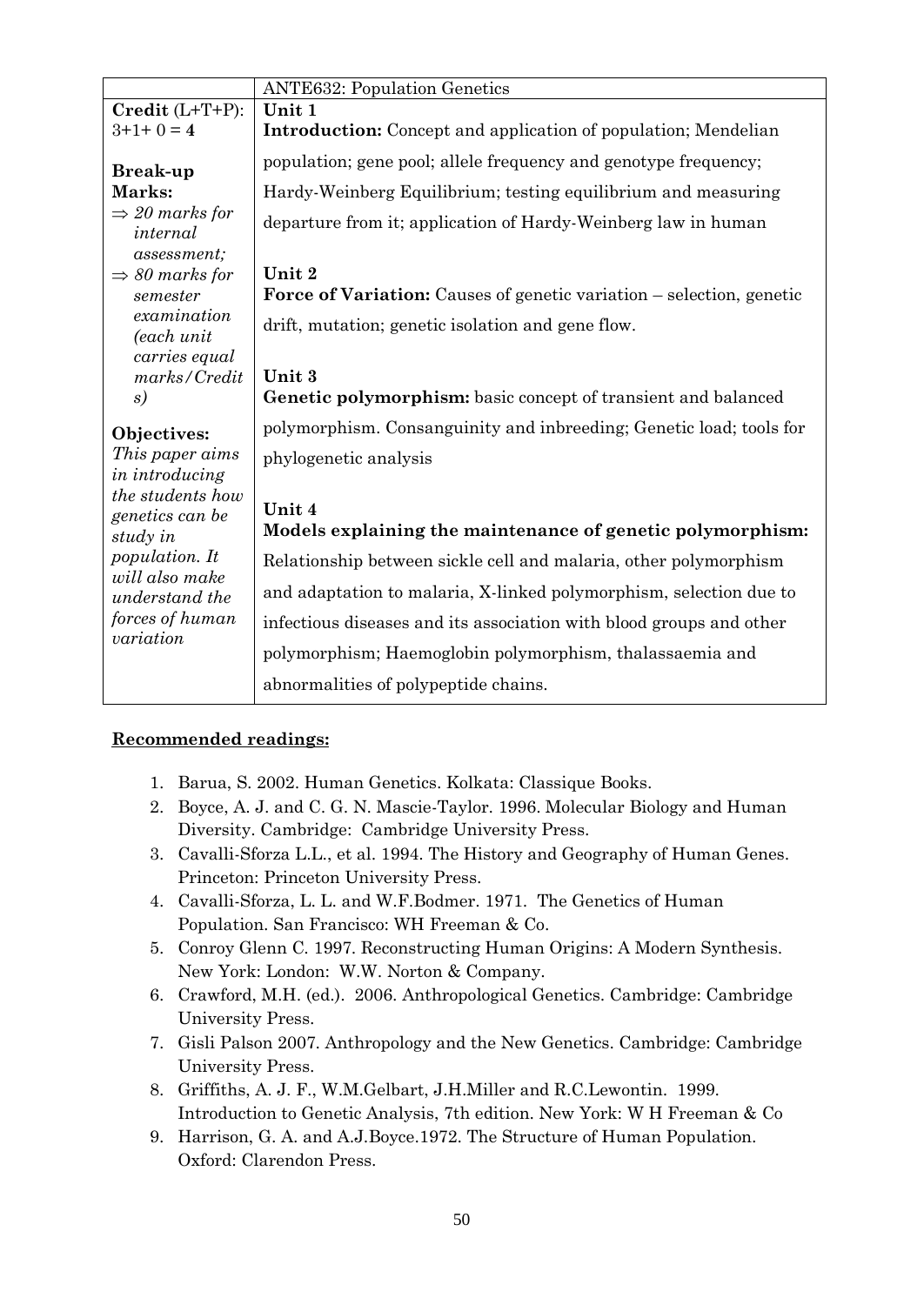- 10. Hartl, D.L. 1983. Human Genetics. New York: Harper & Row.
- 11. Hedric, P.W. 1999. Genetics of Populations, 2nd edition. Massachusetts: Jones and Bartlett Publishers.
- 12. Kimura, M. 1983. Neutral Theory of Molecular Evolution. Cambridge: Cambridge University Press.
- 13. Malhotra, K. C. (ed.). 1988. Statistical Methods in Human population Genetics. Kokata:ISI
- 14. Maxson, L.R. and C.H.Daugherty. 1992. Genetics: A Human Perspective, 3rd edition. Kerper: Wm Charles Brown Publishers
- 15. Race, R.R. and R.Sanger. 1973. Blood Groups in Man. Oxford: Blackwell Scientific.
- 16. Relethford, J.H. 2001. Genetics and the Search for Modern Human Origins. New York: Singapore: Wiley-Liss
- 17. Rothwell, N.V. 1976. Human Genetics. New Delhi: Prentice Hall Pvt. Ltd.
- 18. Stoneking M. 2017. An Introduction to Molecular Anthropology. Weley Blackwell
- 19. Vogel, F. and A.G.Motulsky. 1986. Human Genetics: Problems and Approaches. Berlin: Springer-Verlag.